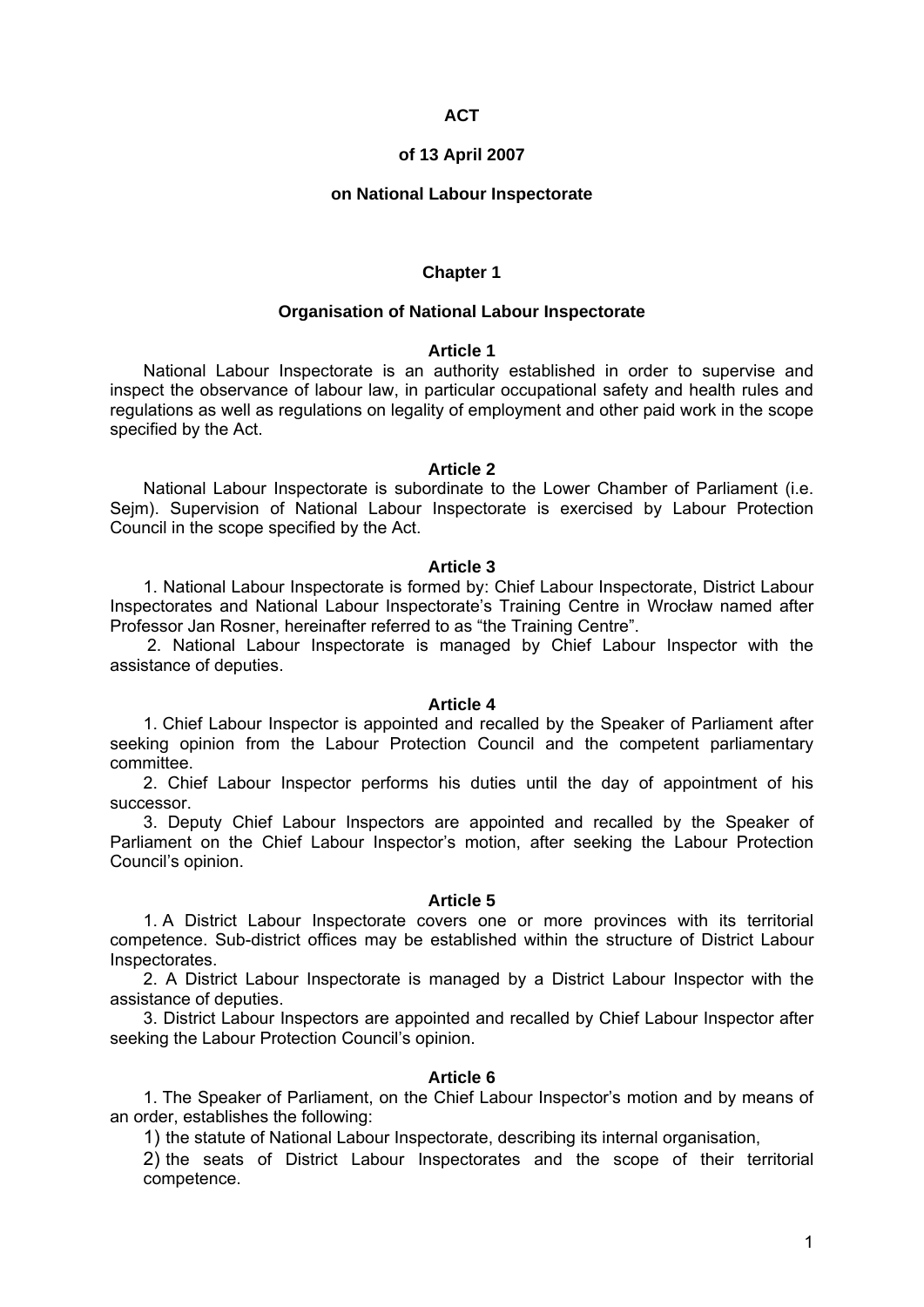2. Orders of the Speaker of Parliament in matters mentioned in subsection 1 above are published in the Official Journal of the Republic of Poland, i.e. "Monitor Polski".

## **Article 7**

 1. Labour Protection Council, hereinafter referred to as "the Council", is established as a supervisory body in matters regarding compliance with the labour law, including occupational safety and health, as well as legality of employment and the activity of National Labour Inspectorate.

2. The Council consists of 30 persons, including a chairman, vice-chairman, secretary and members who are appointed and recalled by the Speaker of Parliament. The Council's term of office lasts four years.

3. Members of the Council perform their duties until new members are appointed.

4. The Council members are chosen from among members of both Chambers of Parliament, candidates proposed by the Prime Minister, candidates proposed by trade unions and employers' organisations representative for their groups in the meaning of the Act of 6 July 2001 on Tripartite Committee for Social and Economic Issues and Provincial Committees for Social Dialogue (Official Journal of Laws, No. 100, item 1080, with further amendments), as well as by other social organisations concerned with labour protection. Experts and representatives of scientific circles are also nominated as the Council members.

5. An employee of National Labour Inspectorate cannot be nominated as a Council member, unless he is on unpaid leave granted to them in order to execute duties resulting from an election.

6. The rules of representation in the Council and the amount of daily allowance in case of participating in the Council's meetings are established by the Speaker of Parliament.

7. The Council's task is to formulate its position on matters covered by the scope of the National Labour Inspectorate's activity, in particular as regards:

1) work programmes and tasks of National Labour Inspectorate,

2) periodical evaluations of the National Labour Inspectorate's activity and conclusions resulting from these evaluations,

3) labour protection issues on a national scale.

8. The Council expresses its opinion on the candidates for the posts of Chief Labour Inspector and the deputies, as well as District Labour Inspectors.

9. The Council acts on the basis of procedural rules adopted by itself and approved by the Speaker of Parliament.

# **Article 8**

1. (Repealed).

2. The Training Centre's tasks are training and development of National Labour Inspectorate's staff, dissemination of knowledge and information and provision of advice with regard to labour protection.

3. (Repealed).

#### **Article 9**

1. Chief Labour Inspector licenses safety and health surveyors on the motion of the Board for Evaluation of Candidates for Occupational Health and Safety Surveyors, hereinafter referred to as 'the Board", and maintains a central register of powers granted.

2. The powers of safety and health surveyor, hereinafter referred to as 'surveyor' may be granted to a person who:

1) has a higher technical education;

2) has at least five years of professional experience in the academic specialization;

3) completed a course preparing for issuing opinions on safety and health at work and ergonomic projects, run by an entity authorised by Chief Labour Inspector, according to the programme approved of by Chief Labour Inspector;

4) passed an exam before the Board.

3. The powers granted to a surveyor allow them to issue opinions on newly constructed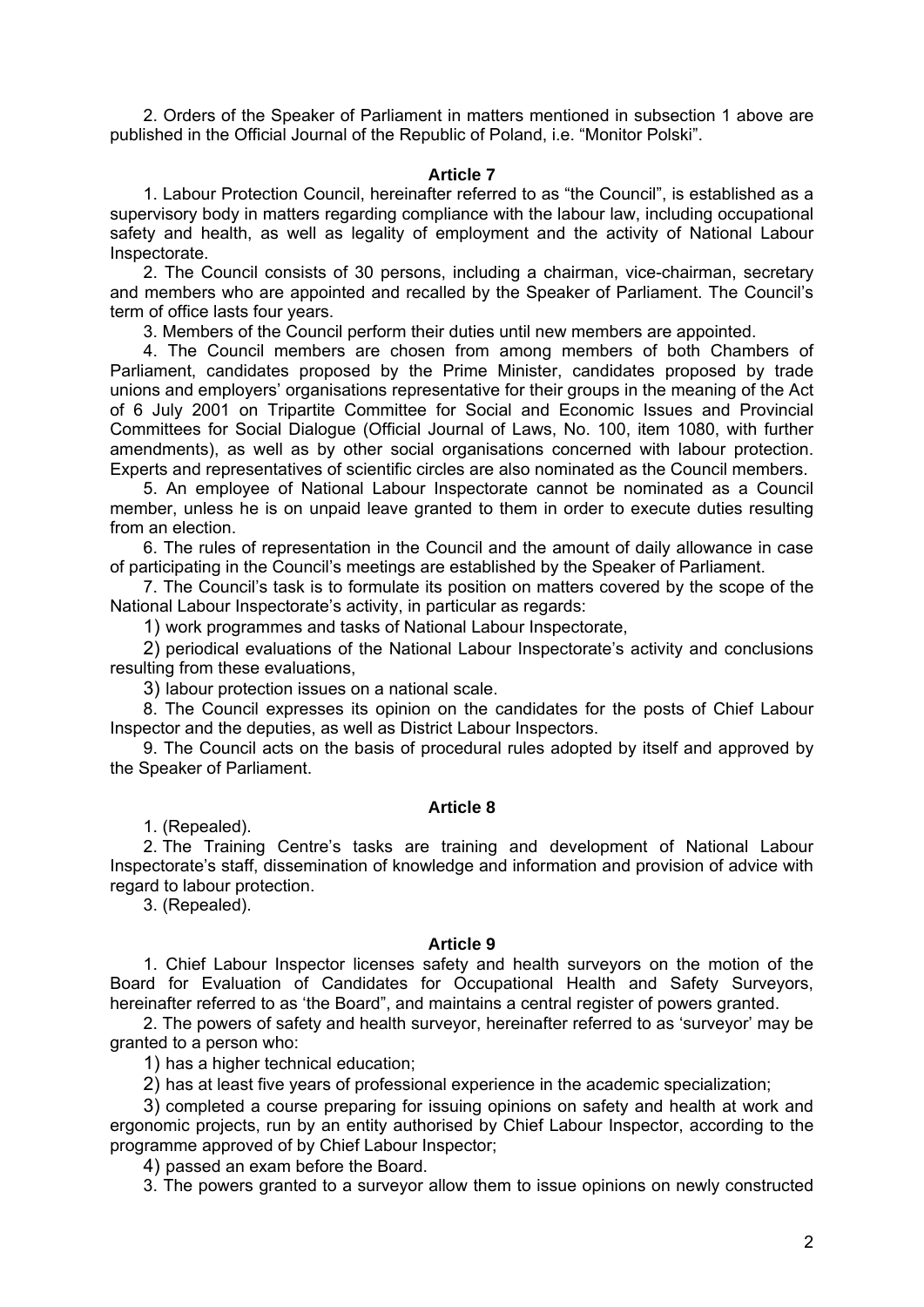or reconstructed buildings and their parts in which workrooms are to be located in respect of complying with safety and health regulations and ergonomic requirements.

4. Chief Labour Inspector, on his own initiative or on a relevant District Labour Inspector's motion may withdraw the powers of a surveyor in case of issuing an opinion which flagrantly infringes upon safety and health regulations. Chief Labour Inspector may also withdraw the powers of a surveyor on a District Labour Inspector's motion, if in his area of competence during technical acceptance of a structure it is discovered that in his opinion the surveyor failed to take into account vital safety and health regulations. Decision on withdrawing the powers of a surveyor shall be taken after considering the surveyor's explanations.

5. The Board's members are appointed, for a four-year period, by Chief Labour Inspector in agreement with the Minister competent for labour affairs, from among candidates indicated by:

1) General Office of Building Control,

2) technical organisations, professional associations, chambers of professional selfgovernment described in the Act on professional self-governments of architects, construction engineers, town planners, and from among representatives of scientific circles and National Labour Inspectorate's employees. The Board consists of 8 persons.

6. Chief Labour Inspector, in agreement with the Minister competent for labour affairs, may recall a member of the Board:

1) on the motion of the party which applied for this member's candidature;

2) in case of continued failure to take part in the Board's work.

7. The Board members receive remuneration for taking part in the Board's work as well as allowances and reimbursement of travel costs according to the rules set out in Article  $77<sup>5</sup>$ § 2 of the Labour Code.

8. Costs connected with preparation of candidates for surveyors, upgrading qualifications by surveyors and granting powers to surveyors, determined by Chief Labour Inspector, are incurred respectively by the candidate for a surveyor or by a surveyor.

9. The Minister competent for labour affairs, after asking the opinion of Chief Labour Inspector, shall specify by means of a regulation:

1) detailed conditions and procedures of granting and withdrawing powers of a surveyor as well as requirements regarding the preparation of candidates for surveyors, and upgrading of qualifications by surveyors, taking into consideration the level of education, past professional experience with regard to issuing opinions on construction projects and the necessity of periodic training;

2) the scope of granted powers referred to in subsection 3 above, the model of surveyor's license, the model of individual clause and seal and the model of register of examined projects, taking into consideration type of construction and division into project groups;

3) requirements concerning surveyors' opinions on newly constructed or reconstructed buildings and their parts in which workrooms are to be located, together with procedures for lodging an appeal against issued opinions, taking into consideration specifics, type and the envisaged use of the building under construction, as well as conformity of adopted arrangements with binding regulations and standards.

4) the procedure of appointing and recalling members of the Board and the way of conducting the examination, taking into consideration the necessity to ensure effective functioning of the Board;

5) the amount of remuneration of the Board members, taking into consideration the scope of performed activities.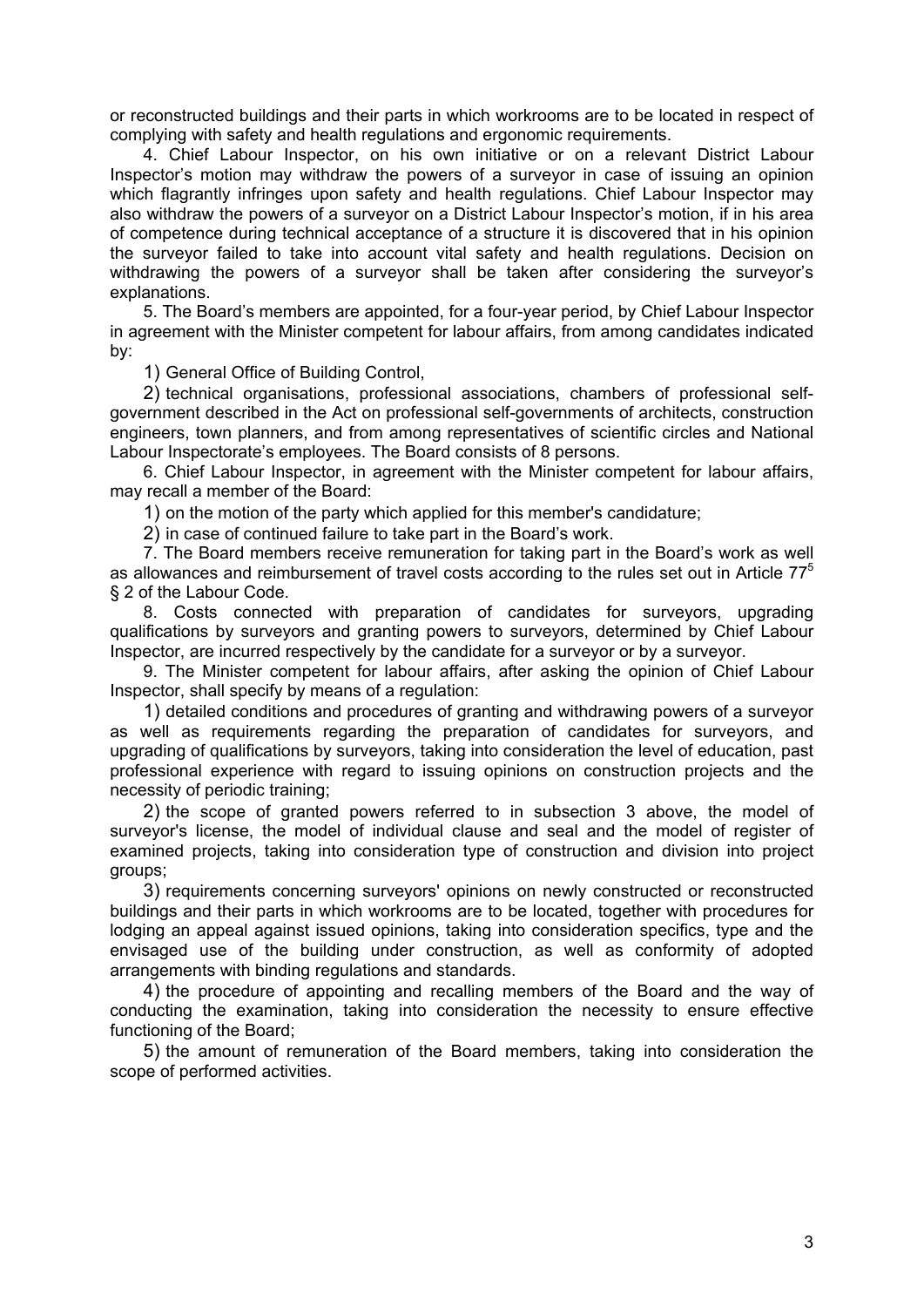# **Chapter 2**

## **Tasks of National Labour Inspectorate**

## **Article 10**

1. The scope of National Labour Inspectorate's activity comprises:

1) supervision and inspection of labour law observance by enterprises, in particular occupational safety and health rules and regulations, provisions concerning an employment relationship, remuneration and other benefits resulting from an employment relationship, working time, holidays, employee rights connected with parenthood, employment of juveniles and persons with disabilities;

2) (repealed);

3) inspection of legality of employment, other paid work, conducting economic activity and inspection of compliance with the obligation to:

a. (repealed),

b. inform county employment offices by unemployed persons about taking up employment, other paid work or activity,

c. pay contributions for Labour Fund,

d. apply for an entry in the register of employment agencies, when running an employment agency is subject to obtaining an entry in said register,

e. run employment agencies in accordance with conditions laid out in regulations concerning the promotion of employment and labour market institutions,

f. meet the requirements specified in Article 19d and 85.2 of the Act of 20 April 2004 on the promotion of employment and labour market institutions (Journal of Laws of 2008, No. 69, item 415, with amendments) by entities sending persons to learn practical skills, in particular to undergo traineeship for graduates, another type of traineeship or internship when it is not an employment relationship or any other form of paid work;

4) inspection of the legality of employment, other paid work and work performed by foreigners;

5) (repealed);

6) inspection of goods placed on the market or commissioned for use as regards their compliance with essential or other requirements of occupational safety and health set out in separate regulations;

6a) supervision of employers' compliance with duties specified in Articles 35, 37.5 and 37.6 of the Regulation (EC) No. 1907/2006 of the European Parliament and of the Council of 18 December 2006 concerning the Registration, Evaluation, Authorisation and Restriction of Chemicals (REACH), establishing a European Chemicals Agency, amending Directive 1999/45/EC and repealing Council Regulation (EEC) No. 793/93 and Commission Regulation (EC) No. 1488/94 as well as Council Directive 76/769/EEC and Commission Directives 91/155/EEC, 93/67/EEC, 93/105/EC and 2000/21/EC (OJ of the EU L 396 of 30 December 2006, p. 1 with amendments), hereinafter referred to as "Regulation No. 1907/2006", in line with separate provisions on labour protection and within its remit;

6b) supervision of compliance with the conditions of using substances, specified by the European Chemicals Agency on the basis of Article 9.4 of the "Regulation No. 1907/2006", within its remit:

7) taking actions aimed at preventing and reducing hazards in the working environment, in particular:

a. examining causes and circumstances of accidents at work, inspecting the application of measures preventing such accidents,

b. analysing causes of occupational diseases and inspecting the application of measures preventing such diseases,

c. initiating research work in the sphere of compliance with labour law, particularly health and safety regulations,

d. initiating undertakings related to labour protection issues in private farming,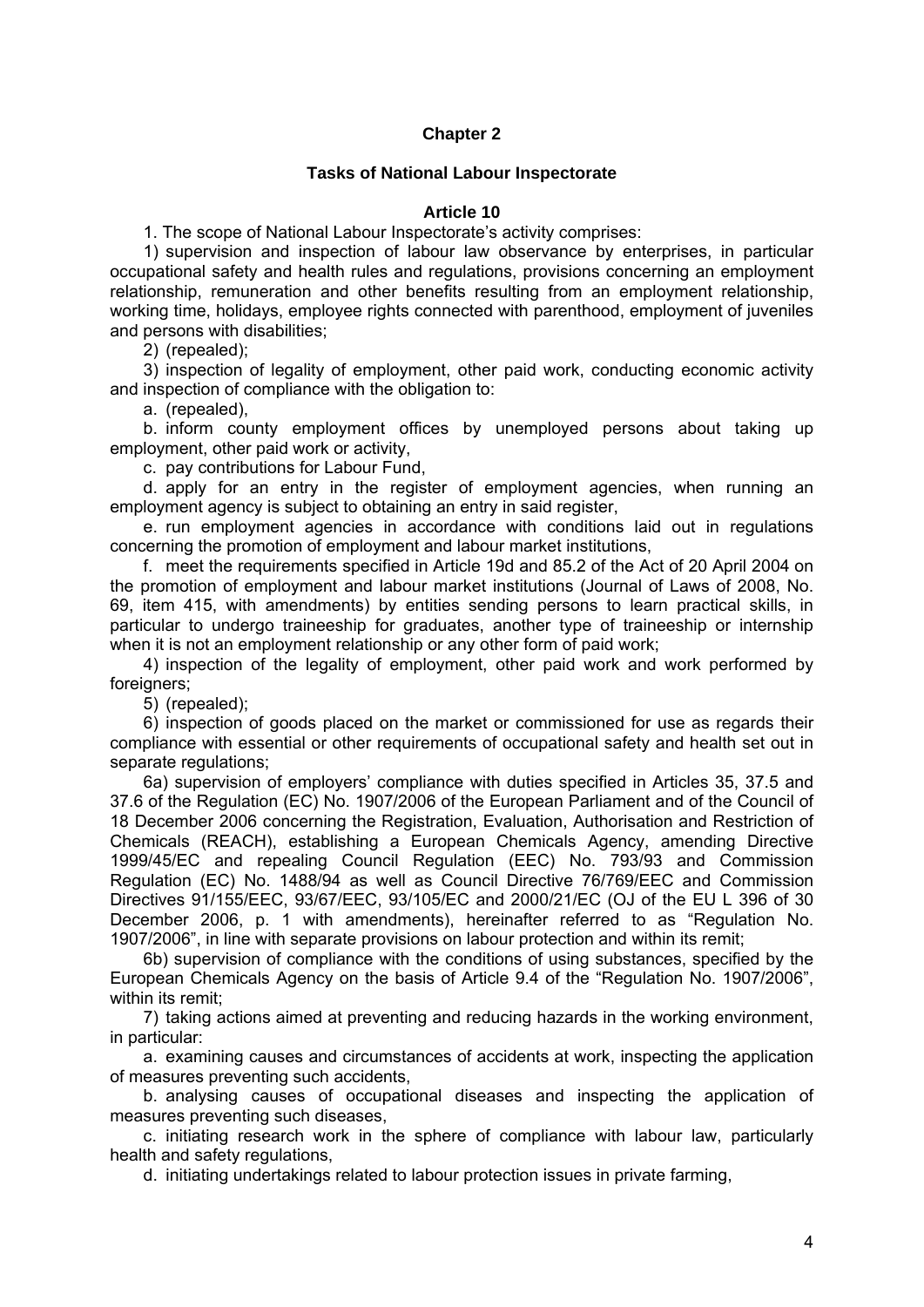e. providing advice aimed at reducing hazards to life and health of workers, as well as advice on labour law observance;

f. taking preventative and promotional actions aimed at ensuring compliance with labour law;

8) cooperation with bodies for environmental protection in inspecting observance by employers of regulations on counteracting hazards to the environment;

9) inspection of the observance of occupational safety and health requirements as stipulated in the Act of 22 June 2001 on genetically modified organisms (Journal of Laws of 2007, No. 36, item 233);

 9a) inspection of registers of employees performing work tasks of special nature or in special conditions, as stipulated in Article 41.4 point 2 of the Act of 19 December 2008 on bridging pensions (Journal of Laws of 237, item 1656),

10) issuing opinions on draft legal acts in the area of labour law;

 11) lodging complaints and, following the concerned person's consent, participation in legal proceedings for the establishment of an employment relationship before Labour Courts;

12) issuing and withdrawing permits in situations referred to in Article  $304<sup>5</sup>$  of the Act of 26 June 1974 – Labour Code (Official Journal of Laws of 1998, No. 21, item 94, with further amendments);

 13) providing information, upon a written request of the interested person, on the minimum terms of employment of employees set out in Chapter IIa of the Act of 26 June 1974 – Labour Code;

 14) cooperation with other European Union Member States' authorities competent for the supervision of employment and working conditions, in respect of:

a) provision of information about terms of employment of employees posted to perform work in the territory of a European Union Member State for a fixed-time period by an employer having a seat in the territory of the Republic of Poland,

b) informing about discovered offences against the rights of employees posted to work in the territory of the Republic of Poland for a fixed-time period by an employer having a seat in the territory of a European Union Member State,

c) informing about labour market authority competent to provide requested information owing to its scope of activity;

 15) prosecuting offences against employee rights as defined in the Labour Code, Offence's Code, Articles 119-123 of the Act of 20 April 2004 on the promotion of employment and labour market institutions (Official Journal of Laws No. 99, item 1001, with further amendments), as well as other offences related to paid work if stipulated so in legal provisions, and participation in proceedings as a public prosecutor;

16) performance of other tasks specified in the herein Act and specific regulations.

 2. The National Labour Inspectorate's scope of activity includes also supervision and inspection of the duty to secure safe and healthy working conditions:

 1) for individuals performing work on basis other than an employment relationship and persons performing economic activity on their own account in a place specified by an employer or entrepreneur not being an employer, for whom such work is performed;

 2) by units which organise work performed by individuals for the general public benefit on basis other than an employment relationship;

 3) of prisoners and persons retained at penitentiary and juvenile detention institutions if they perform work, as well as soldiers in active military service, who perform work assigned to them.

 3. National Labour Inspectorate also supervises and inspects the employer's duty to secure safe and healthy conditions to students and trainees who are not employees but receive vocational practical training on the employer's premises.

 4. National Labour Inspectorate may also conduct examinations, measurements and analysis of hazards caused by harmful and arduous factors in the working environment.

## **Article 11**

In case of identifying an infringement upon regulations concerning labour law or legality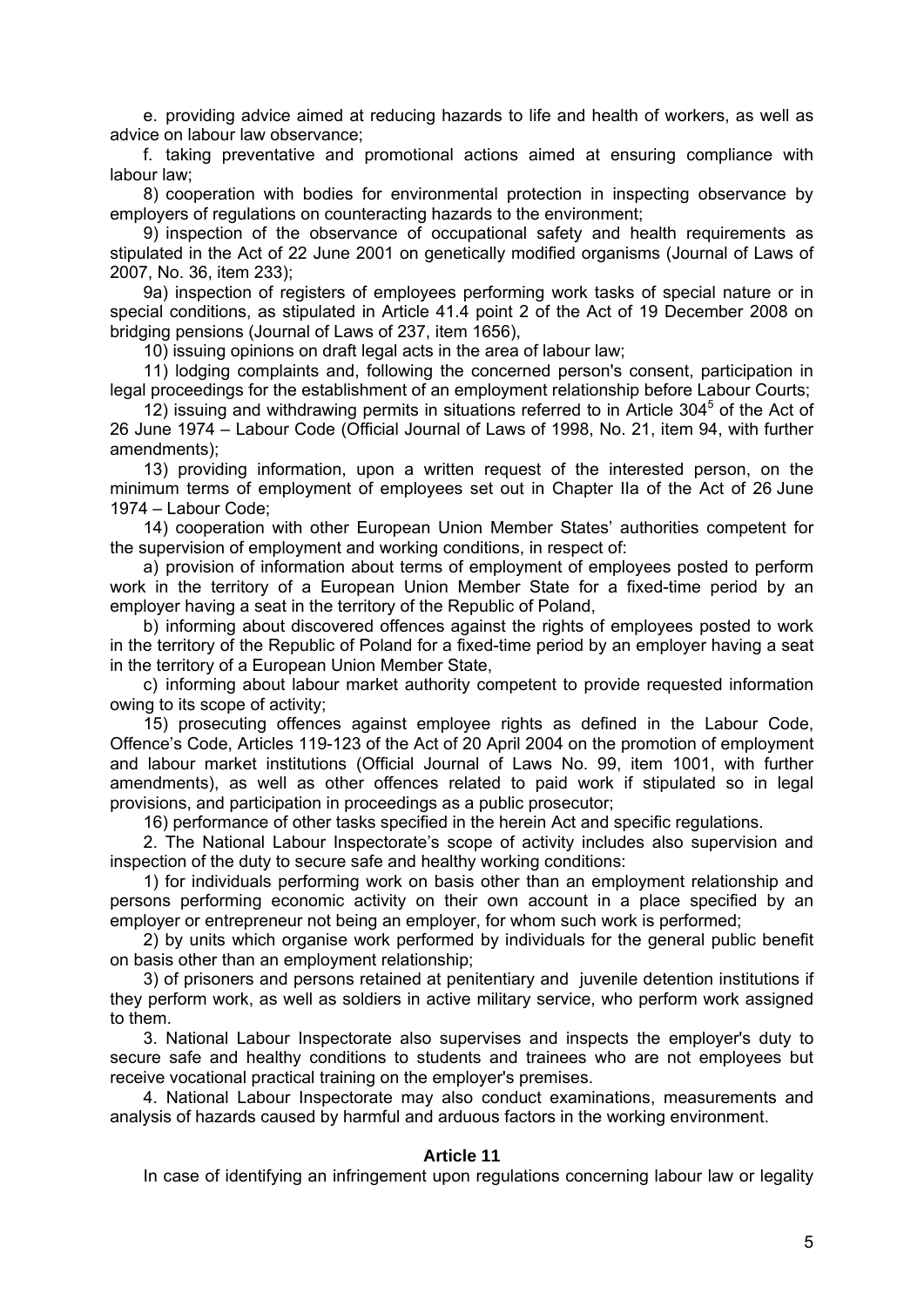of employment, the competent officers of National Labour Inspectorate shall have the right to:

 1) when an infringement concerns the OSH rules and regulations, order the manager of the enterprise to eliminate the identified irregularities within a specified time-limit,

 2) order the manager of the plant to: cease work when the offence causes immediate hazard to life or health of employees or other persons engaged in work; transfer to other tasks the workers employed against the existing regulations at forbidden, harmful or hazardous work, as well as workers employed at hazardous tasks if they do not have the required qualifications; orders in these matters are to be enforced immediately,

 3) order to cease the operation of machines and equipment when their operation causes an immediate hazard to life or health of humans, orders in these matters are to be enforced immediately;

 4) forbid to perform work or activity in places, where the state of working conditions causes immediate hazard to life or health of humans, orders in these matters are to be enforced immediately;

 5) in case of concluding that the state of occupational safety and health is hazardous to life or health of workers or natural persons performing work on basis other than an employment relationship, including persons performing economic activity on their own account, order to discontinue the performance of activity or activity of a given type,

 6) order to determine, within a specified period, causes and circumstances of the accident;

 6a) order to conduct examinations and measurements of harmful and arduous factors in the working environment if the mode, methods, types or frequency of conducting such examinations and measurements were not observed or when it is necessary to determine if given work tasks are performed in special conditions;

 7) order the employer to pay the employee due remuneration for work as well as other due benefits, orders in these matters are to be enforced immediately;

 8) if other infringements than mentioned in points 1-7 above are identified, address an improvement notice or give oral instruction asking to eliminate them and take action with regard to the guilty persons.

## **Article 11a**

 The competent officers of the National Labour Inspectorate are authorised to order the employer to include an employee in the register of employees performing work tasks of special nature or in special conditions, as stipulated in Article 41.4 point 2 of the Act of 19 December 2008 on bridging pensions, to delete the employee's name from the register, and to correct an entry made in the register.

## **Article 12**

 In proceedings before the competent officers of National Labour Inspectorate concerning matters not regulated in the herein Act or in the rules issued on its basis, or in any other special provisions, the provisions of the Act of 14 June 1960 – Administrative Proceedings Code – shall be applied (Official Journal of Laws of 2000, No. 98, item 1071, with further amendments).

### **Article 13**

The inspection activities of National Labour Inspectorate cover:

1) all employers and – in the scope of safety and health at work as well as legality of employment – entrepreneurs and other organisational units not being employers – for whom work is performed by natural persons, including persons performing economic activity on their own account, regardless of the basis of such work,

2) entities providing services related to job placement, personnel consultancy, vocational consultancy and temporary work in the meaning of Article 18.1 of the Act of 20 April 2004 on the promotion of employment and labour market institutions – in the scope of compliance with duties specified in Article 10.1 point 3 d) and e),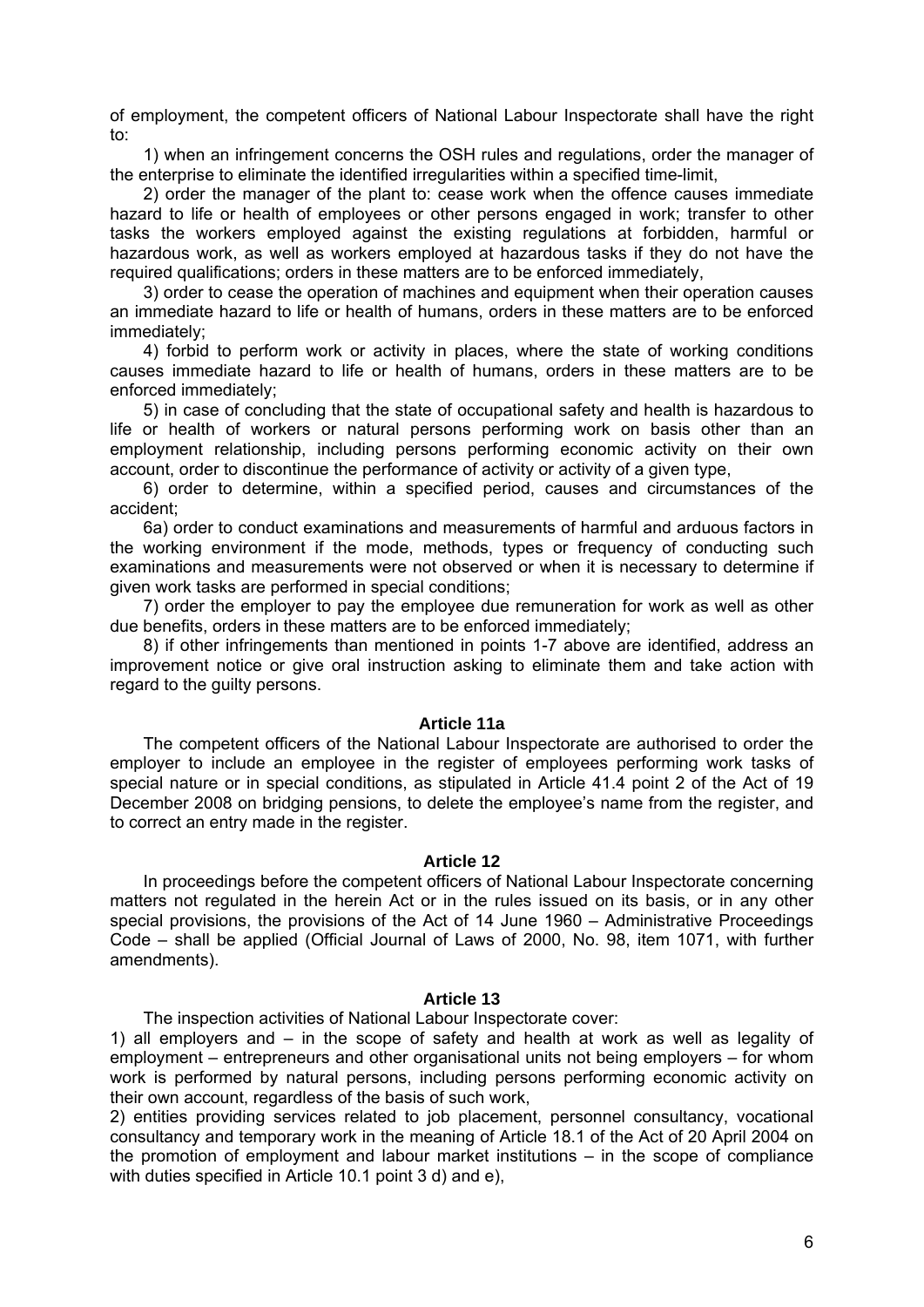3) entities sending persons to learn practical skills, in particular to undergo traineeship for graduates, another type of traineeship or internship when it is not an employment relationship or any other form of paid work – in the scope specified in Articles 19d and 85 of the Act of 20 April 2004 on the promotion of employment and labour market institutions, – hereinafter referred to as "*inspected entities"*.

## **Article 14**

 1. National Labour Inspectorate, during implementation of tasks, cooperates with trade unions, employers' organisations, workers' self-government authorities, workers' councils, social labour inspection, public employment services in the meaning of provisions on the promotion of employment and labour market institutions and state administration authorities, particularly authorities for supervision and inspection of working conditions, the Police, Border Guard, customs authorities, revenue offices and Social Insurance Institution as well as local self-government authorities.

2. National Labour Inspectorate shall be entitled to use, free of charge, data stored in:

1) Central Register of Entities – National Register of Taxpayers;

 2) National official register of national economy entities (REGON) run by the President of Chief Statistical Office;

 3) Social Insurance Institution – at the account of the person insured and at the account of the payer of insurance contributions which are referred to in Article 40 and 45 of the Act of 13 October 1998 on Social Insurance System (Official Journal of Laws of 2009, No. 205, item 1585, with further amendments) respectively in the scope of being subject to social insurance, as well as data on work accidents obtained on the basis of the Act of 30 October 2002 on social insurance in case of work accidents and occupational diseases (Journal of Laws of 2009, No. 167, item 1322, with further amendments);

4) Common Electronic System of Population Register (RCI PESEL);

- 5) in the register of unemployed individuals;
- 6) in the National Court Register;
- 7) in the National Penal Register.

 3. National Labour Inspectorate may, on the motion of the trade unions, provide training and instruction, give assistance in the training of social labour inspectors, as well as undertake activities for the sake of improving and increasing the effectiveness of the social labour inspection's work.

## **Article 15**

 In case of a justified need and in order to ensure safety of inspectors, the Police officers shall be obliged to provide adequate assistance if so requested by a labour inspector.

## **Article 16**

 The Prime Minister shall determine, by means of a regulation, the principles of cooperation between National Labour Inspectorate and other authorities for supervision and inspection of working conditions and legality of employment with a view to ensuring efficient and effective cooperation.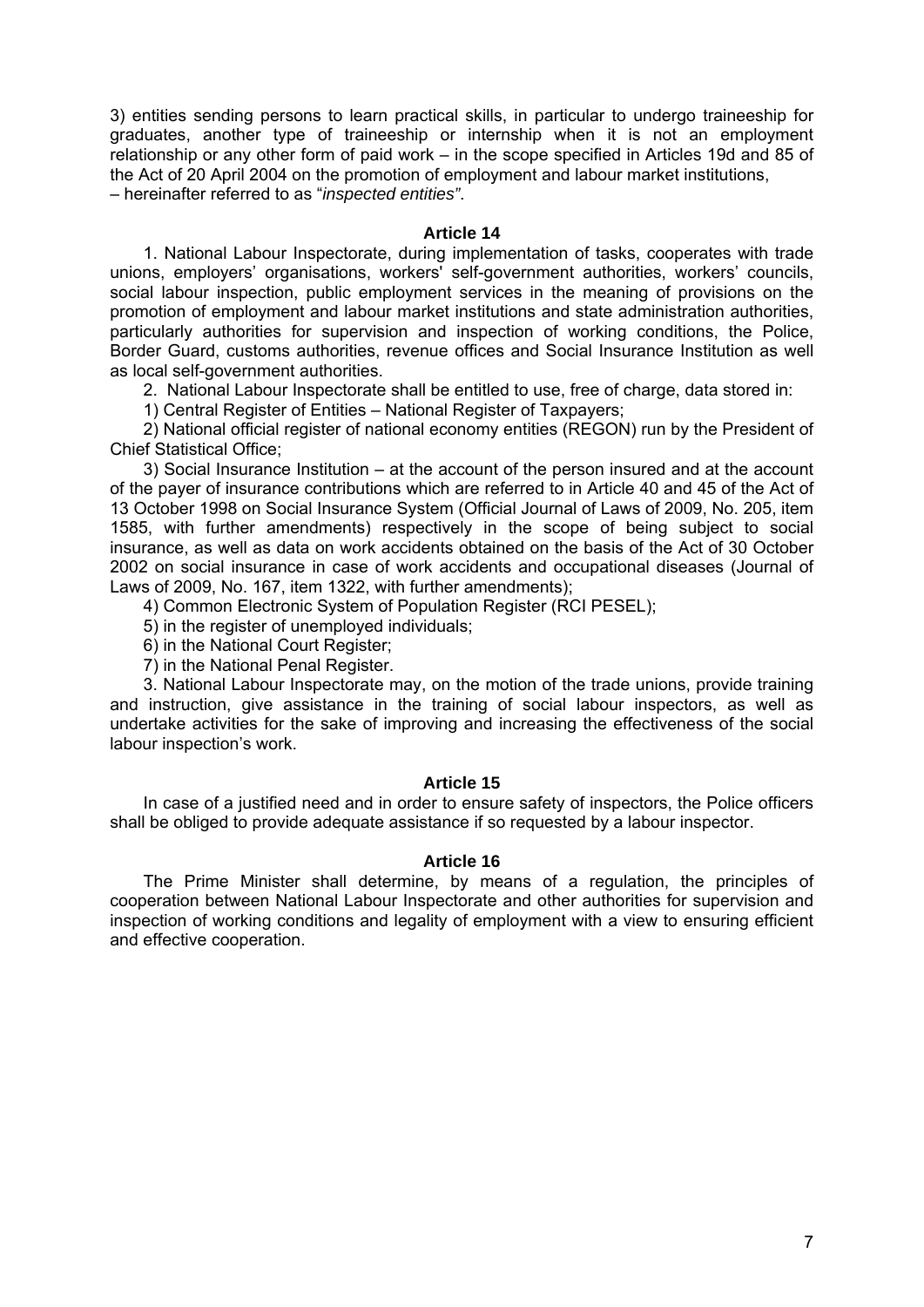# **Chapter 3**

# **Scope of activity of National Labour Inspectorate's officers**

## **Article 17**

The following are National Labour Inspectorate's empowered officers:

- 1) Chief Labour Inspector;
- 2) District Labour Inspectors;
- 3) labour inspectors acting within the territorial competence of District Labour Inspectorates.

# **Article 18**

1. The scope of Chief Labour Inspector's activity comprises:

1) managing the activity of Chief Labour Inspectorate and District Labour Inspectors;

2) examining appeals against decisions of District Labour Inspectors;

3) developing annual and multi-year programmes of National Labour Inspectorate's activity;

4) exercising general supervision of:

a) compliance with the labour law and submitting assessments, opinions and motions in that regard to competent authorities,

b) in punishment ticket proceedings in offence cases referred to in art. 17 § 2 of the Act of 24 August 2001 - the Code of proceedings in minor offence cases (Official Journal of Laws No. 106, item 1148, with further amendments);

5) formulating opinions on draft legal acts and initiating legislative work in that regard;

6) initiating actions related to implementation of technological developments in the area of occupational safety and health;

7) submitting motions with regard to education and training in the area of occupational safety and health, organizing and conducting training for labour inspectors as well as supervision of the activity of the NLI's Training Centre;

8) conducting publishing and promotional activity with regard to labour protection;

9) participating in the work of governmental committees investigating work accidents;

10) preparing and presenting information and reports referred to in subsection 3 below;

 11) granting and revoking the powers of a surveyor for occupational safety and health, which are referred to in article 9.

2. Chief Labour Inspector provides the Minister competent for labour matters with summarised results of inspection and evaluation of compliance with the labour law, including provisions on occupational safety and health and legality of employment.

3. Chief Labour Inspector presents to the Parliament and the Council of Ministers, not later than by 30 June of the next calendar year, information on the National Labour Inspectorate's activity and the annual report on its activity along with the activity-related conclusions concerning compliance with the labour law and regulations of the Act of 20 April 2004 on the promotion of employment and labour market institutions in the scope specified in article 10 subsection 1, points 3 and 4, by inspected entities and authorities exercising supervision of companies or other organizational units of the state or self-government.

4. The annual report, which is referred to in subsection 3 is presented by Chief Labour Inspector to Labour Protection Council and made known to the general public.

5. Chief Labour Inspector performs his tasks with the assistance of subordinate to him Chief Labour Inspectorate.

6. Chief Labour Inspector undertakes actions in labour law matters with regard to employees of Chief Labour Inspectorate and employees who supervise or conduct inspection activities.

7. Chief Labour Inspector may authorise a District Labour Inspector to undertake actions in labour law matters with regard to employees of the District Labour Inspectorate who supervise or conduct inspection activities.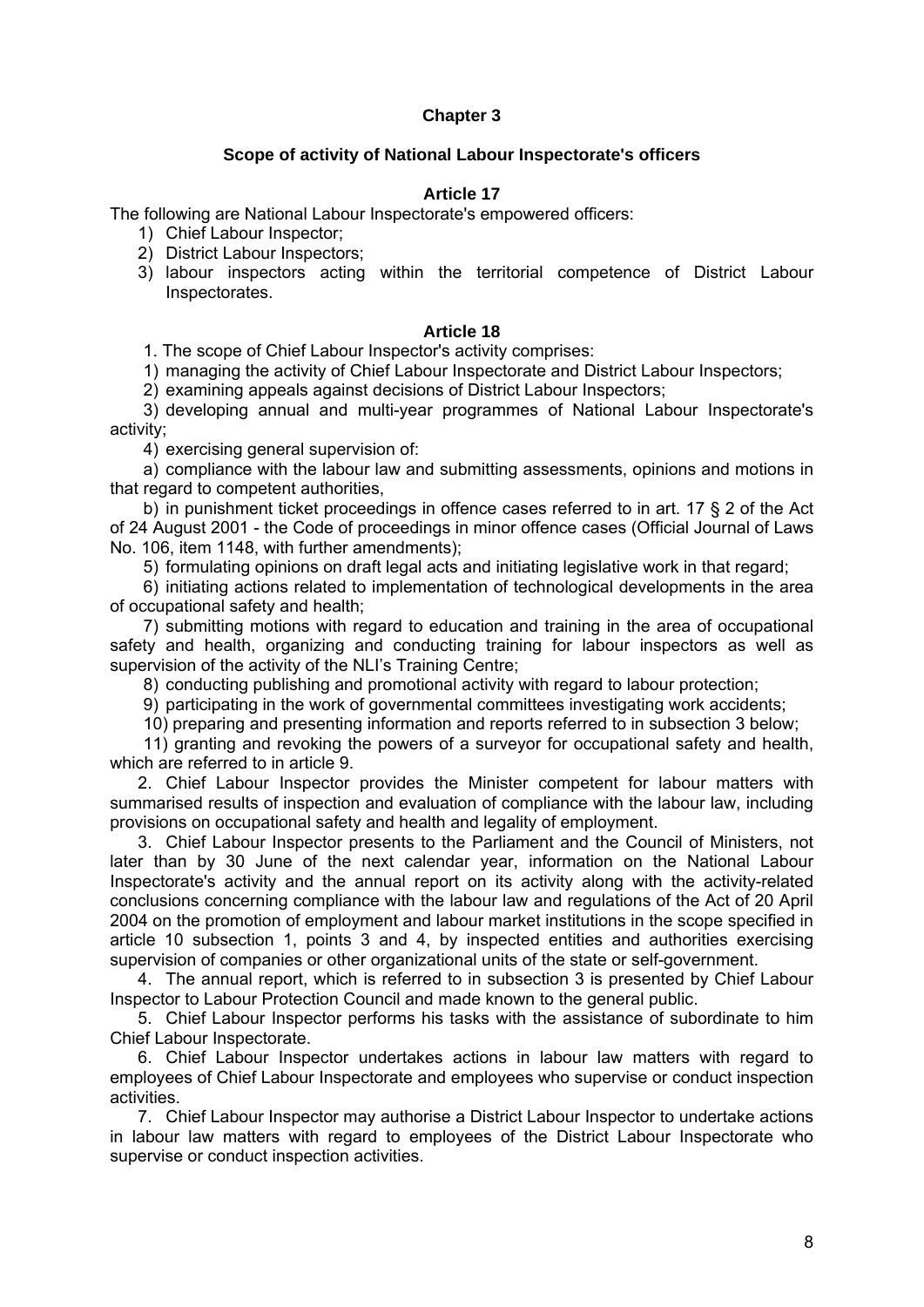# **Article 19**

1. The scope of District Labour Inspector's activity comprises in particular:

1) managing the activity of a District Labour Inspectorate, supervision of labour inspectors' work and coordination of their activity;

2) assigning tasks to labour inspectors with account taken of their professional qualifications;

3) approving work plans developed by labour inspectors;

4) issuing decisions which are referred to in article 11 subsection 5;

5) examining appeals against orders and other decisions of labour inspectors;

6) maintaining a register of employers who conduct economic activity in the area of their territorial competence;

7) drawing up periodic reports on the District Labour Inspectorate's activity;

8) notifying the Speaker of the competent province of identified cases of infringements upon rules of running employment agencies specified in regulations on the promotion of employment and labour market institutions;

9) notifying the competent head of a county of identified cases of infringements upon regulations on the promotion of employment and labour market institutions by an unemployed person or the inspected entity.

 2. District Labour Inspector performs his tasks with the assistance of a District Labour Inspectorate.

 3. District Labour Inspector undertakes actions in labour law matters with regard to employees of a District Labour Inspectorate with the exclusion of employees who are referred to in article 18 subsection 6.

#### **Article 20**

 1. District Labour Inspector draws up an annual report on the District Labour Inspectorate's activity which includes assessment of the scope of compliance with the labour law, particularly the state of occupational safety and health as well as regulations on legality of employment in the area of the district.

 2. The report, which is referred to in subsection 1 shall be presented by District Labour Inspector, by the end of February of the following calendar year, to Chief Labour Inspector, competent Governor and Speaker of the province.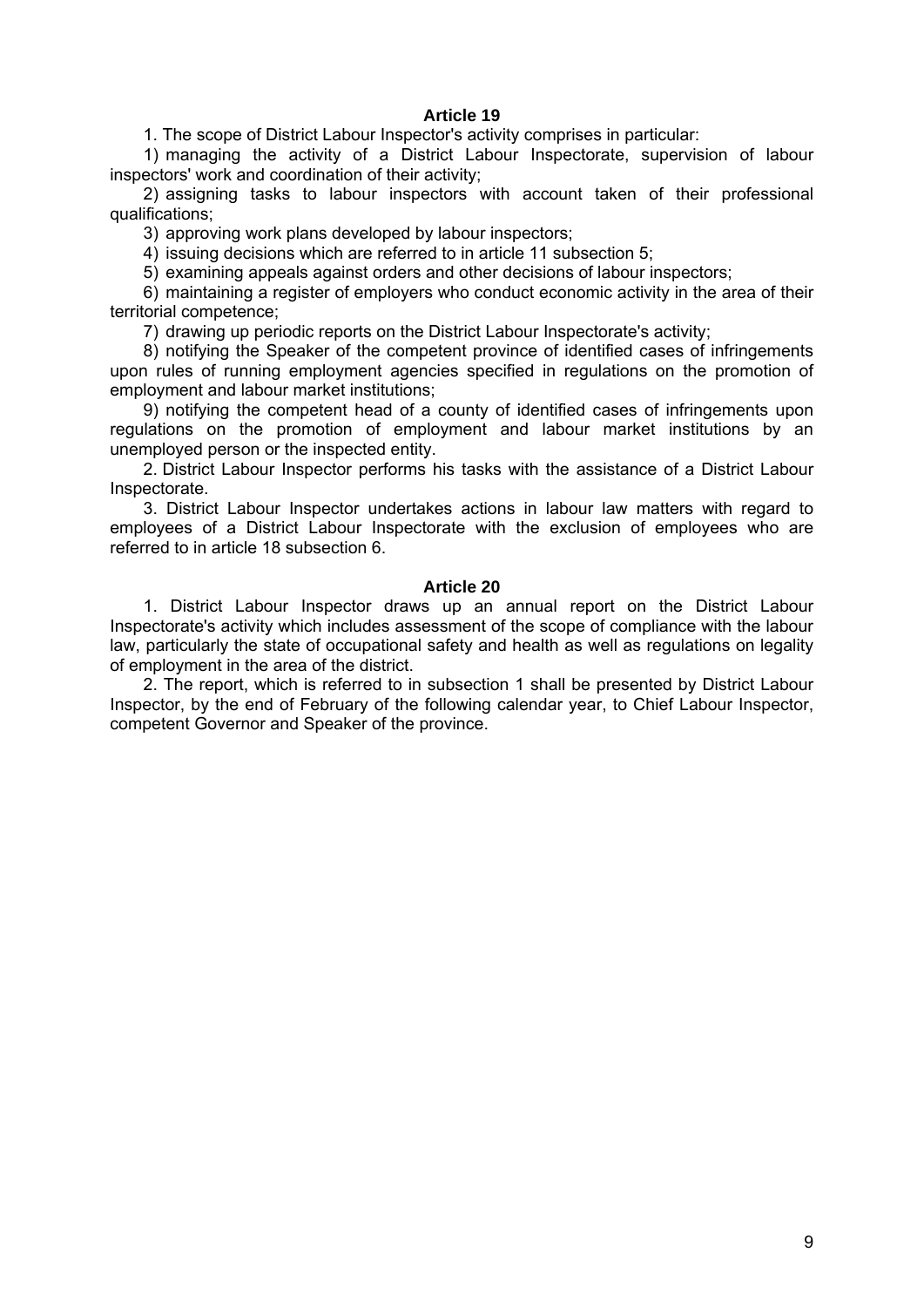# **Chapter 4**

### **Inspection proceedings**

## **Article 21**

 Inspection proceedings aim at determining the factual state of affairs in respect of compliance with labour law regulations, particularly regulations on safety and health at work, as well as regulations concerning legality of employment, and documenting findings made.

### **Article 22**

 1. Inspections shall be conducted by labour inspectors acting according to territorial competence of District Labour Inspectorates.

 2. Chief Labour Inspector may appoint a labour inspector to conduct specific inspection activities and use legal measures within the territory of competence of another District Labour Inspectorate, as well as outside the territory of the Republic of Poland, where an employment relationship is subject to Polish labour law regulations.

 3. Inspections mentioned in subsections 1 and 2 above may also be conducted jointly by competent labour inspectors and other employees of National Labour Inspectorate who have indispensable knowledge related to the subject matter of the inspection, as well as representatives of foreign services and institutions responsible for labour protection issues. on the basis of an individual authorisation issued by Chief Labour Inspector or District Labour Inspector respectively.

### **Article 23**

1. During inspection activities, a labour inspector is entitled to:

1) have free access to the premises, buildings and rooms of the inspected entity;

 2) conduct inspections of buildings, rooms, workstations, machinery and equipment as well as technological and working processes;

 3) demand from the entity under inspection, and from all of its employees and persons who are or used to be employed or who perform or used to perform work for the benefit of the inspected entity on grounds other than an employment relationship, including persons performing economic activity on their own account, as well as persons taking advantage of employment agency services, written and oral explanations in relation to matters covered by the inspection as well as to summon and interrogate such persons in connection with the inspection;

 4) demand presentation of documents related to construction, reconstruction or modernisation and start up of an employment establishment, technical plans and drawings, technical and technological documentation, results of expertises, examinations and measurements concerning production or other activity of the inspected entity, as well as to be provided with samples of raw materials and components used, manufactured or generated during production processes, in the amount necessary to make analyses or examinations in case they are related to the inspection underway;

 5) demand presentation of personal files and any other documents connected with work performed by employees and other persons performing work on grounds other than an employment relationship;

 6) become acquainted with decisions issued by other authorities competent for supervision and inspection of working conditions and their effects;

 7) record processes and results of inspection described in point 2 above with sound or image recording equipment;

 8) make copies or extracts of documents indispensable for inspection, as well as comparisons and calculations based on documents, or if necessary demand them from the inspected entity,

 9) check the identity of persons executing work or staying on premises of the inspected entity, as well as persons taking advantage of employment agency services, interrogate them and demand statements with regard to legality of employment or performance of any other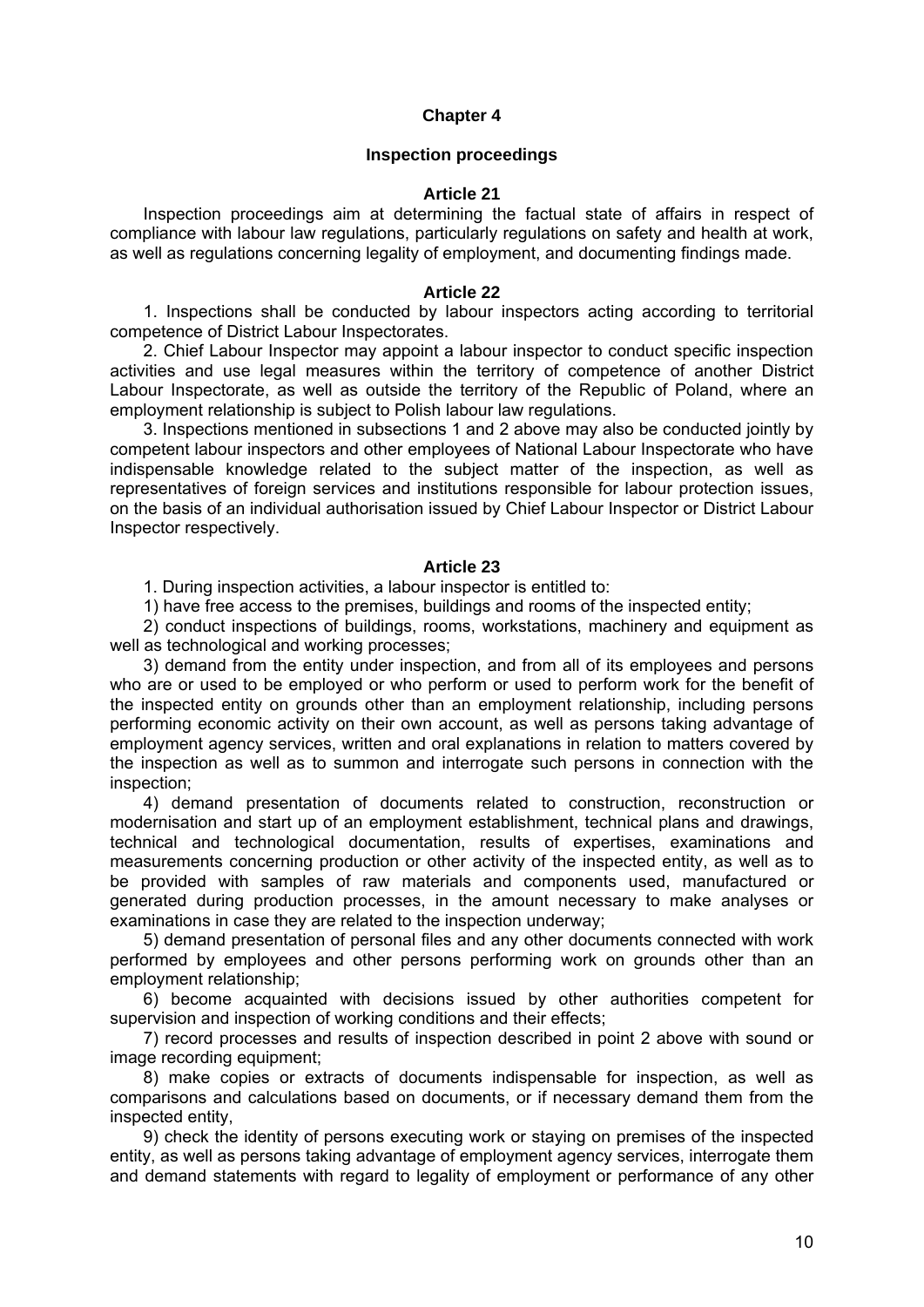paid activity;

10) resort to the assistance of surveyors and experts as well as accredited laboratories.

 2. If there exists a justified concern, that providing a labour inspector with information about matters connected with inspection by an employee or a person referred to in subsection 1 point 3, could cause that employee or person any harm or charges related to provision of such information, a labour inspector may issue a decision about keeping the circumstances allowing to reveal the identity of that employee or person confidential, including their personal data.

 3. In case of issuing a decision referred to in subsection 2 above, circumstances mentioned in that subsection remain for the attention of a labour inspector only. Interrogation report of an employee or a person may be presented to the employer only in a way which will render it impossible to reveal personal data mentioned in subsection 2.

 4. The employer is entitled to appeal against the decision to keep personal data mentioned in subsection 2 above confidential, within a three-day period after the date of receipt of such a decision. Appeal against a labour inspector's decision shall be investigated by a relevant District Labour Inspector. The employer shall not participate in proceedings concerning the appeal, which shall not be open.

 5. If a District Labour Inspector considers the appeal justified, the interrogation report of an employee or a person shall be destroyed; a mention of destroying the interrogation report shall be made in an inspection report.

 6. Chief Labour Inspector shall determine procedures concerning interrogation reports and other documents specified in points 2-5.

### **Article 24**

 1. Labour inspectors are authorised to carry out inspection of the observance of the labour law provisions by enterprises, and in particular inspection of the state of occupational safety and health as well as inspection of compliance with regulations on legality of employment, without notice at any time of day or night and in the scope mentioned in article 10 subsection 1 points 3 and 4.

 2. Inspections shall be carried out following the presentation of a business identity card confirming the identity and powers of a labour inspector or another authorised employee of National Labour Inspectorate.

 3. Inspection of an entrepreneur shall be performed following the presentation of a business identity card and a relevant authorisation to conduct an inspection.

4. The authorisation to conduct an inspection shall:

1) indicate legal basis for conducting the inspection;

2) indicate the inspecting authority;

 3) include name, surname, official post and business identity card number of the person authorised to conduct the inspection;

4) specify the scope of the inspection;

5) specify the entity to be inspected;

6) specify the date of commencing and the envisaged date of completing the inspection;

7) include signature of a person issuing the authorisation and his official post;

8) instruct the inspected entity about its rights and obligations;

9) include date and place of issue of the authorisation.

 5. If factual circumstances justify an immediate commencement of inspection of the entrepreneur, the inspection may be conducted after the presentation of a business identity card. The inspected entity shall be provided with an inspection authorisation mentioned in subsection 4 above in the period not exceeding 7 days after the inspection.

 6. Inspection authorisations shall be issued by Chief Labour Inspector, his deputies or District Labour Inspectors and their deputies.

 7. District Labour Inspectors may empower principal labour inspectors performing tasks of heads of sub-district offices to issue authorisations mentioned in subsections 3 and 5 above.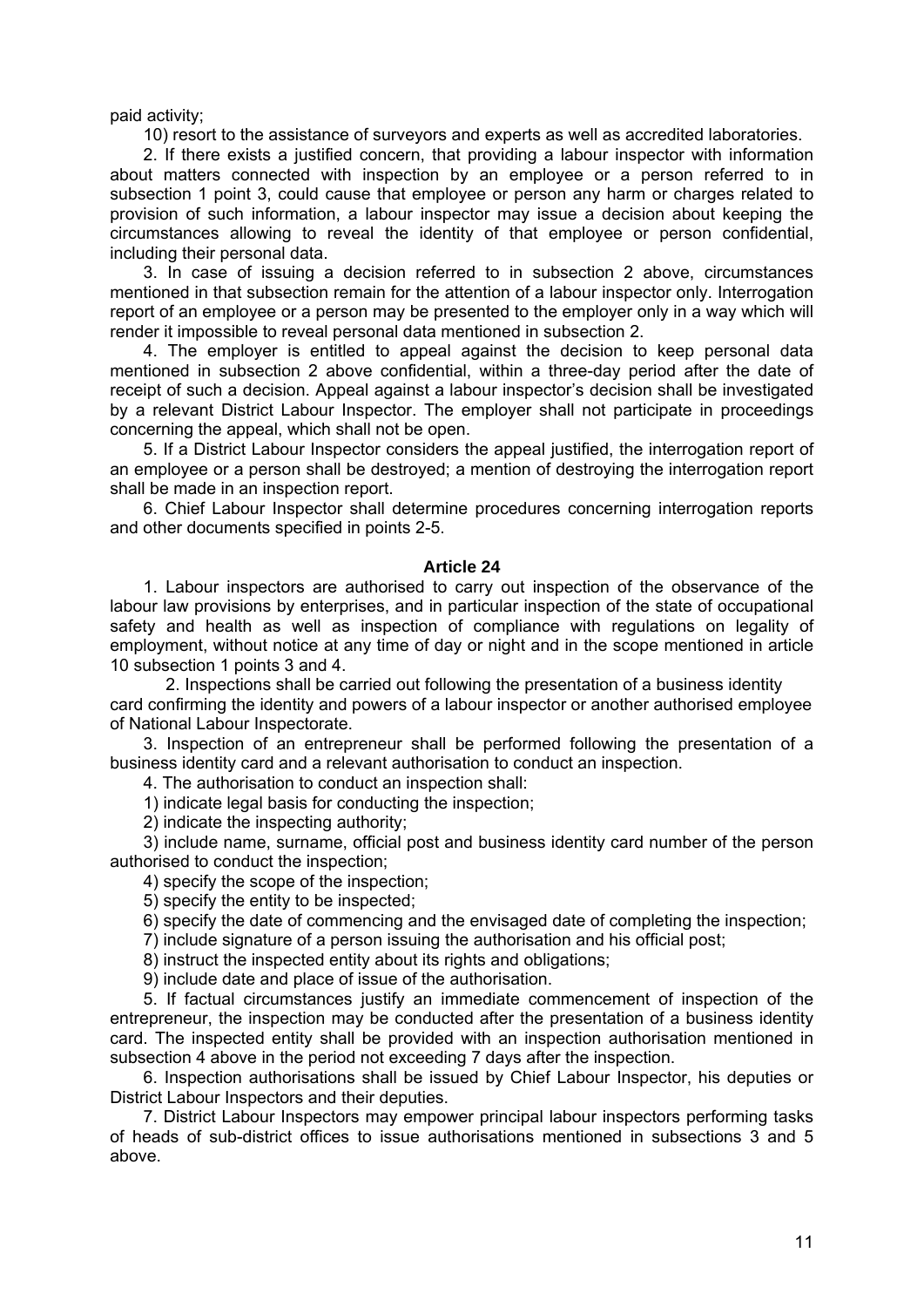### **Article 25**

 Certified experts and specialists shall participate in inspections on the basis of an individual authorisation issued by Chief Labour Inspector or a District Labour Inspector respectively.

#### **Article 26**

 1. The inspection shall be conducted at the seat of the inspected entity and in other places, where its activities are performed and where financial documentation and personal files are kept.

 2. Individual inspection activities may also be performed at the seat of an organizational unit of National Labour Inspectorate.

 3. Prior to commencing inspection activities, a labour inspector informs the entity to be inspected about his presence except for cases in which such information could influence the inspection results.

 4. A labour inspector is entitled to free movement on premises of the inspected entity without an obligation to obtain a pass or undergo a body search even if this is required by internal regulations of the inspected entity.

### **Article 27**

 The inspected entity is obliged to secure measures and working conditions necessary to conduct an inspection and, in particular, to present documents and materials immediately on request of a labour inspector, ensure timely provision of information by persons mentioned in article 23 subsection 1 point 3 above, provide access to technical equipment and – as far as possible – a separate room with appropriate equipment.

## **Article 28**

 Prior to checking the identity of the person referred to in article 23 subsection 1 point 9, a labour inspector is obliged to show his business identity card in such a way so the person could read and note down inspector's personal data.

## **Article 29**

 1. In the course of inspection activities a labour inspector collaborates with trade unions, personnel's self-government authorities, work councils and social labour inspection.

- 2. Collaboration referred to in subsection 1 consists particularly in:
- 1) providing information about the subject and scope of inspection being conducted;
- 2) analyzing reported comments and observations;
- 3) providing information about inspection results and decisions made;
- 4) providing advice and information related to labour law.

## **Article 30**

 In the course of inspection activities a labour inspector and persons referred to in article 22 subsection 3, and article 25 are obliged to abide by occupational safety and health regulations, fire regulations and regulations on the protection of classified information.

#### **Article 31**

 1. Inspection findings are subject to documentation in the form of a report with an exception of subsection 10.

2. An inspection report should comprise:

1) full name of the inspected entity, its address and number from the official register of national economic entities (REGON) and tax identification number (NIP);

2) name and surname as well as position of the labour inspector;

3) name and surname of the person representing the inspected entity as well as name of the authority representing that entity;

4) date of commencing activity by the inspected entity and date of assuming the position by the person referred to in point 3 or date of appointing the authority referred to in point 3;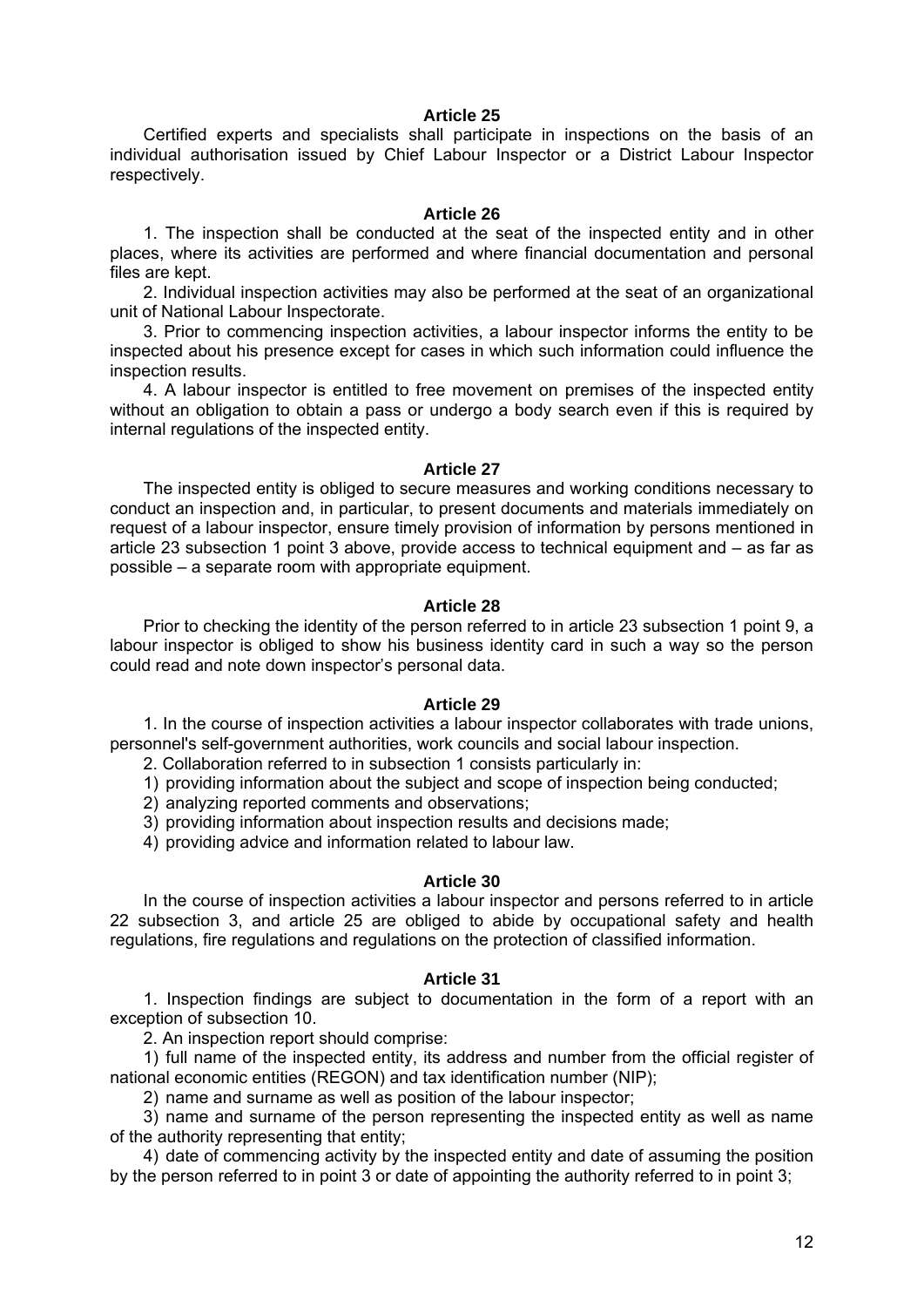5) indication of days on which the inspection was carried out;

6) information about the execution of previous decisions and notices of the National Labour Inspectorate's inspectors as well as execution of motions, recommendations and decisions of other authorities for inspection and supervision of working conditions;

7) description of identified infringements of the law and other information of importance to the inspection results;

8) data of the person whose identification was checked and indication of the time, place and reasons for undertaking an identification check;

9) information about taking samples of raw and processed materials used, manufactured or generated in the course of production;

10) contents of oral decisions taken and instructions issued and information about deadlines for their execution;

11) information about the number and nature of advice provided in relation to labour law;

12) specification of attachments comprised in the inspection report;

13) information about persons in whose presence the inspection was conducted;

14) at the request of the inspected entity – a mention of the information referred to as classified by the company;

15) a mention of reservations made or lack of reservations with regard to the contents of the inspection report and elimination of identified irregularities before the inspection was concluded;

16) date and place of signing the report by the inspecting person and by the person who represents the inspected entity.

 3. The report shall be signed by the person who conducts the inspection and by the person or authority representing the inspected entity.

 4. The inspected entity has the right to submit, prior to signing the inspection report, justified reservations with regard to findings comprised in the report.

 5. Reservations shall be submitted in writing within 7 days following the receipt of the report.

 6. If reservations referred to in subsection 4 are submitted, a labour inspector conducting the inspection is obliged to investigate them and – should the reservations prove justified – change or complement a relevant part of the report.

 7. In the inspection report there shall be no corrections, cross-outs or additions made unless they are described at the end of report, with the exception of correcting obvious spelling and calculation mistakes, which are signed by the inspector who puts down the date of making each correction next to his signature.

 8. Refusal to sign the inspection report by the person or authority representing the inspected entity shall not hinder a labour inspector from applying relevant legal measures provided for in the Act.

9. A copy of the inspection report is left with the inspected entity.

 10. If no irregularities are identified in the course of an inspection, its outcome may be documented in the form of an official note which should contain a concise description of the factual state of matters during the inspection.

 11. The official note is signed by a labour inspector. The provisions of subsection 9 are applied accordingly.

#### **Article 32**

 1. The model of a business identity card, which is referred to in article 24 subsection 2, is determined by means of an order of the Speaker of Parliament issued at the motion of Chief Labour Inspector. The said order of the Speaker of Parliament is subject to publication in the Official Journal of the Republic of Poland "Monitor Polski".

 2. Models of forms used in the National Labour Inspectorate's inspection activity are determined by Chief Labour Inspector.

## **Article 33**

1. Based on findings made in the course of an inspection, a competent labour inspector: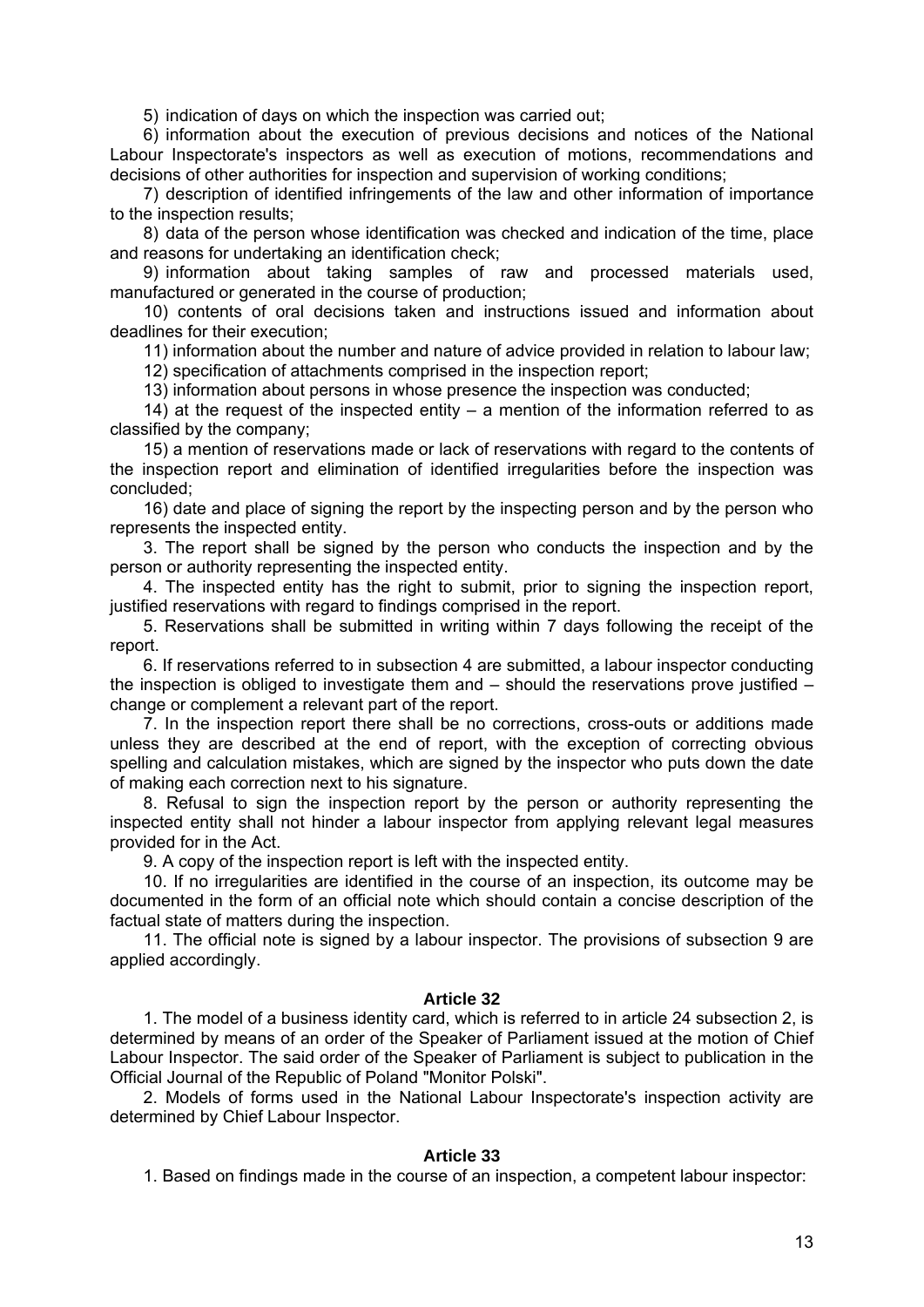1) issues decisions, which are referred to in article 11 points 1-4, 6 and 7 and article 11a;

2) addresses motions and issues oral instructions referred to in article 11 point 8;

3) instigates legal proceedings and enters into legal proceedings in cases which are referred to in article 10 subsection 1 point 11;

4) undertakes other actions, if the right or obligation to undertake them results from separate regulations.

 2. Legal measures referred to in subsection 1 points 1 and 2, which relate to territorial organizational units of the inspected entity, are addressed by a labour inspector to the inspected entity regardless of the inspector's territorial competence. If elimination of identified irregularities does not require a decision of the employer, or if the danger to life or health of workers cannot be avoided otherwise, decisions referred to in article 34 subsection 1 are addressed to the person managing a given territorial unit.

# **Article 34**

1. Decisions referred to in article 11 points 1-7 and article 11a are issued in writing or as an entry in a construction site log book.

1a. Decisions referred to in article 11 points 1-4 may be issued verbally.

1b. Instructions referred to in article 11 point 8 are issued verbally.

2. A decision issued in writing or as an entry in a construction site log book should comprise: identification of the involved inspector of National Labour Inspectorate, date of issuance, identification of the party or parties concerned, reference to the legal basis, settlement, a deadline for elimination of identified irregularities and instructions on the right of appeal.

 3. In case of issuing a decision in the form of an entry in a construction site log book, a Xerox copy or a written copy of the decision constitutes an attachment to the inspection report.

 4. Decisions and oral instructions referred to in subsections 1a and 1b are issued with a view to eliminating irregularities identified in the course of inspection, provided that such irregularities can be eliminated when the inspection is still in progress or immediately after its completion.

 5. The inspected entity is entitled to lodge an appeal with a District Labour Inspector against a decision issued by a labour inspector in writing or as an entry in the construction site log book. The appeal should be lodged within 7 days following the receipt of the decision.

 6. When an appeal is lodged against decisions issued in cases referred to in article 11 points 2-4, a District Labour Inspector may suspend execution of a given decision until the appeal is investigated, on condition that arrangements made by the inspected entity exclude immediate hazard to people's life or health.

## **Article 35**

1. The inspected entity which was issued with a decision referred to in article 11 points 1-7 and article 11a is obliged to inform a relevant officer of National Labour Inspectorate of its implementation by the deadlines specified in the decision.

2. The provision of subsection 1 is applied respectively to decisions and oral instructions referred to in article 34 subsection 4.

## **Article 36**

1. An improvement notice referred to in article 11 point 8, should comprise post inspection conclusions and their legal basis.

2. The inspected entity or an authority supervising the inspected entity which was issued with an improvement notice is obliged, by the deadline specified therein, but not later than within 30 days, to notify a relevant officer of National Labour Inspectorate of the time and manner of implementing the post inspection conclusions.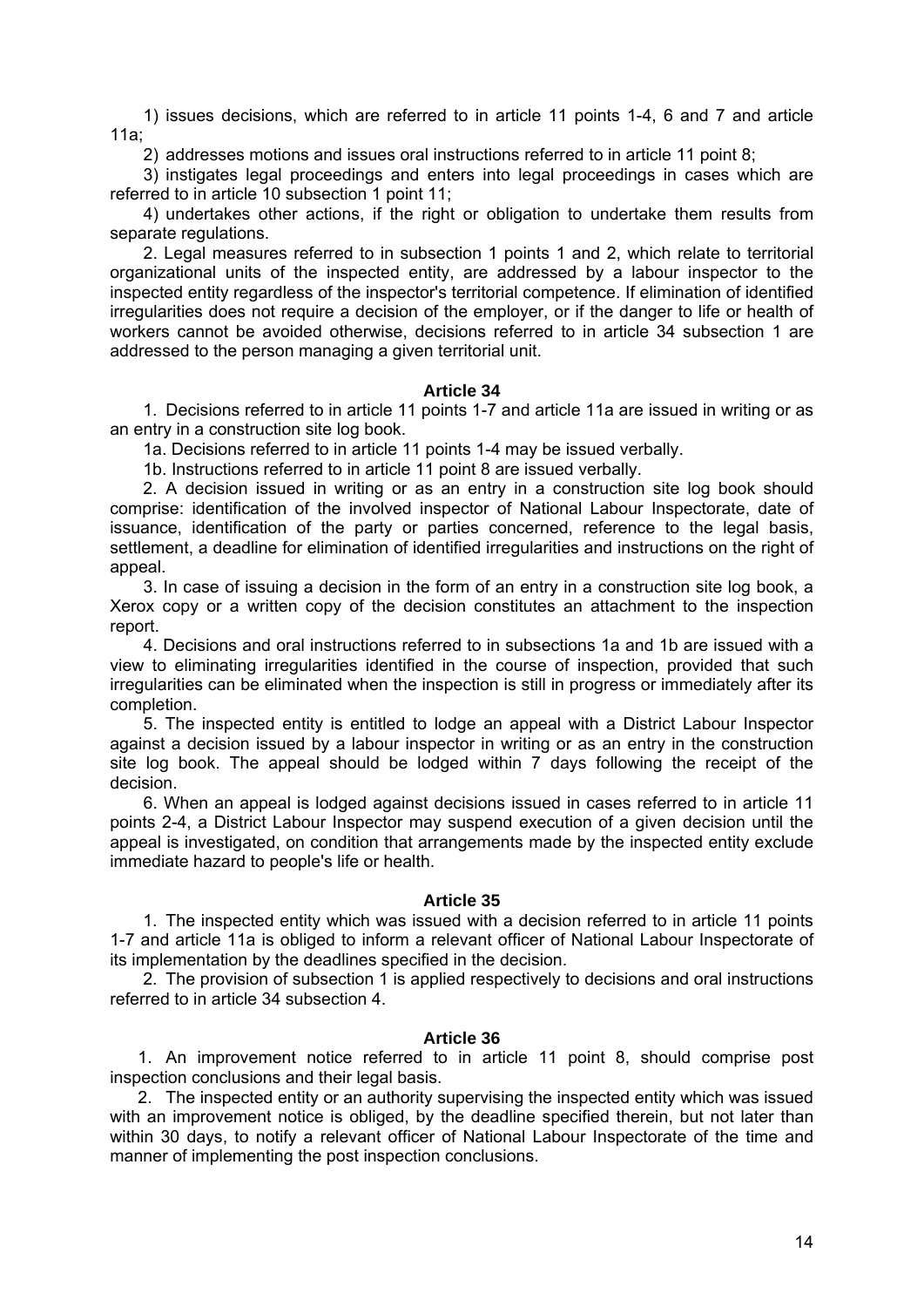# **Article 37**

1. In case of identifying, in the course of an inspection, an offence consisting in the infringement of the regulations of the Act of 20 April 2004 on the promotion of employment and labour market institutions, within the scope specified in article 10 subsection 1 points 3 and 4, a labour inspector shall institute fine proceedings or lodge a motion with a court of law to punish the persons responsible for identified irregularities.

2. A labour inspector shall immediately notify competent authorities of the infringement of regulations, and in particular:

- 1) Social Insurance Institution of the infringement of regulations with regard to social insurance;
- 2) Revenue Inspection Office of the infringement of fiscal law regulations;
- 3) Police or Border Guard of the infringement of regulations concerning foreigners.
- 4) the head of a county of identified infringements, on the part of an unemployed person or an inspected entity, of the provisions on the promotion of employment and labour market institutions.

A labour inspector shall inform the head of a county, upon their request, of inspection results with regard to the inspected entity.

- 3. District Labour Inspector shall notify, without any delay:
	- 1) The Speaker of a province of:
	- a) identified cases of infringements of the terms of running employment agencies specified in the provisions on the promotion of employment and labour market institutions,
	- b) results of an inspection at the inspected entity upon request of the Speaker of that province.
	- 2) Governor of the province of identified cases of infringing regulations on the promotion of employment and labour market institutions, related to the employment of foreigners or entrusting them with other paid work.

## **Article 37a**

In justified cases, in relation to an employer who has just started economic activity, and if the inspector did not identify:

- 1) an immediate hazard to life or health of employees or other persons performing work;
- 2) deliberate commitment of an offence

– a labour inspector may refrain from applying legal measures specified in article 33 and limit the intervention to giving a verbal instruction on how to organise work in accordance with legal requirements and to asking the inspected entity for a declaration about the date of eliminating shortcomings identified in the course of the inspection.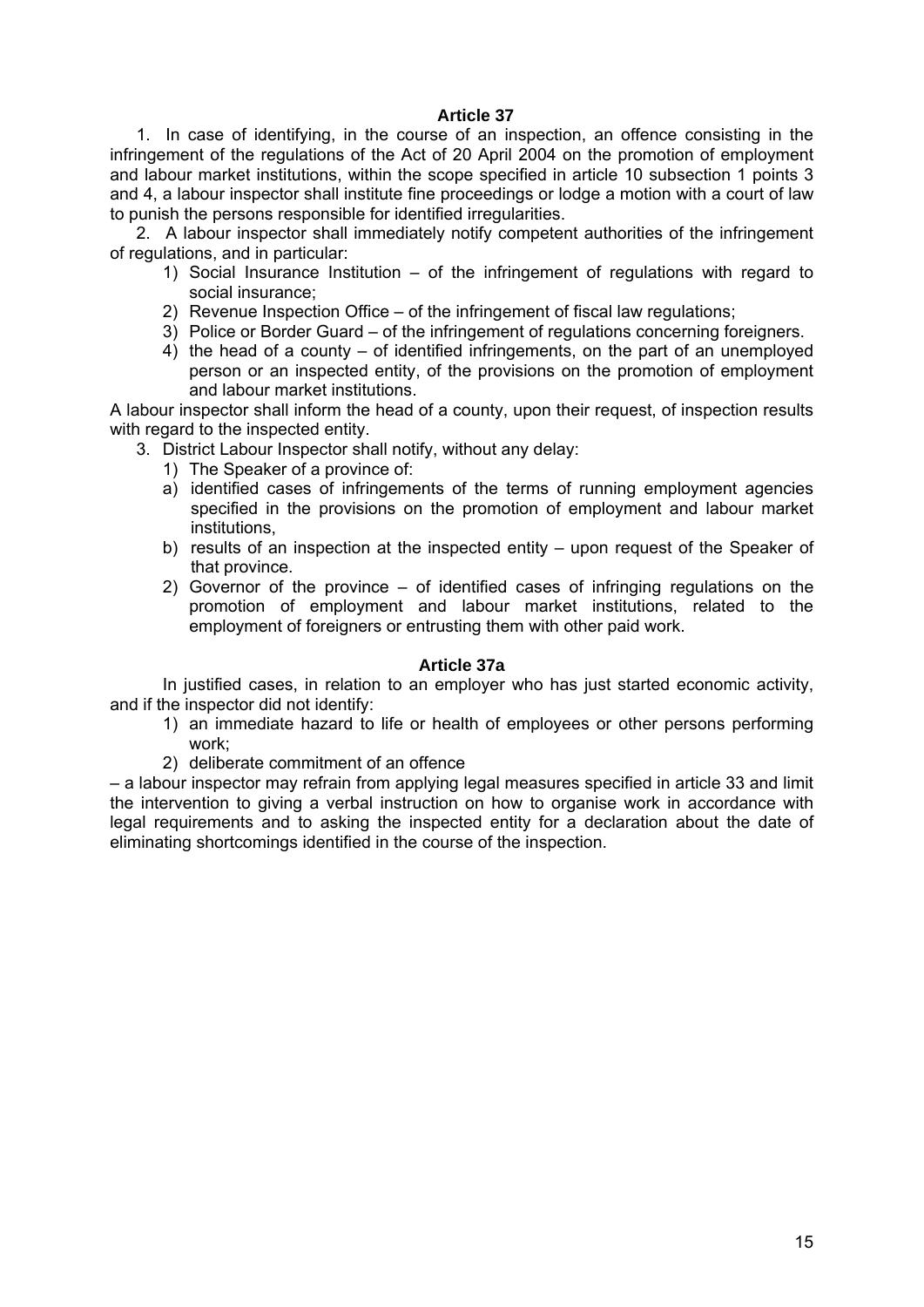# **Chapter 5**

# **Employees of National Labour Inspectorate**

# **Article 38**

1. National Labour Inspectorate's employees are:

1) Chief Labour Inspector and his deputies;

2) District Labour Inspectors and their deputies;

3) employees performing inspection activities;

4) employees engaged in other posts.

 2. Employees performing inspection activities are labour inspectors employed in one of the following posts:

1) principal labour inspector – head of a sub-district office,

2) principal labour inspector,

3) senior labour inspector – chief specialist,

4) senior labour inspector – specialist,

5) senior labour inspector,

6) labour inspector,

7) junior labour inspector.

 3. Chief Labour Inspector and his deputies, District Labour Inspectors and their deputies, and nominated employees of Chief Labour Inspectorate and District Labour Inspectorates are employees supervising inspection activities.

 4. A list of employees nominated to supervise inspection activities is specified by Chief Labour Inspector or District Labour Inspectors – respectively.

# **Article 39**

 An employee of National Labour Inspectorate supervising or performing inspection activities shall be a person who:

1) is a Polish citizen;

2) has a complete capacity for legal actions and enjoys complete public rights;

3) has never been penalised for a deliberate criminal offence or a deliberate fiscal offence;

4) has a master's degree or equivalent education, and indispensable knowledge of issues which fall within the National Labour Inspectorate's scope of activity, and has passed a state exam before an examining board nominated by Chief Labour Inspector;

5) gives a guarantee of proper execution of professional duties;

6) has such health condition which allows them to be employed in a given position.

## **Article 40**

1. Chief Labour Inspector nominates and dismisses:

1) in the Chief Labour Inspectorate – a director and deputy director of the Chief Labour Inspector's Cabinet, directors and deputy directors of departments, a chief accountant, advisers, a spokesperson and heads of units;

2) in District Labour Inspectorates – Deputy District Labour Inspectors, a chief accountant, principal labour inspectors – heads of sub-districts, advisers and heads of units;

3) in the Training Centre – a director, deputy directors and a chief accountant.

 2. A person dismissed from any of the positions mentioned in subsection 1 and article 5 subsection 3, who before nomination to the said position was a National Labour Inspectorate's employee, has the right to conclude an employment relationship in the post equivalent to the one occupied before the nomination.

 3. An employment relationship with employees mentioned in subsection 1 and with employees mentioned in article 5 subsection 3, is concluded by means of nomination.

## **Article 41**

1. An employment relationship with an employee supervising or performing inspection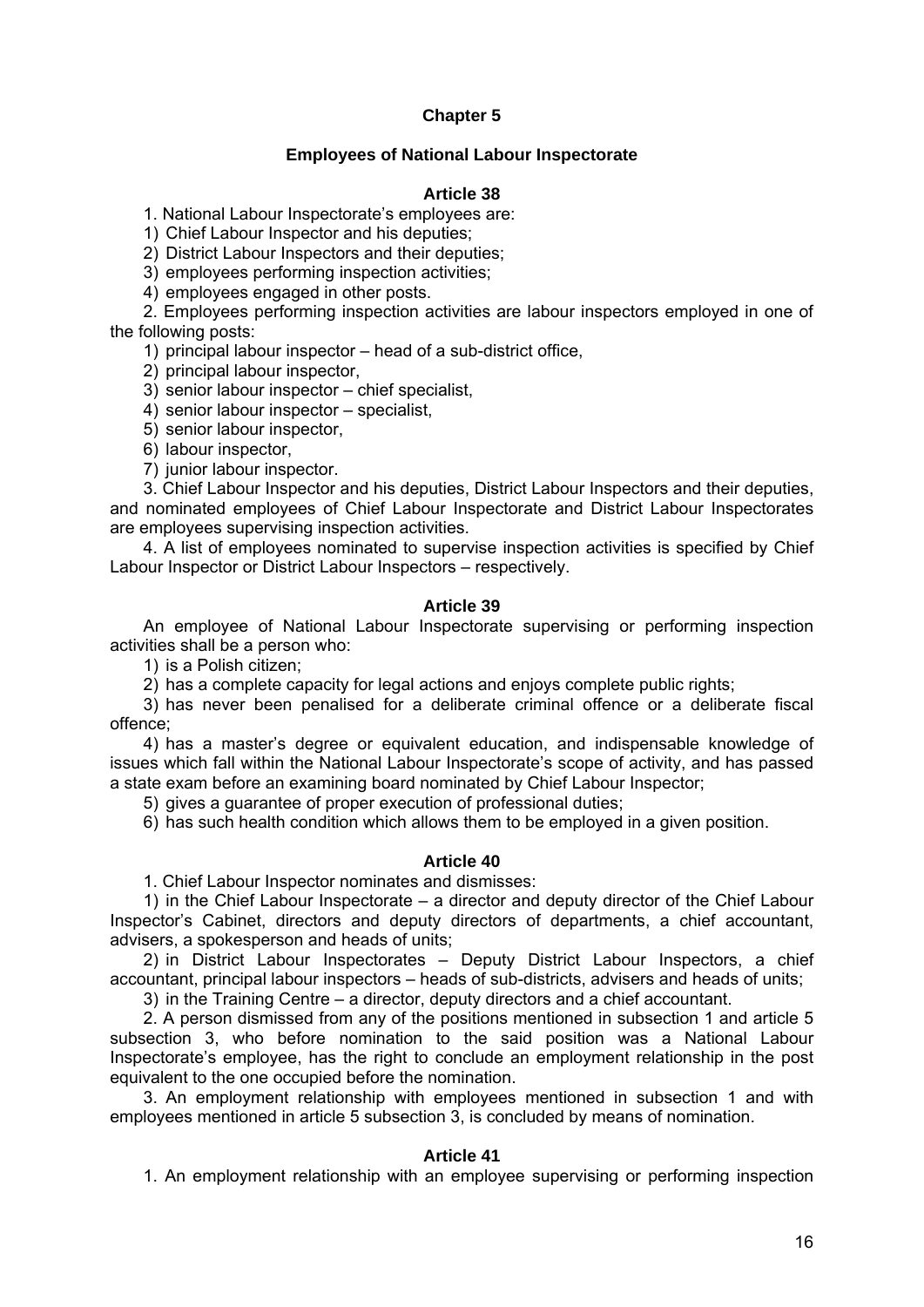activities is concluded on the basis of nomination, preceded by a contract of employment for a specified period of time, no longer than 3 years, with the reservation of subsection 4.

 2. Employees supervising or performing inspection activities are nominated by Chief Labour Inspector who also terminates an employment relationship with them.

 3. The nomination depends on the participation in preparatory training for candidates for labour inspectors finalised with passing a state exam before the examining board nominated by Chief Labour Inspector.

 4. Chief Labour Inspector may, in cases justified by qualifications or professional experience, nominate an employee performing inspection activities without earlier conclusion of an employment contract, and without observing the requirement of that person's participation in inspectors' preparatory training.

 5. Chief Labour Inspector shall specify the scope and mode of conducting inspectors' preparatory training and a state exam mentioned in article 39, point 4.

### **Article 42**

 The employees mentioned in article 38 subsection 1 point 4, excluding the employees specified in article 40 subsection 1, are employed on the basis of contracts of employment.

### **Article 43**

 1. At the nomination ceremony a National Labour Inspectorate's employee submits a written pledge which reads as follows:

 "I vow to serve the Polish State, observe legal order, perform duties of a National Labour Inspectorate's employee conscientiously, impartially, in line with the best knowledge and will".

2. The nomination deed comprises:

- 1) the employee's name and surname;
- 2) the date of nomination;
- 3) the name of an official position and organisational unit;
- 4) components and the amount of remuneration;
- 5) standard working time.

### **Article 44**

 1. Employees performing inspection activities are responsible for conscientious execution of their duties, in particular for presenting and documenting inspection results in a reliable and objective manner, and for observing provisions on the protection of secret information.

 2. The employees mentioned in subsection 1 in the scope of their activity are independent from any external influence and cannot have a stake in inspected entities' operations.

 3. The employees mentioned in subsection 1 are obliged not to disclose information that an inspection is carried out following a complaint, unless the complainant agrees to it in writing.

### **Article 45**

 1. A National Labour Inspectorate's employee is obliged to keep secret information obtained in connection with performing official duties.

 2. The duty not to disclose secrets is binding also after the employment comes to an end.

### **Article 46**

 1. A National Labour Inspectorate's employee is obliged to diligently perform official orders of their superiors.

 2. If, in the employee's opinion, an official order is incompliant with legislation or bears the features of a mistake, the employee should present his reservations to the superior; in case of a written confirmation of an order, the employee is obliged to follow it, with the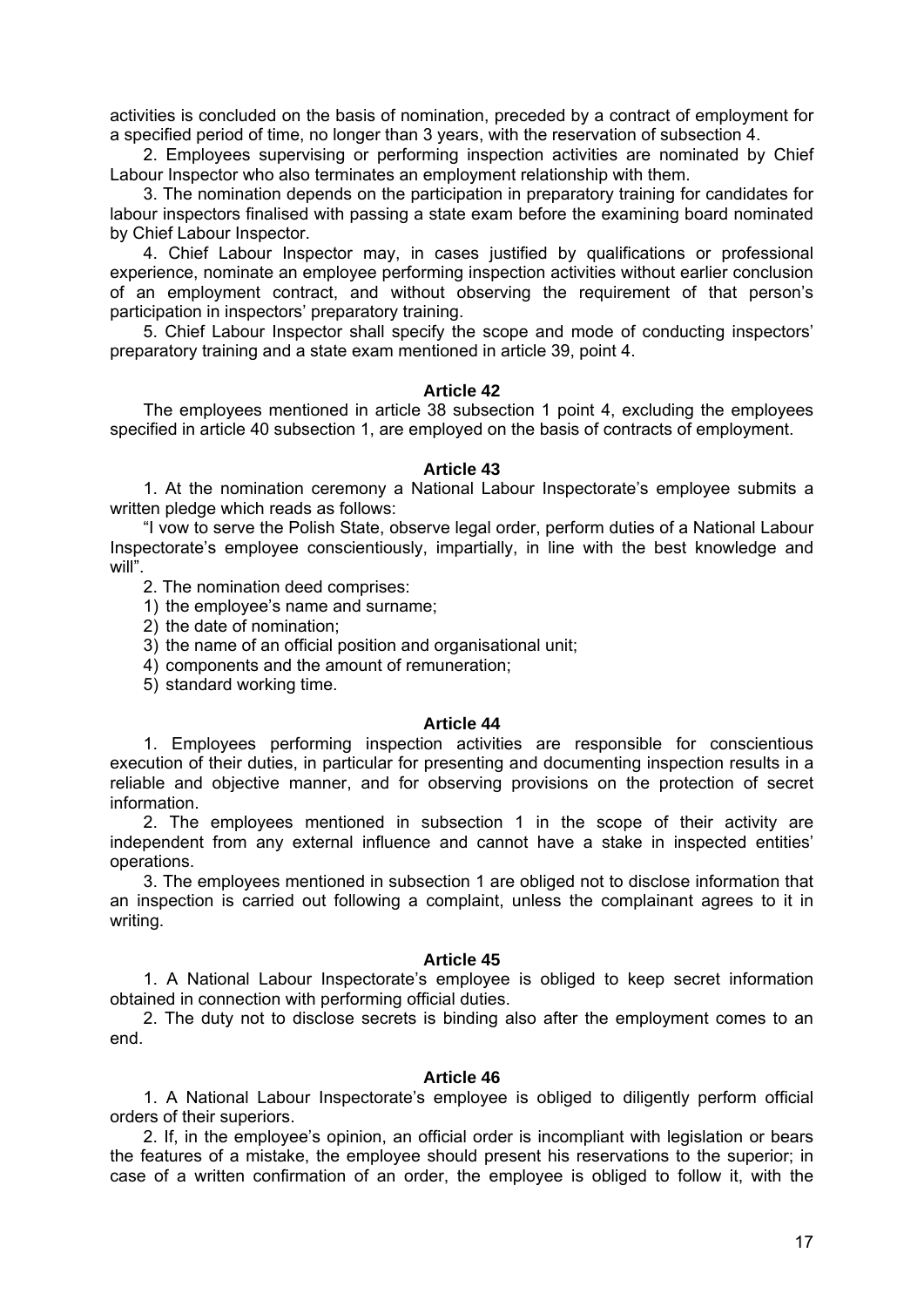reservation of subsection 3.

 3. The employee must not follow orders whose execution would be a crime or would pose a threat of an irreparable loss.

### **Article 47**

1. An employee performing inspection activities shall not conduct any political activity.

 2. An employee mentioned in subsection 1, striving to be elected as a member of the lower or upper chamber of Parliament, is granted unpaid leave for the time of an election campaign.

#### **Article 48**

 1. A National Labour Inspectorate's employee shall not carry out activities which would threaten the National Labour Inspectorate's interest or be contrary to the inspectorate's tasks, and would oppose employee's duties or may give rise to a suspicion that the employee is not impartial or disinterested.

 2. A National Labour Inspectorate's employee shall not undertake any paid work without a prior consent by Chief Labour Inspector.

#### **Article 48a**

1. An employee shall be entitled to a refund of costs incurred for legal assistance if penal proceedings instituted against that employee for a crime committed in connection with the execution of professional duties end with a binding sentence about discontinuation of proceedings given the lack of statutory features of a forbidden deed or non-commitment of a crime, or with acquittal.

2. Costs in the amount corresponding to remuneration, specified in separate provisions, of one counsel for the defence, shall be refunded from the National Labour Inspectorate's resources.

## **Article 49**

 1. An employee performing inspection activities is subject to periodic qualification assessments at least once in three years.

 2. The assessment is made by the employee's superior, who informs the employee of the contents of the qualification assessment.

 3. The employee can appeal against the qualification assessment to Chief Labour Inspector within 14 days from being informed of its contents.

 4. Chief Labour Inspector shall specify the dates and mode of conducting periodic qualification assessments.

#### **Article 50**

 1. If it is required by the needs of the institution, an NLI's employee can be ordered, for three months in a calendar year, to perform work other than the one specified in the nomination deed or the contract of employment, but which is in accord with the employee's qualifications. In the said period the employee is entitled to remuneration adequate to the work performed, yet no lower than so far.

 2. In case of reorganisation of the National Labour Inspectorate's unit, an employee supervising or performing inspection activities can be transferred to another official position, which is in accord with the employee's qualifications, if owing to liquidation of the post occupied by the employee it is impossible to continue his employment in the said post. After the transfer the employee is entitled to remuneration adequate to the work performed, yet for six months it shall not be lower than so far.

 3. If it is necessary due to special needs of National Labour Inspectorate, an employee supervising or performing inspection activities can be transferred to another post, which is in accord with his qualifications and equivalent from the point of view of remuneration.

 4. A National Labour Inspectorate's employee can, at their request or consent, be transferred to work in some other organisational unit.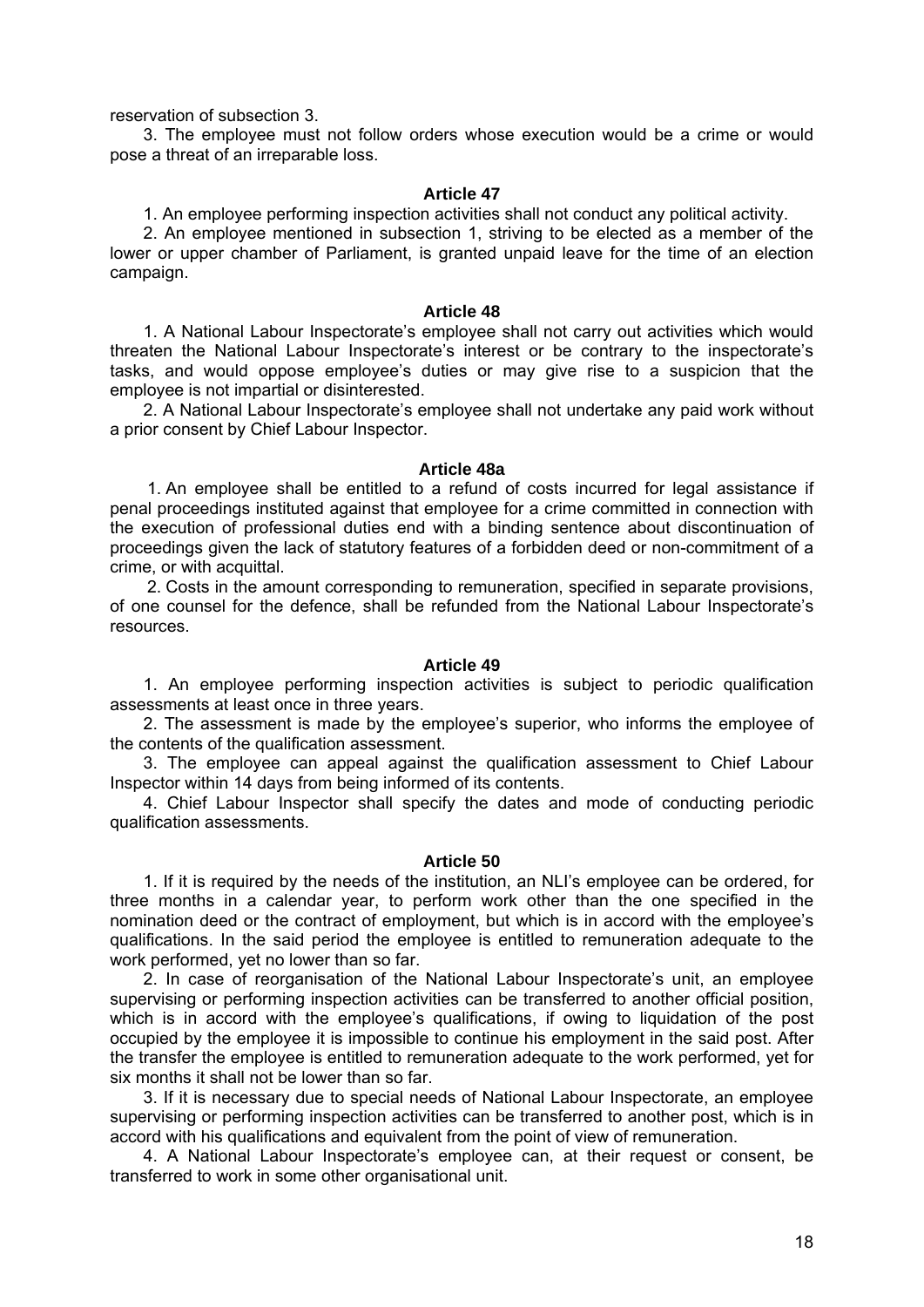5. In justified cases an employee supervising or performing inspection activities can be transferred, for a period of up to six months, to another organisational unit, to work which is in accord with qualifications possessed by the employee. In the period of transfer the employee is entitled to remuneration adequate to the work performed, but no lower than so far. Such a transfer is admissible only once in two years.

 6. It shall be forbidden, without the concerned person's consent, to transfer, for some period of time, a pregnant woman or an employee taking care of a child below 14 years of age to an organisational unit located in another place, and also in cases when the employee's important personal or family reasons are a hindrance to such a transfer.

### **Article 51**

 1. An employee supervising or performing inspection activities, officially posted to perform tasks outside the permanent place of work, is entitled to a refund of travel and accommodation costs and allowances according to the rules specified in the provisions adopted on the basis of article  $77<sup>5</sup>$ § 2 of the Labour Code.

2. (repealed).

### **Article 52**

 Chief Labour Inspector may grant, to an employee performing or supervising inspection activities, paid leave for health reasons – on the basis of a referral to treatment or rehabilitation in a health resort for a period specified in the said referral, not exceeding 30 days in a calendar year.

### **Article 53**

 1. A National Labour Inspectorate's employee is entitled to an extra benefit for manyyear work, which equals 5% of the employee's basic monthly remuneration after five years of work. The said extra benefit rises by 1% for each next year of work until it reaches 20% of the basic monthly remuneration.

 2. The periods of work which give the right to an extra benefit for many-year work shall comprise all previous, finished periods of employment and other proven periods, if by virtue of separate regulations, they are included in the period of work on which employee rights depend.

 3. The periods of work mentioned in subsection 2, shall not comprise periods of employment in a communist party (Polish Workers' Party and Polish United Workers' Party), and in the state security bodies in the meaning of article 2 of the Act of 18 October 2006 on disclosing information on documents of the state security bodies from the period 1944-1990 and the contents of those documents (Official Journal of Laws of 2007, No. 63, item 425, No. 83, item 561 and No. 85, item 571).

## **Article 54**

 1. National Labour Inspectorate's employees are entitled to jubilee rewards in the following amounts:

- 1) after 20 years of work 75% of their monthly remuneration;
- 2) after 25 years of work 100% of their monthly remuneration;
- 3) after 30 years of work 150% of their monthly remuneration;
- 4) after 35 years of work 200% of their monthly remuneration;
- 5) after 40 years of work 300% of their monthly remuneration;
- 6) after 45 years of work 400% of their monthly remuneration.

 2. The periods of work mentioned in subsection 1 shall comprise all previous, finished periods of employment and other proven periods, if by virtue of separate regulations, they are included in the period of work on which employee rights depend.

 3. The periods of work mentioned in subsection 2, shall not comprise periods of employment in a communist party (Polish Workers' Party and Polish United Workers' Party), and in the state security bodies in the meaning of article 2 of the Act of 18 October 2006 on disclosing information on documents of the state security bodies from the period 1944-1990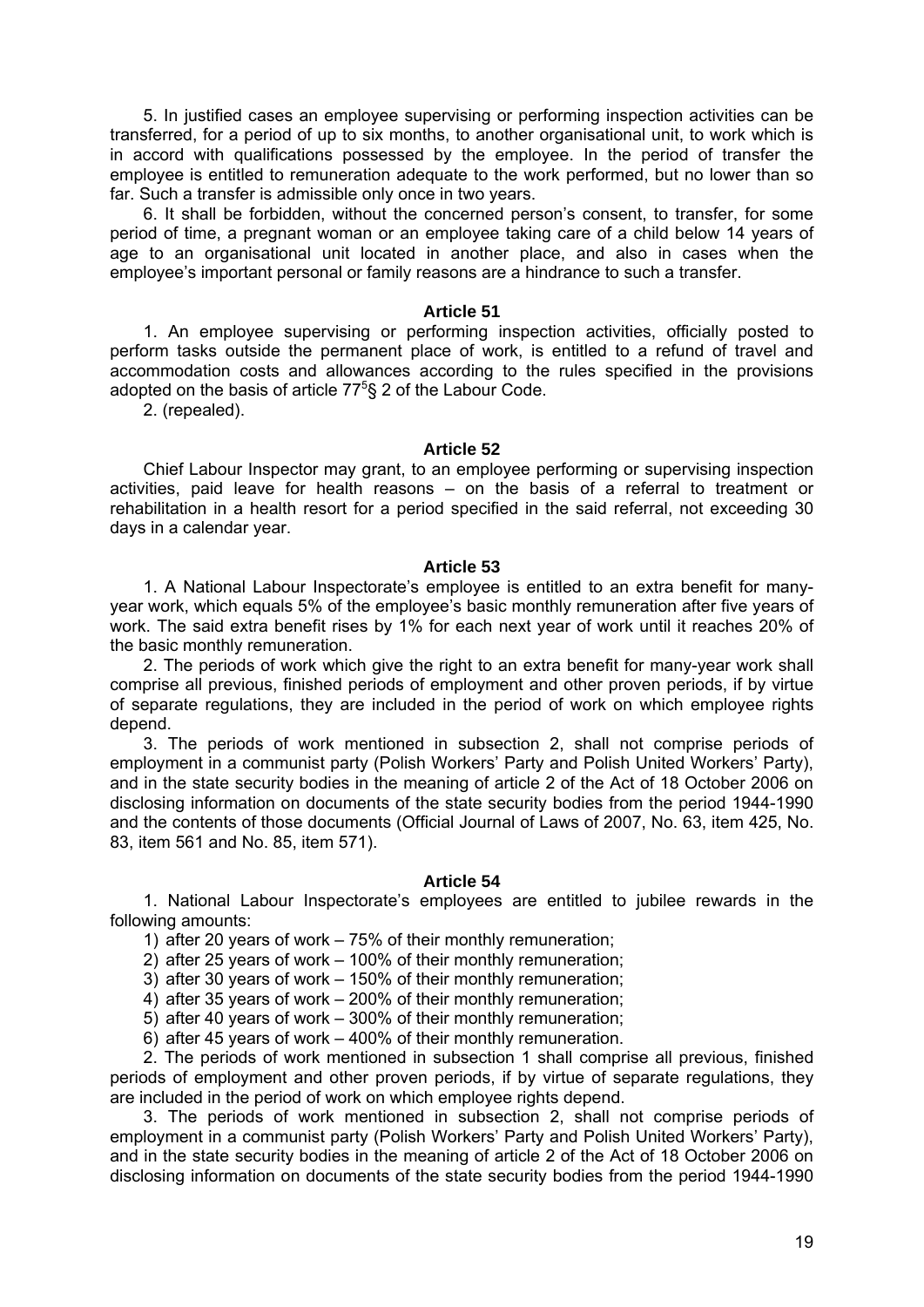and the contents of those documents.

### **Article 55**

 1. A company reward fund, further on referred to as "the fund", is established in National Labour Inspectorate, in the amount of 3% of envisaged personnel remuneration.

 2. The fund may be increased by Chief Labour Inspector from resources for remuneration.

 3. Chief Labour Inspector shall specify the amount and rules of granting individual rewards from the said fund.

#### **Article 56**

 1. A National Labour Inspectorate's employee who is about to go to an old-age pension or disability pension is entitled to a one-time severance payment equal to his monthly remuneration, and if the said employee has worked for at least:

1) ten years – equal to two-month remuneration;

2) fifteen years – equal to three-month remuneration;

3) twenty years – equal to six-month remuneration.

 2. The periods of work mentioned in subsection 1, shall comprise all previous, finished periods of employment and other proven periods, if by virtue of separate regulations, they are included in the period of work on which employee rights depend.

 3. The periods of work mentioned in subsection 2, shall not comprise periods of employment in a communist party (Polish Workers' Party and Polish United Workers' Party), and in the state security bodies in the meaning of article 2 of the Act of 18 October 2006 on disclosing information on documents of the state security bodies from the period 1944-1990 and the contents of those documents.

 4. The severance payment mentioned in subsection 1 shall be calculated like a financial equivalent for annual leave.

## **Article 57**

 1. In the case of terminating an employment relationship with a National Labour Inspectorate's employee due to liquidation of an organisational unit, or its reorganisation which renders it impossible to continue the employee's employment relationship, the National Labour Inspectorate's employee is entitled to an old-age pension, if a man has turned 60, and a woman has turned 55, and they have a required period of employment.

 2. In the case of terminating an employment relationship with an employee supervising or performing inspection activities, for reasons specified in:

1) article 62 subsection 1 point 3,

2) article 62 subsection 1 point 6, excluding the case when the employee refuses to be employed in the post mentioned in the said provision,

 - the said employee is entitled to an old-age pension if a man has turned 60, and a woman has turned 55, and they have a required period of employment.

 3. Provisions of subsections 1 and 2 shall be applicable to persons born before 1 January 1949.

### **Article 58**

 1. Working time of National Labour Inspectorate's employees shall not exceed 8 hours a day and on average 40 hours a week in the adopted settlement period no longer than 3 months.

 2. In cases justified by the type of work and its organisation, such working time schedules may be applied in which it is permissible to extend working time to 12 hours a day. Yet, in the said schedules working time may not exceed 40 hours of work a week on average, in the adopted settlement period no longer than 3 months.

 3. If it is required by the needs of the institution, a National Labour Inspectorate's employee may be engaged outside normal working hours, and in exceptional cases also at night, on Sundays and holidays.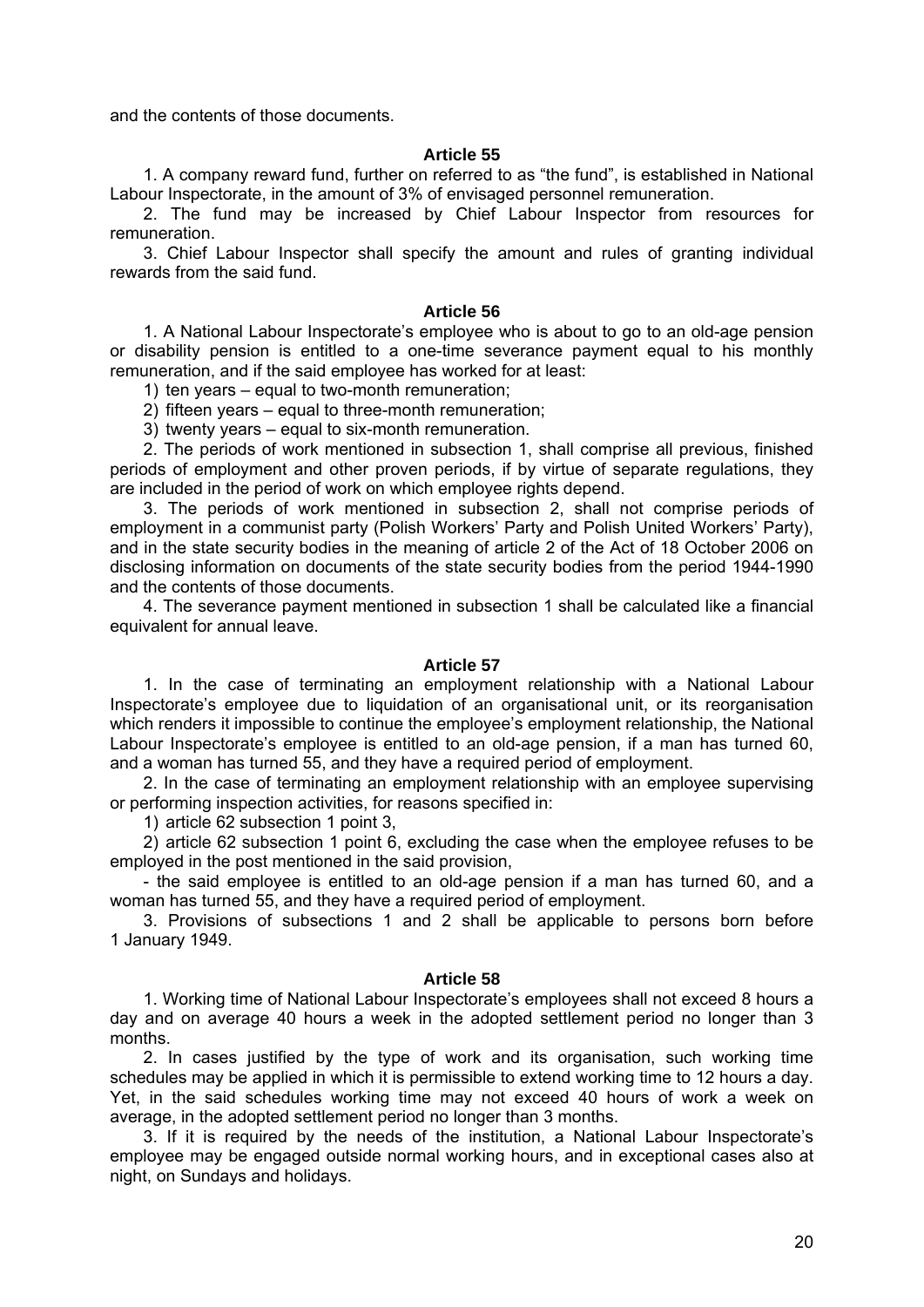4. For work on Sunday, a National Labour Inspectorate's employee is entitled to a day off work in the nearest week, and for work on a holiday – some other free day.

 5. Provisions of subsections 2 and 3 are not applicable to pregnant women and in other cases specified in separate provisions.

 6. Provisions of subsections 2 and 3 are applicable to employees who take care of children below 8 years of age on condition that they agree to it.

#### **Article 59**

 1. A working time schedule in a week and working time amount on each day of the week are specified by Chief Labour Inspector.

 2. For work performed at a superior's order outside normal hours, a National Labour Inspectorate's employee is entitled to time off work in the same amount, yet the said time off can be granted, at the employee's request, in the period directly preceding or following annual leave.

 3. A National Labour Inspectorate's employee engaged in a managerial position is entitled to time off for work performed outside normal hours, at night and on Sundays or holidays.

# **Article 60**

 A National Labour Inspectorate's employee is, by virtue of the law, suspended in performing official duties in the case if being temporarily arrested – until the employment relationship expires, unless it was terminated earlier.

### **Article 61**

 1. Chief Labour Inspector may suspend an employee performing inspection activities in execution of official duties when criminal or disciplinary proceedings have been initiated with regard to that employee.

2. The suspension mentioned in subsection 1 shall not last longer than three months.

 3. In the period of being suspended, as mentioned in subsection 1, the employee shall retain the right to remuneration and other benefits due on the basis of an employment relationship.

## **Article 62**

 1. Termination of an employment relationship with a nominated employee performing inspection activities may take place by means of notice in the case of:

1) receiving a negative qualification assessment, confirmed by a repeated assessment with negative results, which may not be made earlier than after a three-month period;

2) liquidation of the National Labour Inspectorate's organisational unit or its reorganisation, if it is impossible to transfer the employee to some other post in the same unit;

3) loss, not of one's own fault, of powers required to perform work in the post held, if there is no possibility to offer the employee a job in some other post adequate to the possessed qualifications;

4) the employee's failure to give a guarantee of proper execution of official duties;

5) criminal proceedings which have been underway against the employee for a period longer than three months;

6) loss of physical or mental ability to work in the post held, confirmed by a certificate from the certifying physician of the Social Insurance Institution, if there is no possibility to engage the employee in another post, suitable to the employee's state of health and professional qualifications, or when the employee refuses to accept such work;

7) the employee reaching the age of 65, if the period of employment enables the employee to have the right to old-age pension.

 2. The notice period for an employment relationship is three months and it finishes on the last day of the month.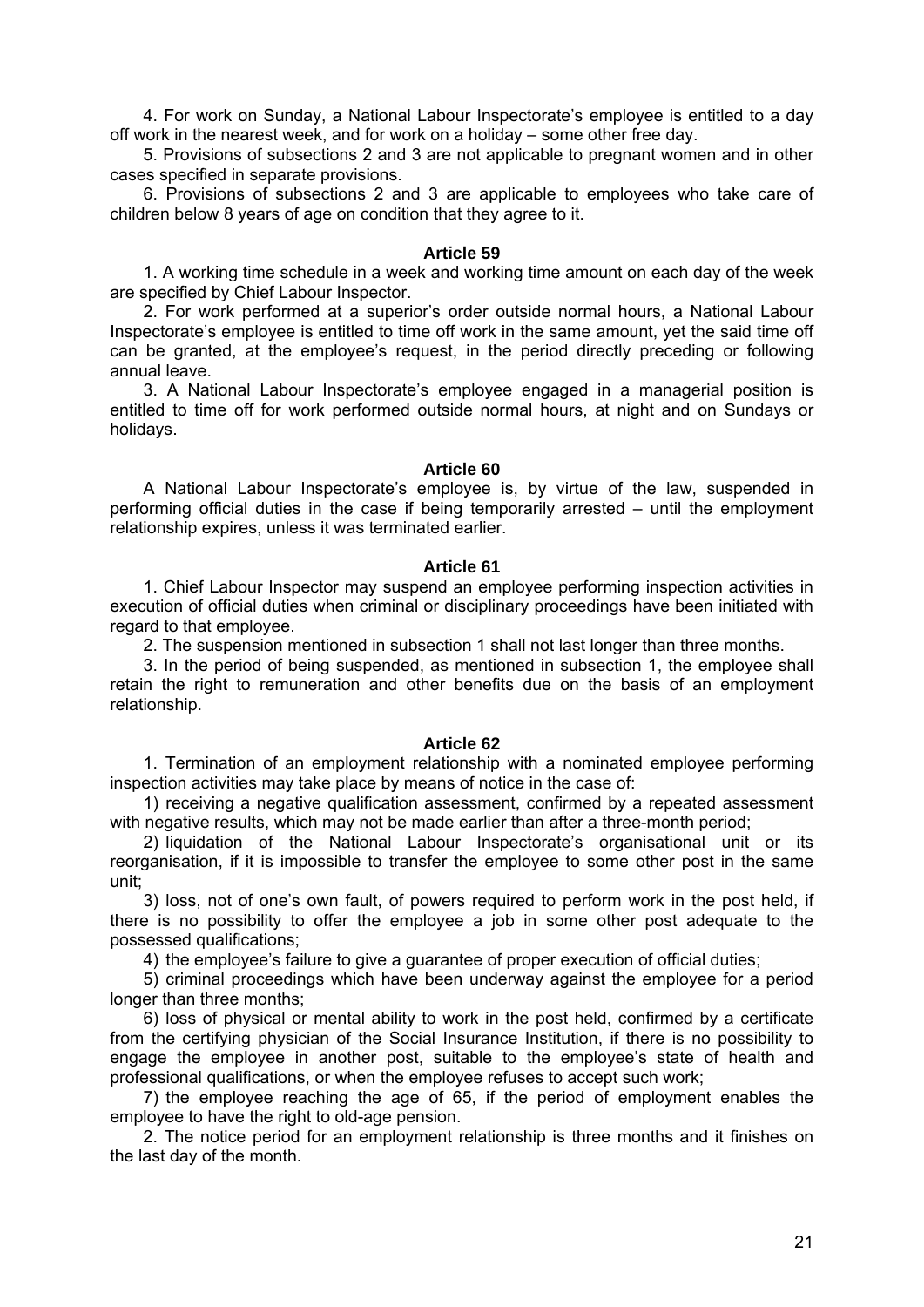### **Article 63**

 1. In the case of terminating an employment relationship with a nominated employee performing inspection activities, for reasons specified in article 62 subsection 1 point 2, in the period before the end of employment and start of some other job or economic activity, the employee is entitled to a financial benefit, for a period no longer than 6 months, calculated like a financial equivalent for annual leave. The employee who has obtained the right to oldage pension is not entitled to the said financial benefit.

 2. If the former employee receives a sickness or maternity benefit in the period mentioned in subsection 1, the amount of financial benefit shall be reduced by that amount.

 3. The period of receiving the financial benefit mentioned in subsection 1 is included in the periods of work required for obtaining or retaining employee rights and in the periods of employment in the meaning of provisions on old-age and disability pensions from the Social Insurance Fund – on such conditions on which a period of receiving unemployment benefit is included and which are specified in the provisions on promotion of employment and labour market institutions. National Labour Inspectorate pays the social insurance contribution on the said financial benefit, in line with the rules specified for remuneration paid during an employment relationship.

#### **Article 64**

 1. An employment relationship with a nominated employee performing inspection activities is terminated, by virtue of the law, without notice, in the case of:

1) a valid judgement which imposes a penal measure of the loss of public rights or a prohibition to exercise the profession;

2) a valid penalty with a disciplinary measure of expulsion from work in National Labour Inspectorate;

3) loss of powers, of one's own fault, which are indispensable to perform work in the post held.

 2. An employment relationship with a nominated employee performing inspection activities is terminated without notice, by virtue of the law, also in the case of loss of Polish citizenship.

 3. An employment relationship with a nominated employee performing inspection activities may be terminated without notice, because of the employee's fault in the case of a serious offence against basic employee's duties or a legally valid conviction for an intentional offence.

 4. Termination, without notice, of an employment relationship with a nominated employee performing inspection activities may also take place in the case of the employee's absence at work due to an illness lasting for more than a year or isolation due to an infectious disease, and also in the case of justified absence from work for other reasons – after the elapse of periods envisaged in article 53 of the Labour Code.

 5. In the case of inability to work due to an illness, mentioned in subsection 4, an employee supervising or performing inspection activities retains the right to financial benefits for a period envisaged in the provisions on financial benefits from social insurance in the case of an illness and maternity.

### **Article 65**

 1. Termination of an employment relationship with a nominated employee performing inspection activities may take place:

1) by means of the parties' agreement;

2) at a three-month notice submitted by the employee.

#### **Article 66**

 During the notice period an employee supervising or performing inspection activities may be discharged from performing duties, while retaining the right to remuneration and other benefits due on the basis of an employment relationship.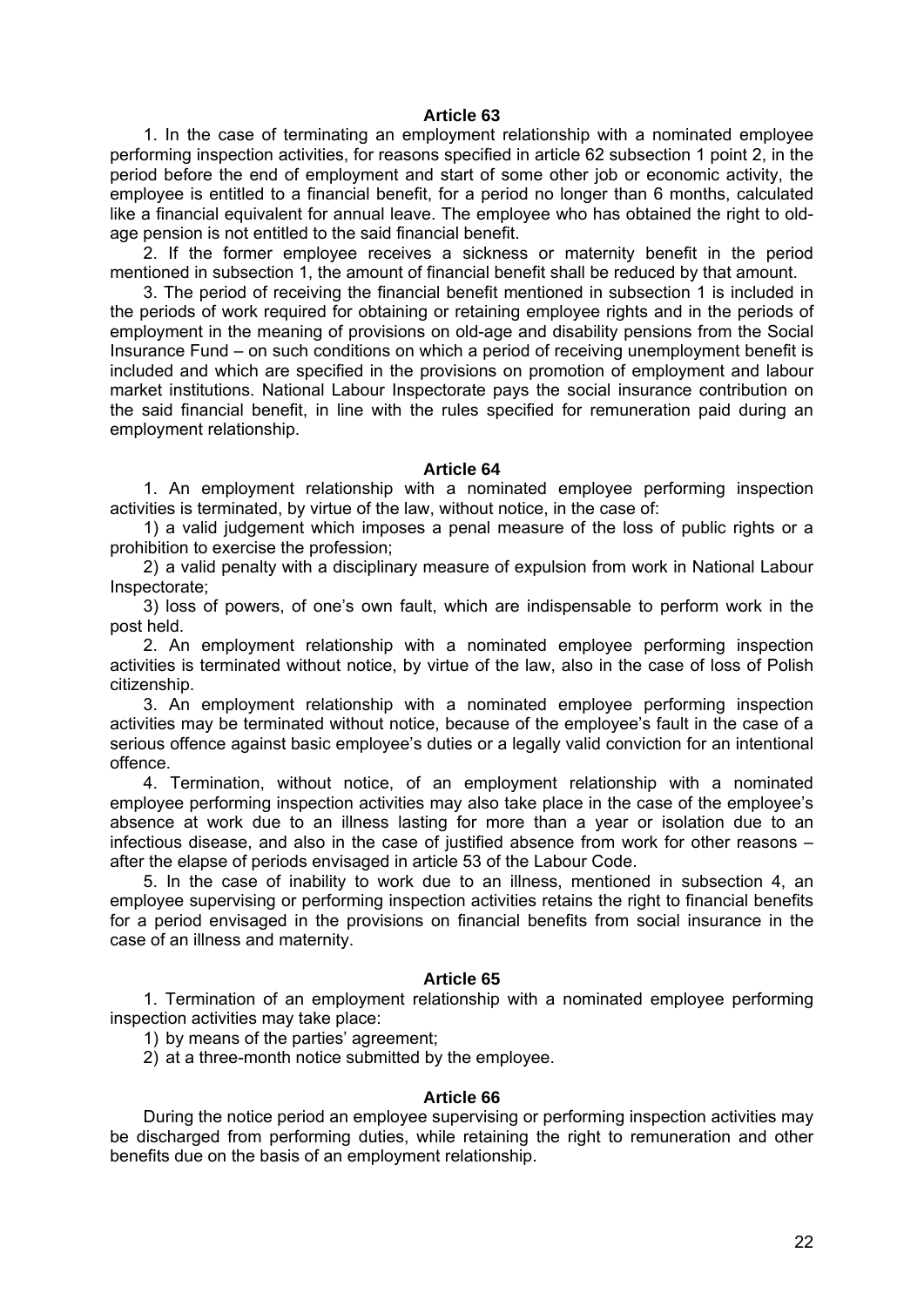# **Article 67**

 The provisions of this chapter do not contravene provisions on the special protection of employees with regard to notice and termination of an employment relationship.

## **Article 68**

 A nominated employee has the right to lodge a complaint against Chief Labour Inspector's decisions in matters mentioned in article 61 with an administrative court.

### **Article 69**

 1. In matters resulting from an employment relationship of National Labour Inspectorate's employees, not covered by the provisions of this Act, the Labour Code provisions and other labour law regulations shall be applicable.

 2. Disputes related to claims from an employment relationship of National Labour Inspectorate's employees shall be settled by labour courts, unless the Act specifies otherwise.

## **Article 70**

 Chief Labour Inspector shall establish the rules of remuneration, rules of promotion and qualification requirements related to education and professional experience of National Labour Inspectorate's employees.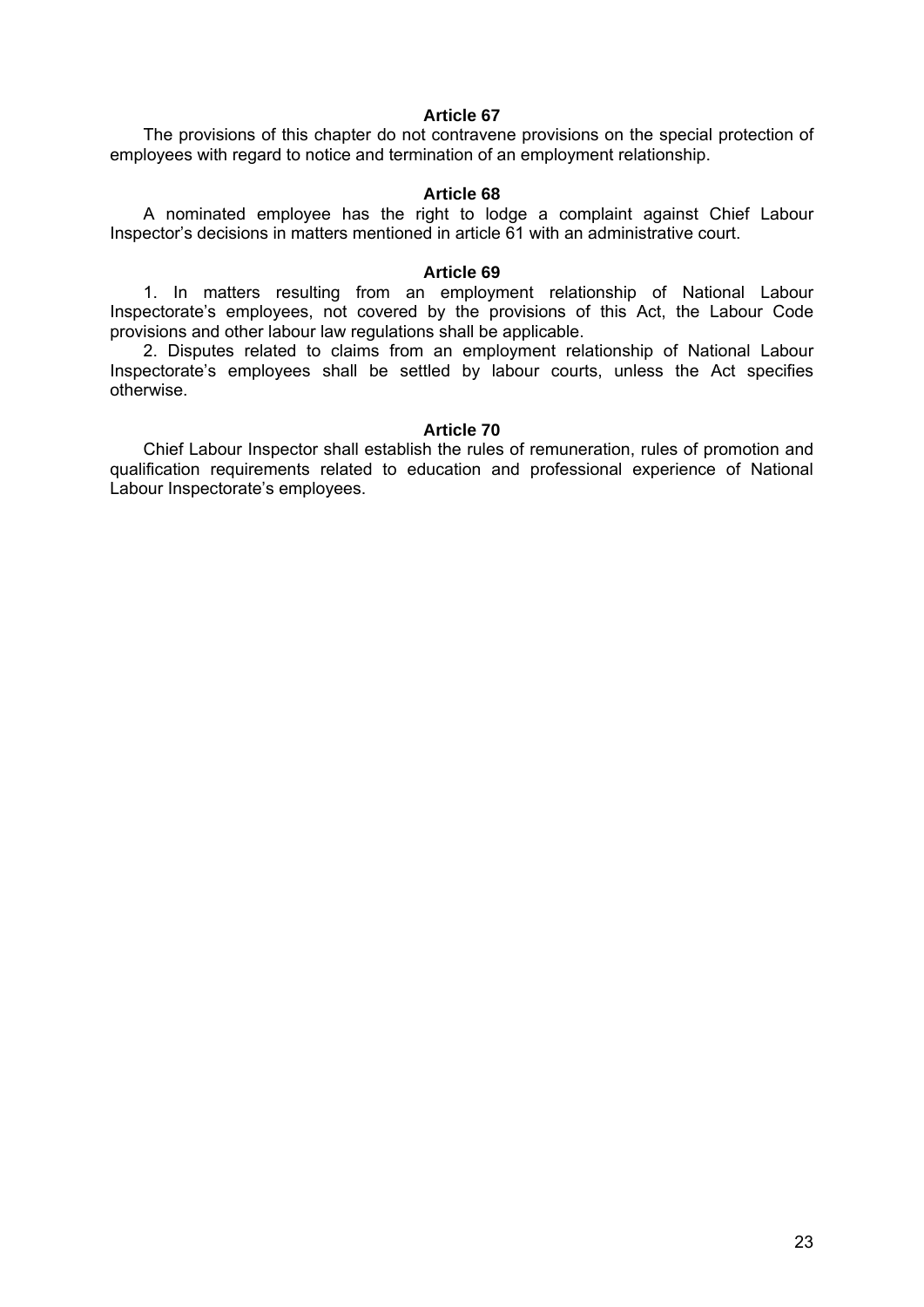# **Chapter 6**

# **Order and disciplinary liability**

## **Article 71**

 1. A National Labour Inspectorate's nominated employee bears order or disciplinary liability for breach of professional duties.

2. An admonition is an order penalty for a less serious fault.

3. Disciplinary penalties include:

1) a reprimand;

2) a reprimand with a warning;

3) a reprimand accompanied by depriving the employee of the possibility of promotion to a higher remuneration level or a higher post for a period of 2 years;

4) transfer to an inferior post accompanied by lowering basic remuneration by one category;

5) expulsion from work in National Labour Inspectorate.

4. In disciplinary matters judgements are issued, on the principle of independence:

1) in the first instance – by disciplinary commissions, established for one or more District Labour Inspectorates;

2) in the second instance – by the Chief Labour Inspector's Appeal Disciplinary Commission.

# **Article 72**

 1. An admonition is given in the written form by Chief Labour Inspector, or – on the Chief Labour Inspector's authorisation – by a District Labour Inspector.

 2. The employee may, within 7 days from being given an admonition, lodge a protest with Chief Labour Inspector.

 3. Not overruling the protest within 14 days since the day of its submission is equal to accepting the protest.

 4. The employee who lodged the protest may – within 14 days from the day of being informed of its overruling – apply to a labour court and ask for cancelling the penalty imposed upon him.

## **Article 73**

 1. Disciplinary proceedings shall not be initiated after 3 months from having learned, by Chief Labour Inspector or District Labour Inspector, of the committed fault; no proceedings shall be commenced nor a judgement on penalty issued after 3 years from committing a fault. When a deed bears features of a crime, disciplinary limitation shall not occur earlier than it is envisaged in the Penal Code.

 2. The accused person may appoint an advocate, also from among nominated employees of National Labour Inspectorate.

 3. Disciplinary proceedings may be continued in the case of unjustified absence of the employee.

4. Costs of disciplinary proceedings are covered by National Labour Inspectorate.

# **Article 74**

 Members of disciplinary commissions mentioned in article 71 subsection 4, including their chairmen and vice-chairmen, are nominated by Chief Labour Inspector for a period of four years from among those nominated employees of National Labour Inspectorate, who give a guarantee of proper execution of duties of a disciplinary commission's member.

# **Article 74a**

 1. The term of office of a disciplinary commission's member ends in case of their death, recall, or termination of an employment relationship.

2. Chief Labour Inspector recalls a member of a disciplinary commission if:

1) he/she resigned from membership in a disciplinary commission;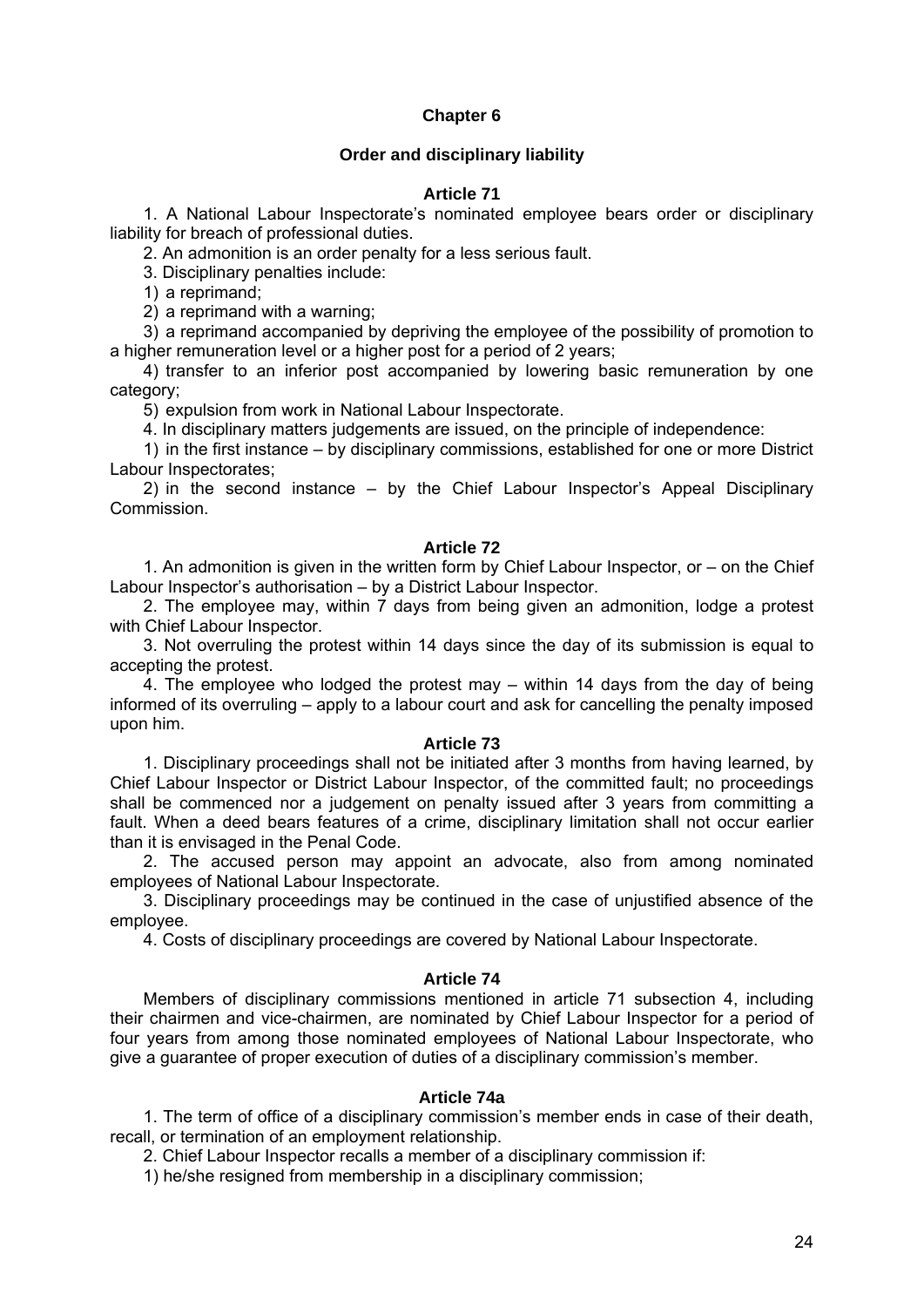2) he/she became permanently unable to perform related duties due to an illness;

3) he/she was convicted by a law court that passed a final sentence for committing a crime;

4) other circumstances arise which suggest that he/she does not give a guarantee of proper fulfilment of duties of a disciplinary commission's member.

## **Article 75**

 1. A disciplinary spokesperson in National Labour Inspectorate is nominated by Chief Labour Inspector for the term of office equal to that of disciplinary commissions.

 2. In particularly justified cases Chief Labour Inspector may nominate some other employee to conduct a disciplinary case.

### **Article 75a**

 1. The term of office of a disciplinary spokesperson ends in case of their death, recall, or termination of an employment relationship.

2. Chief Labour Inspector recalls a disciplinary spokesperson if:

1) he/she resigned from that function;

2) he/she became permanently unable to perform related duties due to an illness;

3) he/she was convicted by a law court that passed a final sentence for committing a crime;

4) other circumstances arise which suggest that he/she does not give a guarantee of proper fulfilment of duties of a disciplinary spokesperson.

#### **Article 76**

 Disciplinary proceedings are composed of clarification proceedings and proceedings before a disciplinary commission.

### **Article 77**

 1. Chief Labour Inspector, in the case of being informed that a nominated employee has transgressed against professional duties or offended dignity of the post held, orders the disciplinary spokesperson to initiate disciplinary proceedings.

2. The disciplinary spokesperson is obliged to follow Chief Labour Inspector's orders.

# **Article 78**

 1. The disciplinary spokesperson initiates disciplinary proceedings by issuing a decision on opening clarification proceedings, in which the causes of it are indicated.

 2. A certified copy of the judgement is forwarded to the accused person and the District Labour Inspector.

 3. In the course of clarification proceedings, the disciplinary spokesperson undertakes actions necessary for complete clarification of the case, collects and records evidence, in particular documents, statements and explanations.

 4. The disciplinary spokesperson presents objections formulated against the accused person and receives explanations and conclusions from that person, and before finalising clarification proceedings acquaints the defendant with the relevant evidence collected, and makes a note on having performed this particular activity; the said note is signed by both the spokesperson and the defendant.

 5. After completing clarification proceedings, the disciplinary spokesperson submits, to Chief Labour Inspector, materials from proceedings along with a written, justified suggestion to discontinue disciplinary proceedings or to refer the case to a disciplinary commission.

# **Article 79**

 1. Chief Labour Inspector orders the disciplinary spokesperson to lodge a motion for penalising the accused person with the disciplinary commission or issues a decision on discontinuing disciplinary proceedings; the provision of article 78 subsection 2 is applied accordingly.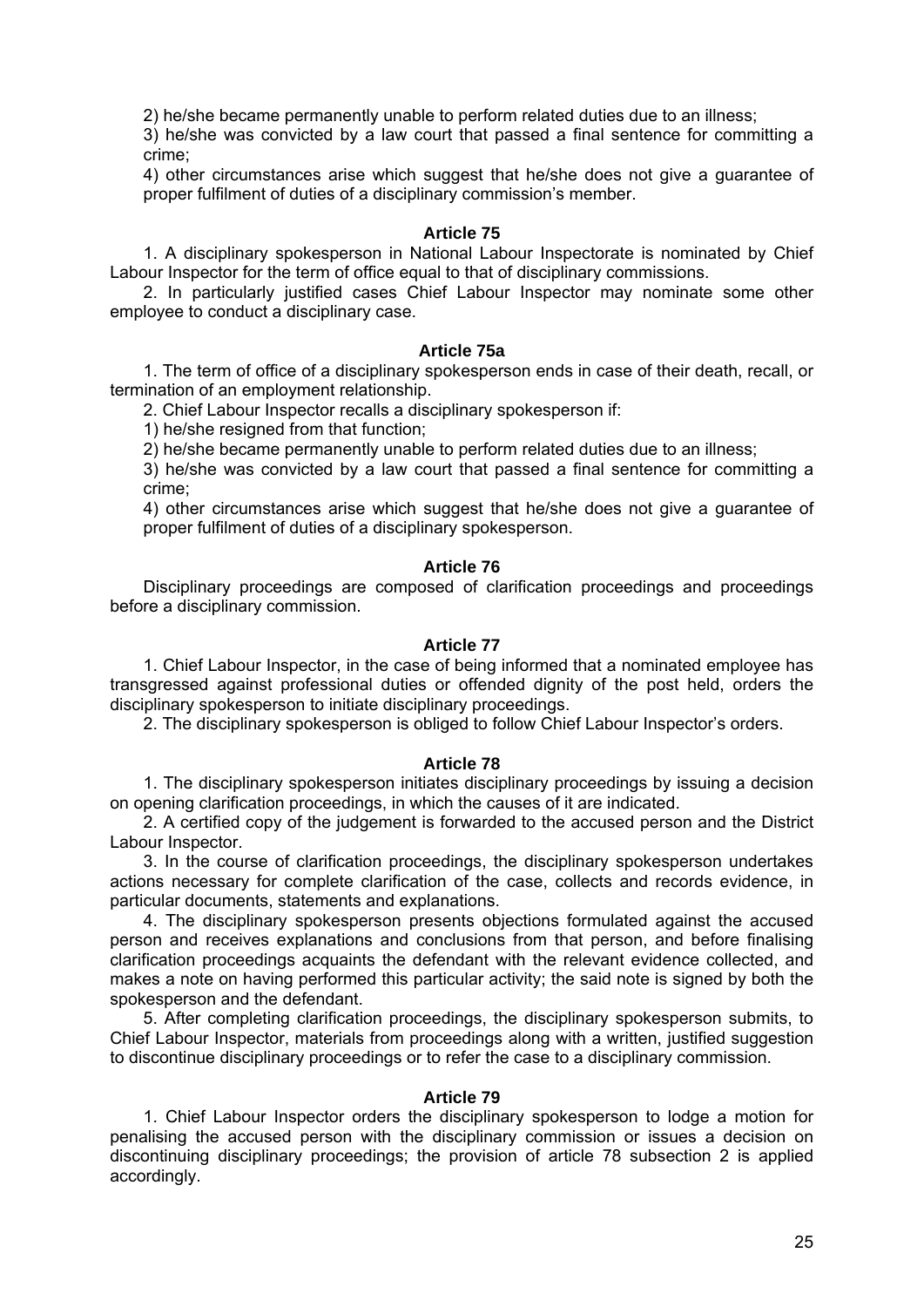2. The disciplinary spokesperson forwards, to the disciplinary commission, a motion for penalising the accused employee, along with materials from proceedings, delivers a certified copy of the motion to the accused person and informs him of the right to appoint an advocate, unless the advocate has already been appointed.

3. A motion for penalising the accused employee should comprise:

1) name, surname, home address, name of organisational unit and the post held by the accused person,

2) exact specification of the alleged fault, including indication of the place and time when it occurred,

3) a proposed disciplinary penalty,

4) rationale to the motion,

5) a list of evidence and persons summoned to a disciplinary hearing.

 4. After obtaining a certified copy of the penalty motion, the accused person and the advocate may, within 14 days since the date of its receipt, submit motions and present evidence to the disciplinary commission.

 5. If penal proceedings have been initiated against the accused person with regard to the same deed which is the object of disciplinary proceedings, the disciplinary spokesperson – during clarification proceedings, or a judging team – during proceedings before a disciplinary commission – may suspend disciplinary proceedings until the time of valid finalisation of penal proceedings; the disciplinary spokesperson's decision is delivered to the accused person and the advocate, while a disciplinary commission's decision – is also delivered to the disciplinary spokesperson.

## **Article 80**

 1. A disciplinary commission independently decides on factual and legal issues; the commission is obliged to observe a valid court judgement stating the guilt of the accused person.

2. Members of a disciplinary commission are independent while judging.

 3. A disciplinary commission issues judgements in a three-person judging team, which is chaired by the commission's chairman or vice-chairman.

## **Article 81**

 1. Chairman of the judging team sets the date of the hearing; he/she decides on communicating the said date to the disciplinary spokesperson and the advocate, if one was appointed and summons the accused person, and if need be – also witnesses and experts – to the hearing.

 2. In the case when the disciplinary spokesperson advocated for ruling a penalty of expulsion from work in National Labour Inspectorate, and the accused employee does not have a chosen advocate, chairman of the judging team appoints an advocate from among nominated employees.

 3. Summons and notifications mentioned in subsection 1 should be delivered no later than 7 days before the date of the hearing.

 4. In the proceedings before a disciplinary commission, the accused person and the advocate have the right to get acquainted with the dossier of the proceedings.

5. Participation of the disciplinary spokesperson in the hearing is obligatory.

 6. Unjustified absence of the accused person or the advocate at the hearing does not stop investigation of the case.

## **Article 82**

1. Chairman of the judging team leads the hearing.

2. The course of the hearing is registered in the form of minutes.

3. The minutes should include in particular:

1) indication of the time and place of holding a hearing and the participating persons;

2) the contents of explanations, statements and motions by the participants of the hearing;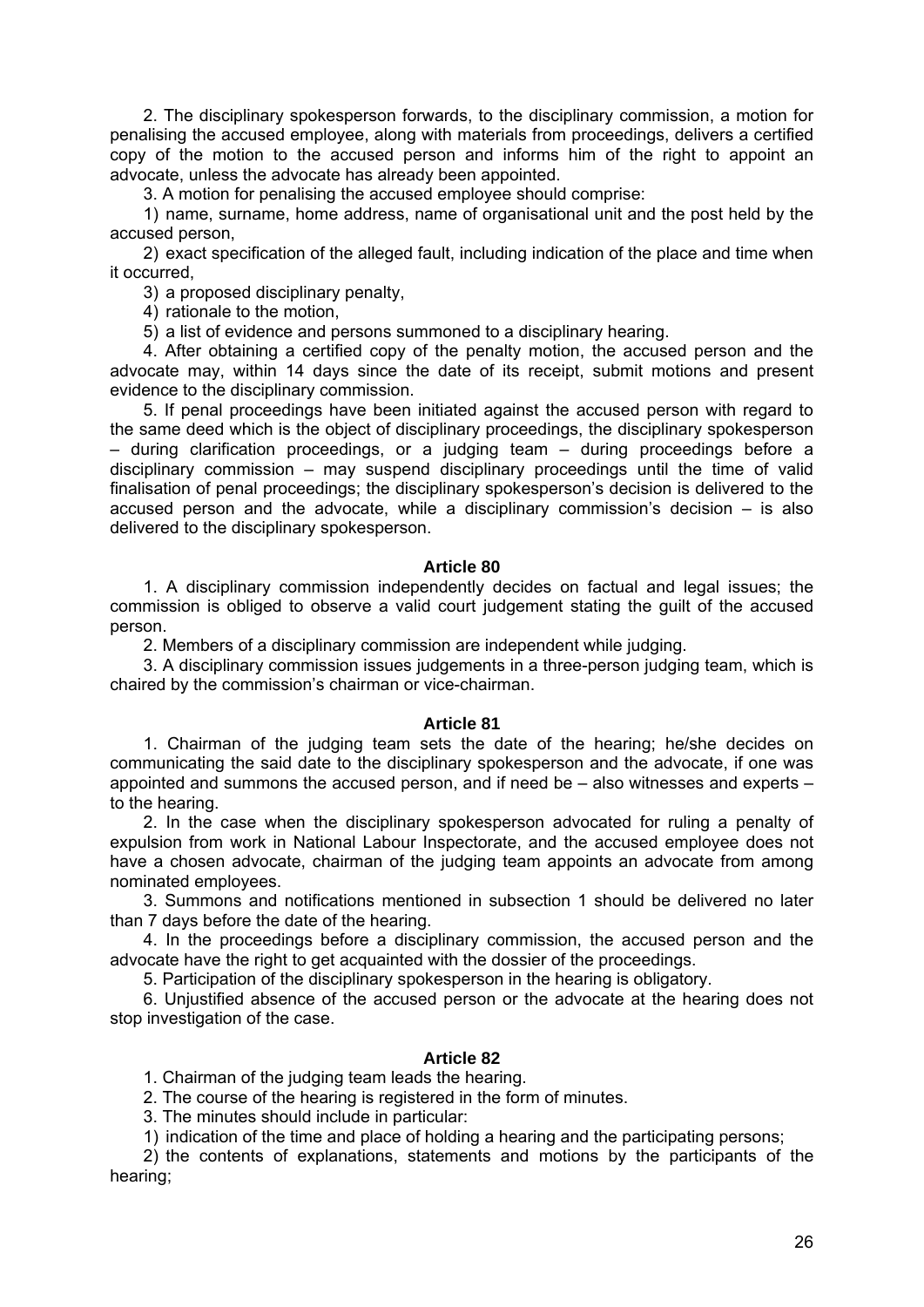3) decisions made during the hearing;

4) if necessary, an account on any other circumstances related to the course of the hearing;

5) signatures of the judging team's chairman and a recording clerk.

 4. The hearing is open. In justified cases the judging team may exclude openness of a part or whole hearing.

 5. In the beginning of the hearing the disciplinary spokesperson reads out the motion for punishing the accused person, and afterwards the judging team's chairman asks the defendant whether he or she confesses committing the offence of which he/she is accused and whether he/she intends to present explanations and what would they be.

 6. Chairman of the judging team gives the floor to the accused person in order to present explanations, and then, according to needs, interrogates witnesses, accepts statements, examines documents and collects other kinds of evidence.

 7. During the hearing the disciplinary spokesperson, the accused person and the advocate may submit declarations, motions and present evidence.

 8. Adjournment of the hearing may take place only due to important reasons; the adjournment is decided by chairman of the judging team.

 9. The hearing is adjourned in the case of the failure to come to it by the party who was not delivered the summons, or in the case of the party's justified absence.

 10. The adjourned hearing is continued, unless the composition of the judging team has changed.

 11. Immediately before finalising the hearing, chairman of the judging team gives the floor to the disciplinary spokesperson, advocate and the accused person.

## **Article 83**

 1. A disciplinary commission, after holding the hearing and internal consultations, issues a judgement on:

1) penalising;

2) acquittal;

3) discontinuing the proceedings.

 2. The judgement on discontinuation of proceedings is made by a disciplinary commission when:

1) the accused person is not subject to the commission's competence;

2) the accused person has died;

3) the deadline for commencing disciplinary proceedings has passed;

4) the disciplinary spokesperson, at the Chief Labour Inspector's order, has withdrawn a motion for punishing the offender.

 3. The judgement on discontinuation of proceedings may also be made by a disciplinary commission during a closed session.

 4. Internal consultations are confidential; only members of the judging team and the recoding clerk – if need be, remain in the room where such consultations are held.

 5. The judgement is made by majority of votes. The voting is held separately with regard to guilt and separately with regard to penalty; a member of the judging team may not refrain from voting.

 6. A member of the judging team whose decision was voted down, when signing the ruling, has the right to point out his separate vote in the judgement. The person submitting a separate opinion may prepare a written justification to be included in the proceedings dossier.

# **Article 84**

 1. A disciplinary commission imposes a penalty taking account of the degree of guilt, its social harmfulness and effects of the offence, as well as the accused person's behaviour before and after committing the offence.

 2. When the accused person commits several offences, one joint penalty is inflicted for all offences.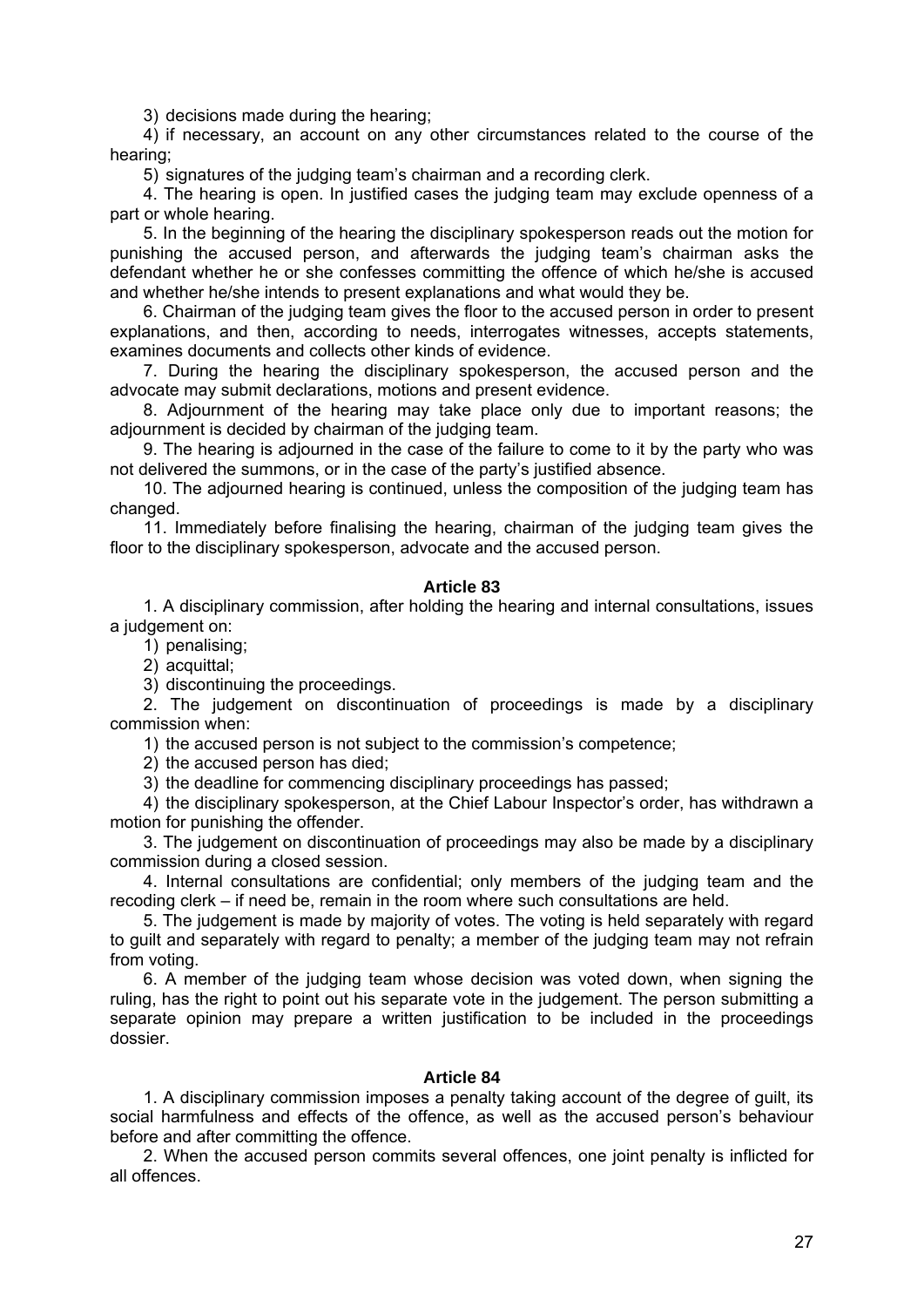3. The judgement on penalising should contain:

1) the name of the disciplinary commission, names and surnames of members of the judging team, of the disciplinary spokesperson and a recording clerk, the date of hearing the case and issuing a judgement;

2) the name, surname, home address, name of organisational unit and official post of the accused person;

3) detailed specification of the offence of which the person has been accused;

4) conclusion on the guilt;

5) specification of the penalty inflicted;

6) instruction on the deadline and mode of lodging an appeal;

7) signatures of the judging team's members.

 4. The judgement should be announced immediately after finalising the hearing and holding a consultation meeting.

 5. In exceptional cases passing a judgement may be adjourned for a period no longer than 3 days. The date of giving the judgement shall be communicated to the parties by chairman of the judging team immediately after deciding on adjournment in passing the judgement.

 6. After announcing the judgement, chairman of the judging team presents orally the essential motives of the judgement.

 7. The judgement shall be accompanied by a written justification, which should mention factual findings by indicating which facts the disciplinary commission found to be confirmed or not confirmed, on what evidence it relied in this respect and why contrary evidence was not believed, and it shall mention the circumstances which the disciplinary commission took account of while inflicting the penalty.

 8. Justification is drawn up by chairman of the judging team; the justification is signed by all members of the judging team.

 9. A written judgement along with its justification is delivered to the disciplinary spokesperson, the accused person and the advocate within 14 days from the day when it was given or issued in the mode specified in article 83 subsection 3.

## **Article 85**

 1. The disciplinary spokesperson, the accused person and the advocate have the right to appeal against the disciplinary commission's judgement to the Disciplinary Commission of Appeal.

 2. The appeal shall be lodged via mediation of the disciplinary commission's chairman within 14 days from the day on which the judgement was delivered.

 3. The chairman issues a decision on refusal to accept an appeal if it was lodged after the deadline or by an unauthorised person.

 4. The chairman can restore the deadline for lodging an appeal if the original deadline was not observed due to reasons independent of the party; the motion for restoration of the deadline shall be submitted within 7 days from the date on which the hindrance disappeared. The said motion should be accompanied by an appeal.

 5. Decisions on refusal to accept an appeal and refusal to restore the deadline for submitting an appeal, mentioning the basis of the said refusal, are delivered to the interested person along with instruction on the right to submit a complaint and the deadline for it; the interested party has the right to appeal against the said decisions to the Disciplinary Commission of Appeal within 7 days from delivery of the decisions.

 6. The appeal can be withdrawn until the commencement of the hearing in the appealing proceeding. The appeal lodged for the benefit of the accused person may not be withdrawn without that person's consent.

## **Article 86**

of:

1. The Disciplinary Commission of Appeal discontinues appeal proceedings in the case

1) lodging the appeal by a person who was not entitled to do so;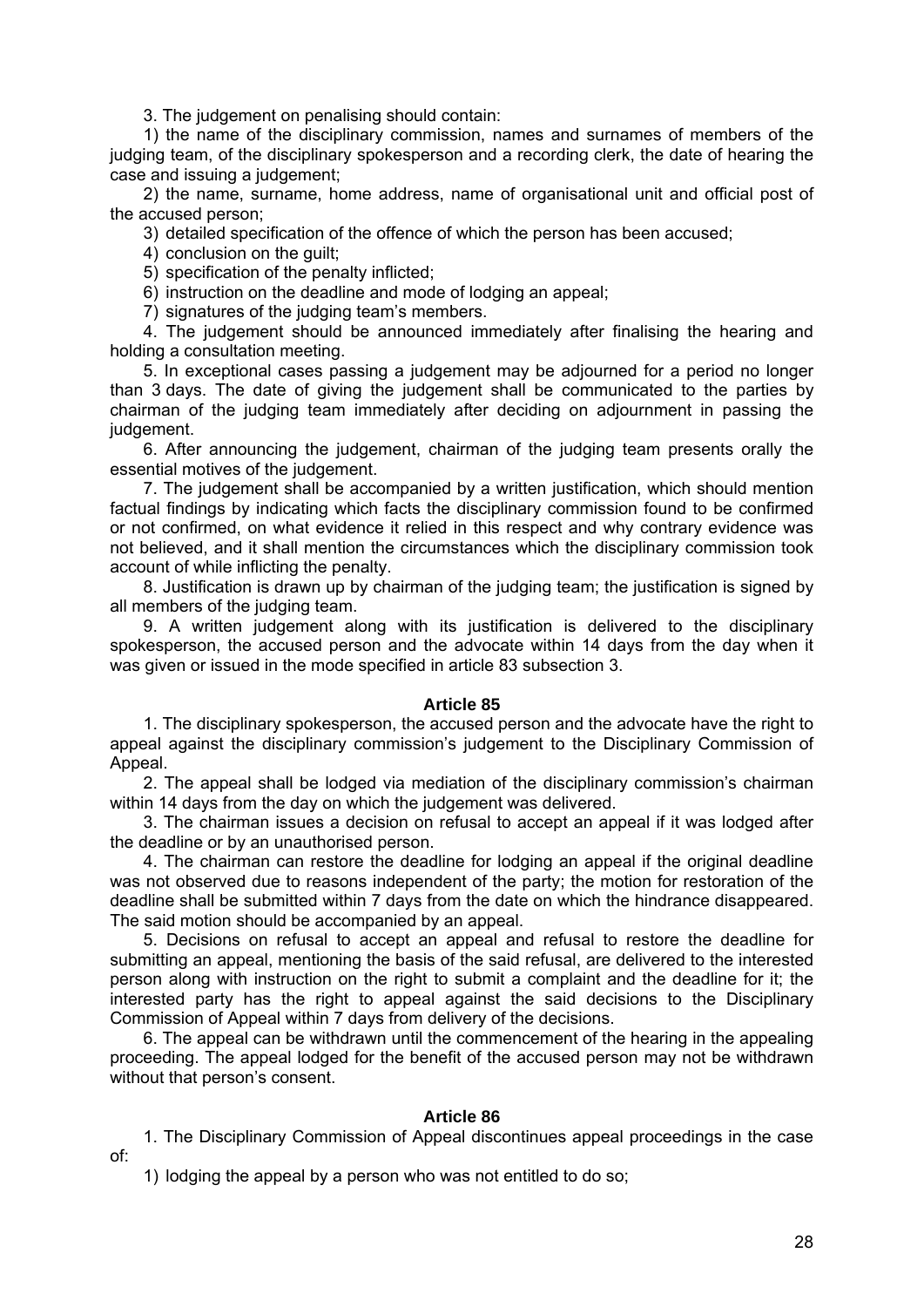2) an unjustified restoration of the deadline for lodging an appeal;

3) an effective withdrawal of the appeal.

 2. The discontinuation of the appeal proceedings can also take place during a secret session.

# **Article 87**

1. The Disciplinary Commission of Appeal, after holding a hearing:

1) upholds the judgement which was the subject of the appeal;

2) reverses the judgement completely or in part and gives a new judgement as to the essence;

3) reverses the judgement and refers the case for a new investigation by a judging team of different composition;

4) reverses the decision and discontinues the proceedings in cases specified in article 83 subsection 2, points 1-3.

 2. The Disciplinary Commission of Appeal may inflict a stricter penalty from the one imposed by a disciplinary commission only in cases, when the decision was appealed against to disadvantage of the accused person.

 3. In the proceedings before the Disciplinary Commission of Appeal, the provisions on the proceedings before a disciplinary commission are applicable.

## **Article 88**

 1. The accused person and Chief Labour Inspector have the right to appeal against a judgement of the Disciplinary Commission of Appeal to the Court of Appeal relevant due to the place of residence of the accused person – a labour court and social security court.

 2. Examination of the appeal shall be conducted by applying the provisions of "Code of civil proceedings on appeals". There is no right to lodge an annulment appeal from a judgement by a court of appeal.

# **Article 89**

 1. The judgement by a disciplinary commission becomes valid when an appeal is not lodged by the deadline and when appeal proceedings are discontinued, and the judgement of the Disciplinary Commission of Appeal becomes valid when an appeal is not lodged with a court by the deadline.

 2. After the judgement becomes valid, chairman of a disciplinary commission sends its certified copy along with rationale to the accused person and Chief Labour Inspector, who orders to execute the decision.

 3. A certified copy of the decision along with rationale is included in the employee's personal files.

## **Article 90**

 1. Disciplinary penalties specified in article 71 subsection 3 points 1 and 2 become erased after two years, and disciplinary penalties specified in article 71 subsection 3 points 3 and 4 become erased after three years since the date when the decision becomes binding.

 2. The penalty of a reprimand and a reprimand with a warning may be erased earlier on the penalized employee's motion. The said decision is made by Chief Labour Inspector not earlier than after one year since the date on which the decision became binding, taking into account the employee's impeccable behaviour in the said period.

 3. In cases mentioned in subsections 1 and 2, certified copies of the decision, along with rationale, are removed from the employee's personal files and the penalty is regarded as non-existent.

## **Article 91**

 1. The accused person and the disciplinary spokesperson may submit a motion that investigation proceedings be reopened if new facts or evidence, unknown to the disciplinary commission, which may, however, significantly influence the contents of the judgement,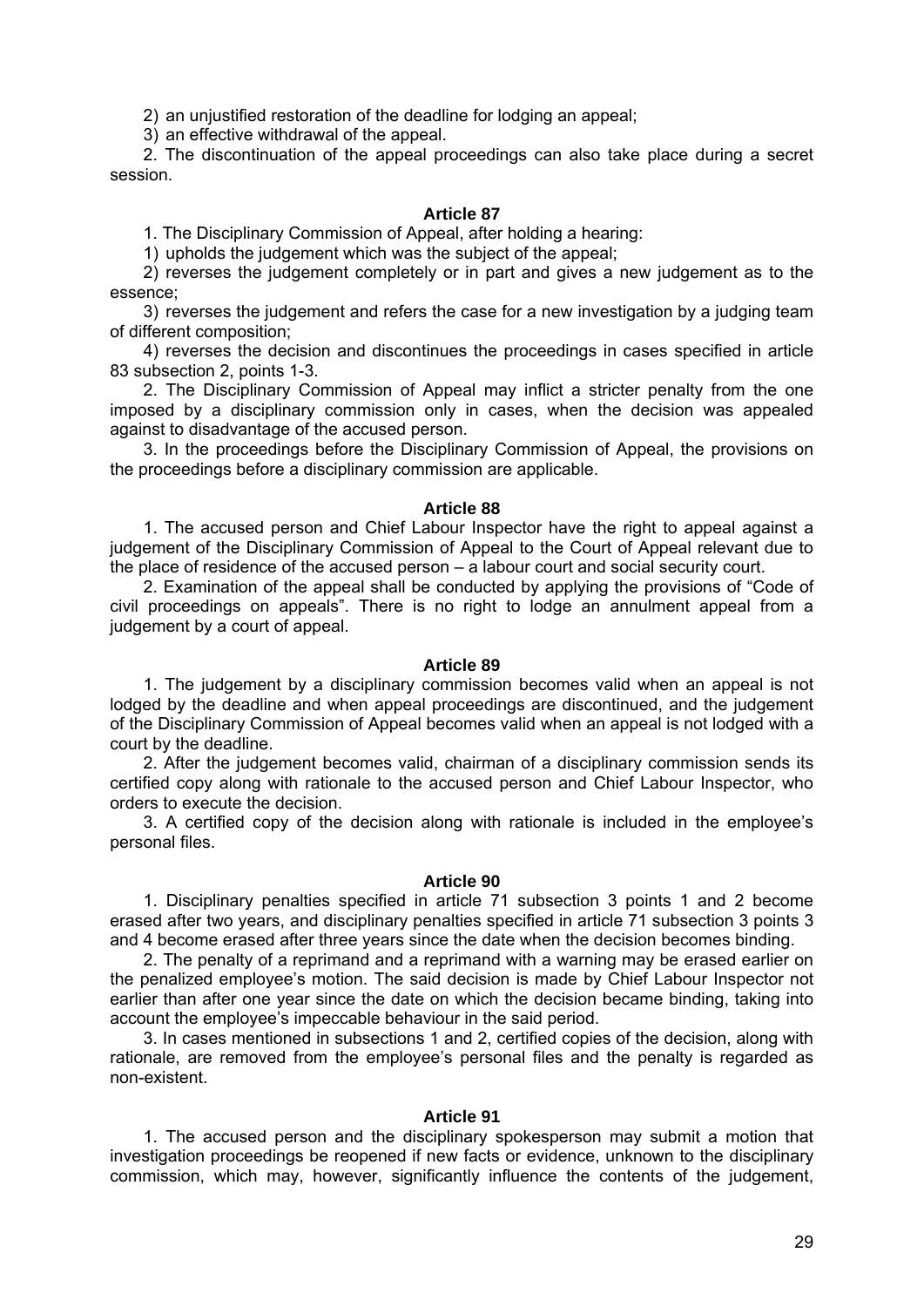occur after the valid judgement has been passed.

 2. Resumption of the proceedings to disadvantage of the accused person may take place only when it turns out that the judgement was passed as a result of a criminal offence confirmed by a valid sentence of a court.

 3. A motion for reopening proceedings may be lodged within 30 days since the disclosure of the circumstances mentioned in subsections 1 and 2.

 4. Resumption of the proceedings after the period of disciplinary responsibility passes may take place only to the advantage of the penalised person.

 5. The issue of resuming proceedings is decided during a closed session, by a disciplinary commission of different composition than the one which issued a valid judgement.

 6. The decision on refusal to resume proceedings, made by a disciplinary commission, may be complained against to the Disciplinary Commission of Appeal; the provision in article 85 subsection 5 is applied accordingly.

 7. The decision on refusal to resume proceedings, made by the Disciplinary Commission of Appeal, may not be complained against.

## **Article 92**

 In proceedings before disciplinary commissions, mentioned in article 71 subsection 4, in matters which are not regulated in this chapter, the provisions of "Code of penal procedure" shall be applied accordingly.

## **Article 93**

 Chief Labour Inspector shall specify, by means of an order, organisation, composition and working mode of disciplinary commissions, mentioned in article 71 subsection 4, and working mode of the disciplinary spokesperson.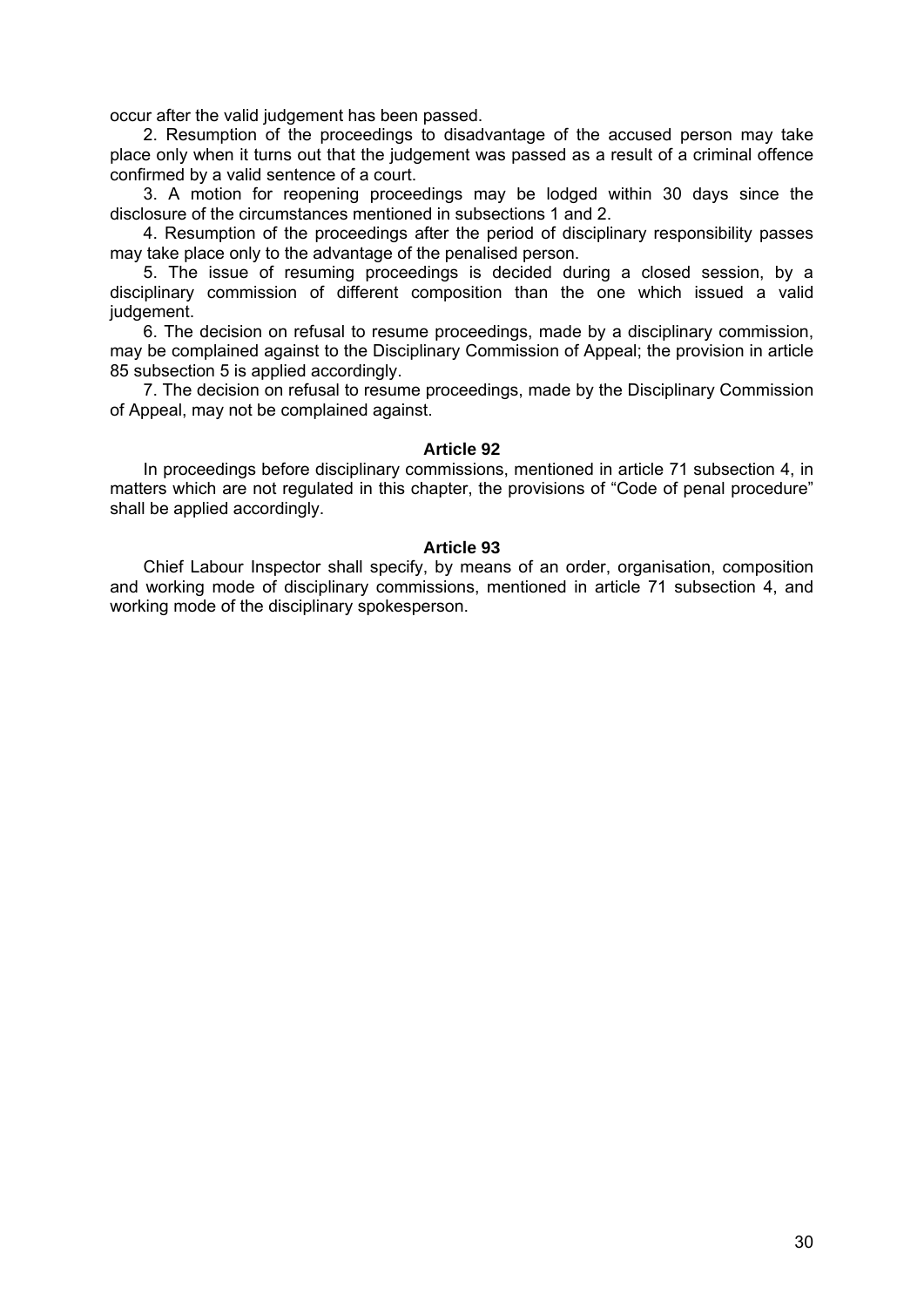# **Chapter 7**

# **Amendments to existing regulations**

# **Article 94**

In the Act of 17 June 1966 on enforcement proceedings in administration (Official Journal of Laws of 2005, No. 229, item 1954, with further amendments) the following amendments are made:

1) in article 121 § 2-4 read as follows:

"§ 2. With the exemption of § 5 every time a fine is imposed it shall not exceed the amount of PLN 10,000 and with regard to legal persons and organizational entities devoid of legal personality it shall not exceed the amount of PLN 50,000.

§ 3. If a number of fines is imposed it shall not exceed the total amount of PLN 50,000 and with regard to legal persons and organizational entities devoid of legal personality it shall not exceed the amount of PLN 200,000.

§ 4. If enforcement proceedings relate to fulfilment by a dutyholder of the duty resulting from regulations of the construction law a single fine shall be imposed to enforce compliance.";

2) Article 126 reads as follows:

"Article 126. On the motion of a dutyholder who has fulfilled the duty, the fines paid or vindicated in order to enforce compliance may be, in justified cases, reimbursed in the amount of 75% or completely. State enforcement authorities may reimburse the fine with the consent of a higher-level authority.".

# **Article 95**

In the Act of 26 June 1974 – The Labour Code (Official Journal of Laws of 1998 No. 21 item 94, with further amendments) the following amendments are made:

1) in article  $9^1$  § 4 reads as follows:

"§ 4. The employer shall forward the agreement to a competent District Labour Inspector.";

2) in article 151<sup>7</sup> § 6 reads as follows:

"§ 6. On a written motion of the employee referred to in § 2, the employer shall notify a competent District Labour Inspector of the fact of engaging workers to provide work at night time.";

3) in article 209:

a) § 1 reads as follows:

"§ 1. The employer commencing activity is obliged, within the period of 30 days from the day of commencing this activity, to notify in writing a competent District Labour Inspector, and a competent State Sanitary Inspector of the place, kind and scope of the conducted activity.",

b) § 4 reads as follows:

"§ 4. A competent District Labour Inspector or a competent state sanitary inspector may oblige the employer who conducts activity causing particular hazards to workers' health or life to periodically update the information referred to in § 1.";

4) in article 234 § 2 reads as follows:

"§ 2. The employer is obliged to notify without delay a competent District Labour Inspector and prosecutor of every fatal, serious and collective accident at work and of any other accident which produced the above consequences and was related to work if it can be deemed an accident at work.";

5) in article 235 § 1 reads as follows:

"§ 1. The employer is obliged to report without delay, to a competent officer of State Sanitary Inspection and to a competent District Labour Inspector, every case of identified occupational illness or suspicion of such an illness.";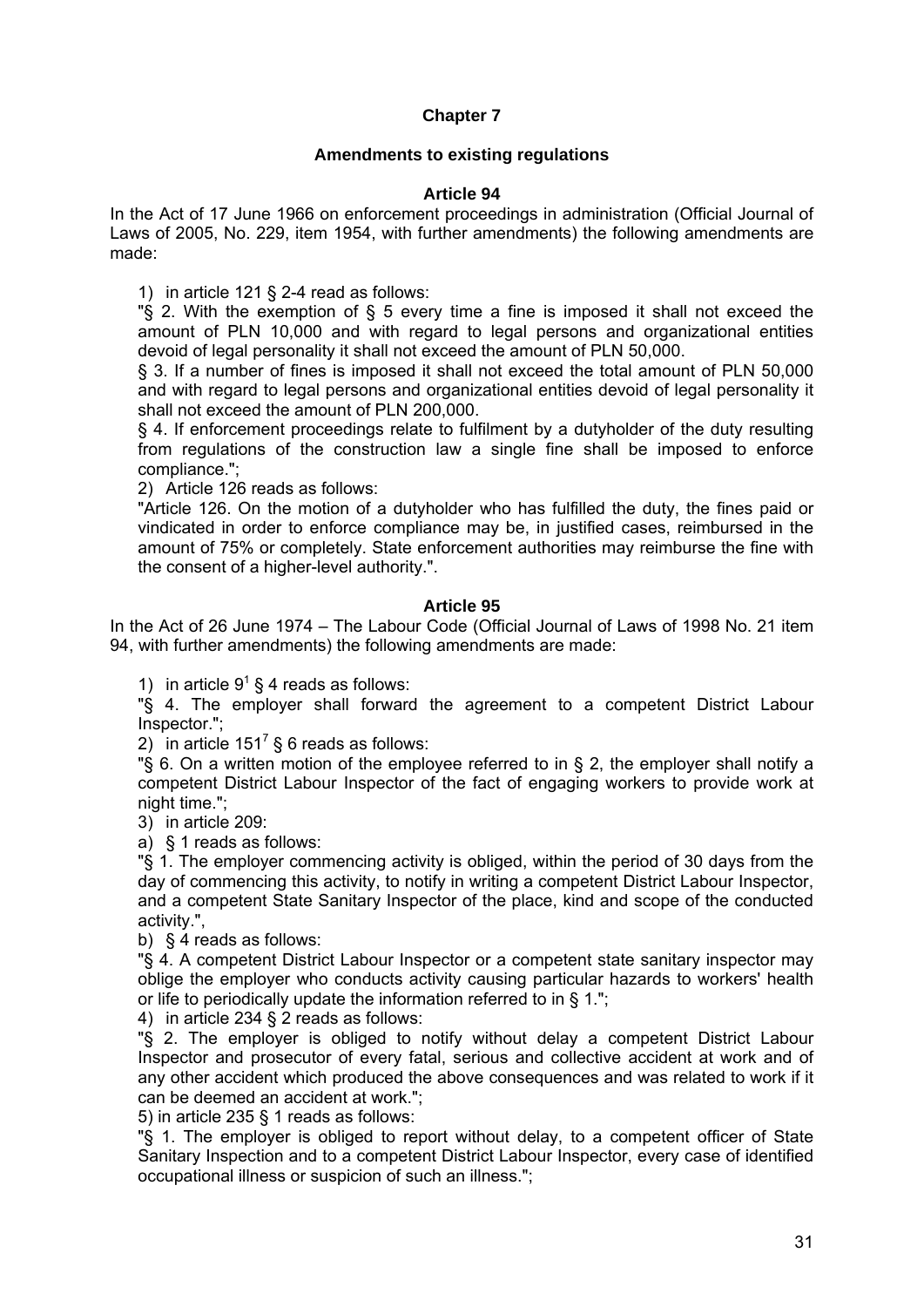6) Article 281 reads as follows:

"Article 281. Every employer or person acting on his behalf who:

- 1) concludes a civil law job contract in conditions in which, according to article 22 § 1 a contract of employment should be concluded,
- 2) does not confirm in writing a contract of employment concluded with an employee,
- 3) terminates or dissolves an employment relationship with an employee without notice, thereby infringing upon labour law provisions in a blatant way,
- 4) applies with regard to employees other penal measures than those provided for in labour law regulations on order liability of workers,
- 5) infringes upon regulations on working time or regulations on employee rights related to parenthood and employment of juveniles,
- 6) does not maintain documentation on matters connected with an employment relationship and personal files of employees,
- 7) leaves documentation on matters connected with an employment relationship and personal files of employees in conditions posing the risk of damage or destruction

shall be subject to a fine from PLN 1,000 to PLN 30,000";

- 7) In article 282 § 1 reads as follows:
- "§ 1 Whoever obliged to do so:
- 1) fails to pay in due time remuneration for work or any other benefit which an employee or an employee's authorized family member is entitled to, lowers the amount of this benefit without justification or makes unjustified deductions,
- 2) fails to grant due to an employee leave or lowers the amount of this leave without justification.
- 3) fails to issue an employee with an employment certificate

shall be subject to a fine from PLN 1,000 to PLN 30,000";

In article 283 § 1 and 2 read as follows:

"§ 1. Every person bearing responsibility for the state of occupational safety and health or managing the work of employees or other natural persons who fails to comply with regulations and rules of occupational safety and health shall be subject to a fine from PLN 1,000 to PLN 30,000.

§ 2. The same fine shall be imposed on anyone who:

- 1) contrary to the binding duty fails to notify a competent District Labour Inspector and a competent state sanitary inspector within the period of 30 day of the place, kind and scope of conducted activity as well as of the change of place, kind and scope of conducted activity and of the change of technology if the change of technology may cause greater hazard to employees' health,
- 2) contrary to the binding duty fails to ensure that construction or reconstruction of a building or its parts in which workrooms are envisaged, is carried out on the basis of designs taking account of occupational safety and health requirements and positively appraised by licensed surveyors,
- 3) contrary to the binding duty equips workstations with machines and other technical devices which do not fulfil the requirements concerning conformity assessment,
- 4) contrary to the binding duty provides employees with personal protective equipment which does not fulfil the requirements concerning conformity assessment,
- 5) contrary to the binding duty uses:
- a) materials and technological processes without prior determination of the level of their arduousness to the health of employees and without taking appropriate preventative measures,
- b) chemical substances and preparations not labelled in a visible manner allowing for their identification,
- c) dangerous chemical substances and preparations without their respective datasheets and without packaging which provides protection from their arduousness, fire or explosion,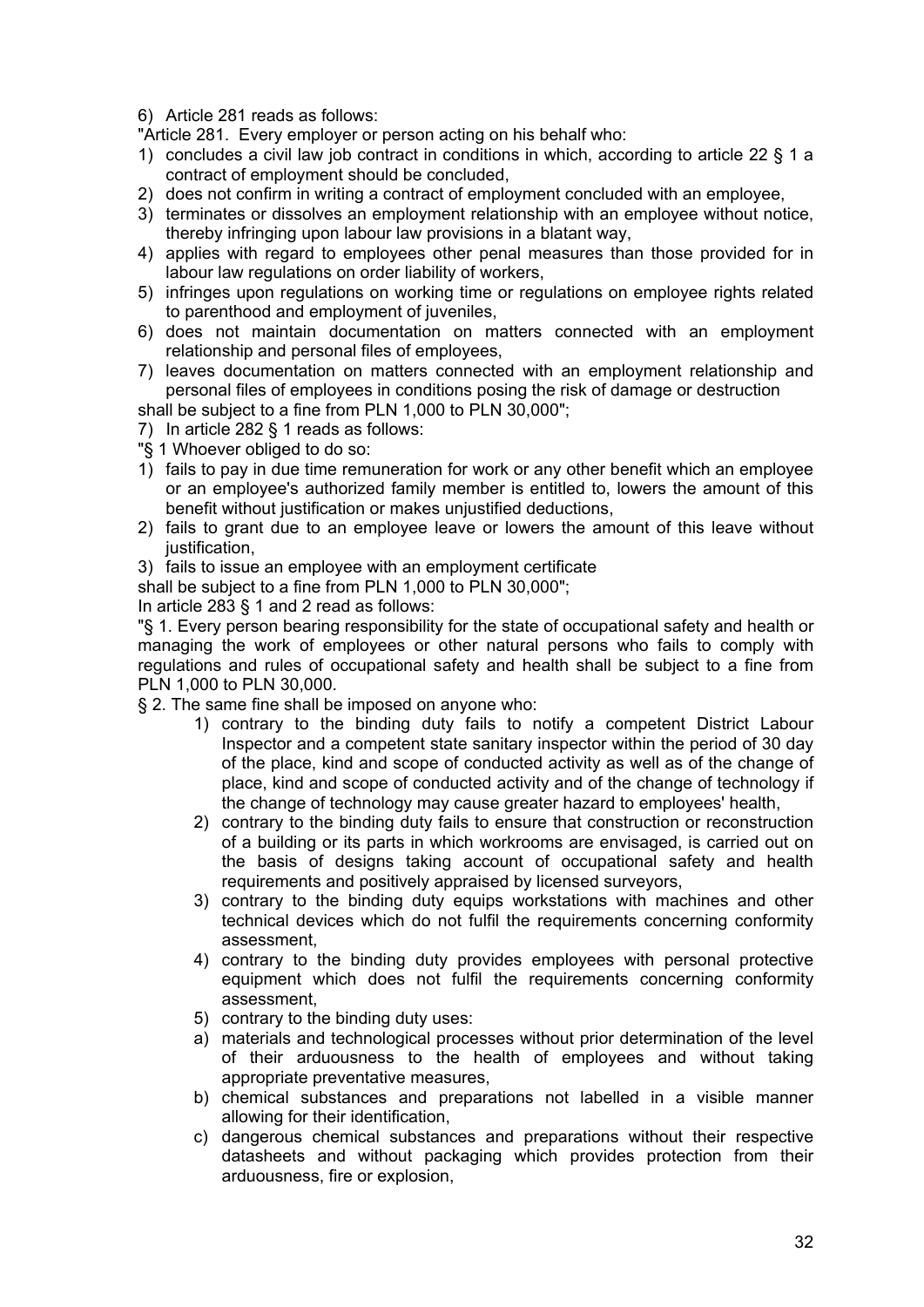- 6) contrary to the binding duty fails to notify a competent District Labour Inspector or another competent authority of a fatal, serious and collective accident at work and of any other accident which produced the above consequences and was related to work if it can be deemed an accident at work, fails to report an occupational illness or a suspicion of an occupational illness, fails to provide information on an accident at work or an occupational illness or submits untrue information, evidence and documents concerning such accidents and illnesses.
- 7) fails to execute within the indicated time limit an enforceable order of a National Labour Inspectorate's officer,
- 8) obstructs the activity of a National Labour Inspectorate's officer, in particular makes it impossible to conduct a visitation of a workplace or fails to provide information indispensable for conducting said activity,
- 9) engages a child under 16 years of age to work or other paid activities without authorization of a competent labour inspector.",

9) in article 304:

a) § 1 reads as follows:

"§ 1. The employer is obliged to ensure safe and healthy working conditions which are referred to in article 207 § 2 to natural persons providing work on basis other than an employment relationship in an employment establishment or in another place designated by the employer as well as to persons conducting an economic activity on their own account in an employment establishment or in another place designated by the employer.",

b) § 3 reads as follows:

"§ 3. Duties laid out in article 207 § 2 shall be applied respectively to entrepreneurs who, not being employers themselves, organize work performed by natural persons:

1) on basis other than an employment relationship,

2) conducting an economic activity on their own account.";

10) Article  $304<sup>1</sup>$  reads as follows:

"Article 304<sup>1</sup>. Duties referred to in article 211, in the scope specified by the employer or any other entity organizing work, shall also apply to natural persons providing work on basis other than an employment relationship in an employment establishment or in another place designated by the employer as well as to persons conducting an economic activity on their own account in an employment establishment or in another place designated by the employer or by any other entity organizing work.".

## **Article 96**

In the Act of 16 September 1982 on employees of public institutions (Official Journal of Laws of 2001, No. 86, item 953, with further amendments) the following amendments are made:

1) in article 1, subsection 1 point 10 is repealed;

2) in article 36 in subsection 5 point 1 reads as follows:

"1) Speaker of Parliament – with regard to officials of the Parliament's Secretariat, National Election Office, Office of the General Inspector of Personal Data Protection as well as the Institute of National Remembrance – Commission for the Prosecution of Crimes against the Polish Nation,";

3) in article 48:

a) in subsection 1a the first sentence reads as follows:

"The provisions of article 2 point 1, article 7 subsection 6 and article 30 subsection 1 shall not apply to employees of institutions referred to in article 1 subsection 1, points 1, 2, 3b, 6-7a, 9 and 13.",

b) subsections 2 and 3 read as follows:

"2. Powers resulting from article 31 subsection 3 shall be given respectively to the authority referred to in subsection 1 and to the Speaker of Parliament with regard to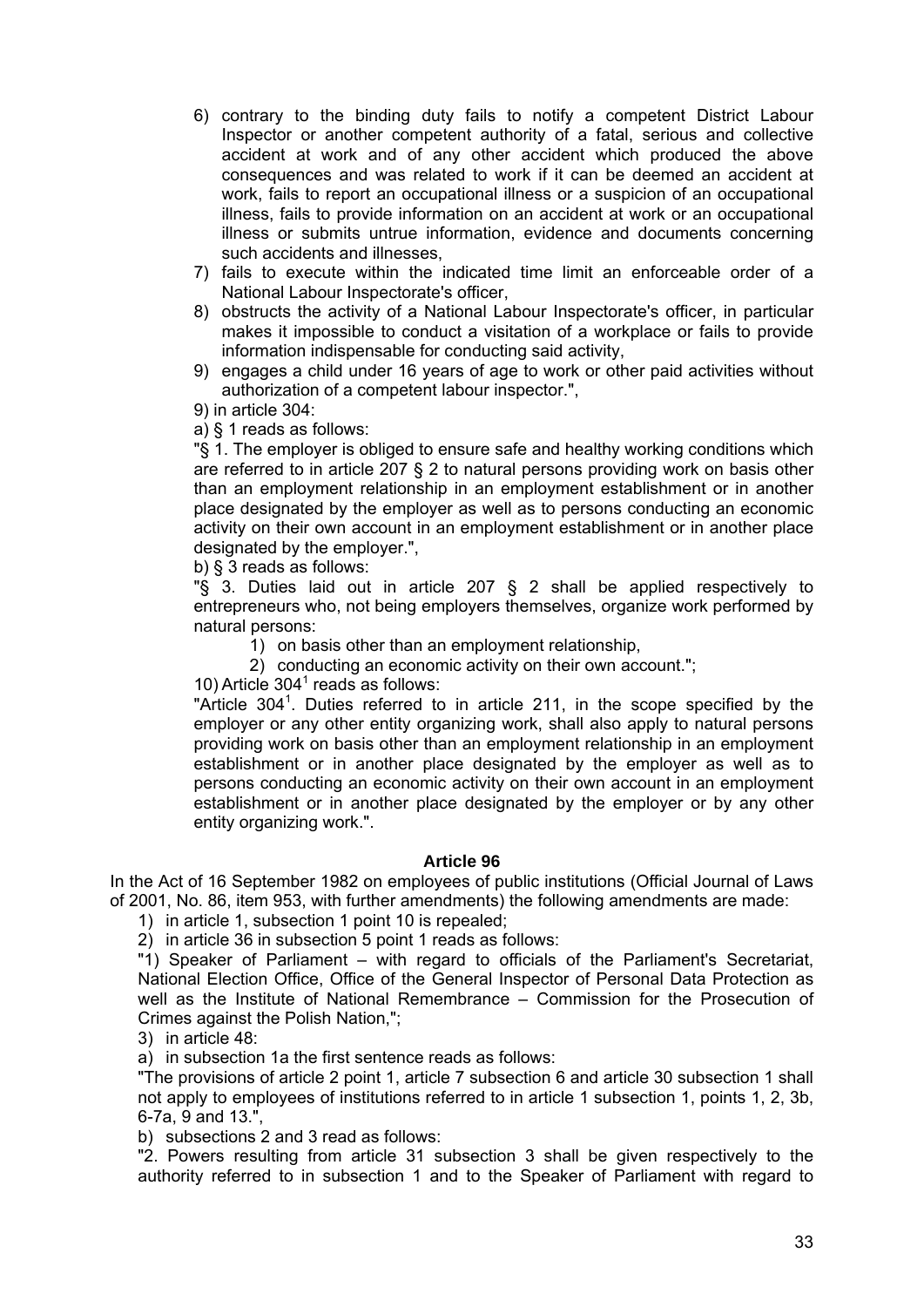employees of the Parliament's Secretariat, National Election Office, and Office of the General Inspector of Personal Data Protection as well as to the Speaker of Senate with regard to employees of the Senate's Secretariat and managers of institutions referred to in article 1 subsection 1 points 3b and 6-7a as regards employees of these institutions.

3. Powers of ministers provided for in the Act shall be given respectively to managers of institutions listed in subsection 1 and in article 1 subsection 1 points 1, 2, 3b, 6-7a, 9 and 13.".

#### **Article 97**

In the Act of 4 March 1994 on company's social benefit fund (Official Journal of Laws of 1996, No 70, item 335, with further amendments) in article 12a subsection 2 reads as follows:

"2. In matters referred to in subsection 1 judgements shall be made on the basis of a motion submitted by a competent officer of National Labour Inspectorate in the mode specified by provisions of the Code of proceedings on minor offence cases.".

## **Article 98**

In the Act of 6 June 1997 – The Penal Code (Official Journal of Laws No. 88, item 553, with further amendments) the following amendments are made:

1) in article 46 § 1 reads as follows:

"§ 1. In case of a conviction for: a crime of causing death, serious health damage, impairment of the functionality of a body part or health disorder, a crime against communication safety, a crime against the environment, property or economic turnover or a crime against the rights of persons performing paid work, the court in its judgement, shall, on the motion of the wronged person or any other person, oblige the convict to compensate for the damage, completely or in part; civil law regulations on limitation of claims and the possibility to adjudge a pension shall not apply.";

2) In article 218 § 3 is added in the following wording:

" $\S$  3. A person referred to in  $\S$  1, who is obliged by a judgement of the court to pay remuneration for work or any other benefit resulting from an employment relationship and who fails to fulfil this obligation – is subject to a fine, limitation of freedom or imprisonment up to 3 years.";

3) in article 225 § 3 is added in the following wording:

"§ 3. The same penalty shall be adjudged with regard to anyone who foils or obstructs the conduct of official proceedings by a person empowered to carry out inspection activities referred to in chapter 1e of the Act of 24 July 1999 on Customs Service (Official Journal of Laws of 2004, No. 156, item 1641, with amendments) or who foils or obstructs the conduct of official proceedings by a person designated to assist them.".

## **Article 99**

In the Act of 6 June 1997 – Code of Penal Procedure (Official Journal of Laws No. 89, item 555, with further amendments) in article 49 after § 3, a new paragraph 3a is added in the following wording:

**"**§ 3a. In matters relating to crimes against persons providing paid work, which are referred to in articles 218-221 and in article 225 § 2 of the Penal Code, National Labour Inspectorate's officers may exercise the rights of the wronged person, provided that they have identified a crime or submitted a motion for instituting legal proceedings while acting within the scope of their competence.".

## **Article 100**

In the Act of 24 July 1999 on Customs Service (Official Journal of Laws of 2004, No. 156, item 1641, with amendments) the following amendments are made:

1) in article 1 in subsection 2 point 5a reads as follows:

"5a) inspection of legality of work performed by foreigners, economic activity conducted by foreigners, entrusting the performance of work and any other paid work to foreigners";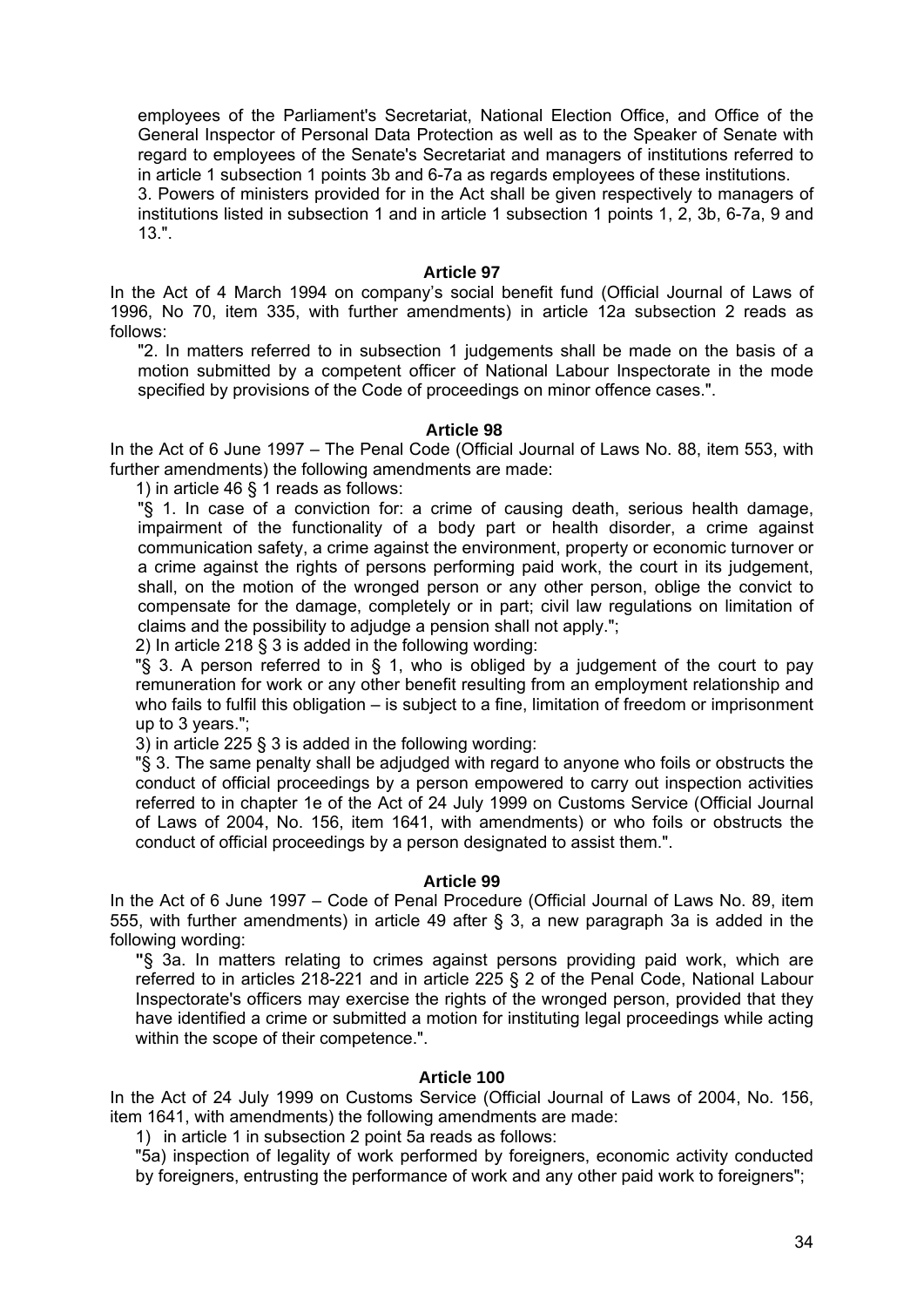2) after article 6zn a new chapter 1e is added in the following wording:

"Chapter 1e. Inspection of legality of work performed by foreigners, economic activity conducted by foreigners, entrusting the performance of work and any other paid work to foreigners.

Article 6zo. 1. Inspection referred to in article 1 subsection 2 point 5a aims at determining the factual state of affairs with regard to observance of regulations on legality of work performed by foreigners, economic activity conducted by foreigners, entrusting the performance of work and any other paid work to foreigners.

2. The inspection shall be conducted by Customs officers serving in organizational units of Customs Service, on the basis of an authorization issued by a competent manager of the Customs Chamber.

3. Inspection may cover employers, entrepreneurs not engaging an employee and other institutions and natural persons.

4. The inspecting persons are empowered to conduct an inspection without prior notice at any time of day and night. The inspecting persons are obliged to present their official identity cards and the authorization.

5. In case of raising a suspicion that regulations of the Act in the scope referred to in subsection 1 are not complied with and that factual circumstances justify undertaking inspection without delay, the inspection is conducted on the basis of official identity cards. When the inspected entity is the entrepreneur, he is handed an authorization within the period of up to 7 days from the day on which inspection activities were undertaken. In case of inspection conducted on the basis of official identity cards, the inspected entity is obliged to indicate a mailing address. In case of non-existence of such an address or in case an indicted address proved to be wrong, the authorization submitted to the inspection documentation shall be deemed delivered.

Article 6zp. 1. In order to conduct an inspection, customs officers may undertake preliminary proceedings aimed at establishing the name of the entity being subject to inspection, the duration of the inspection, and the fact of conducting an inspection in the entity being subject to inspection by another inspection authority. While conducting preliminary proceedings Customs officers are obliged to show the inspected entity an official identity card.

2. Having finished preliminary proceedings Customs officers conduct the inspection referred to in article 6zo subsection 1 or in case of establishing that another inspection authority is conducting an inspection, they refrain from the inspection. In this case the inspection may be conducted in the period decided upon with the entity being subject to inspection.

Article 6zr.1. In the course of an inspection the inspecting persons are entitled to:

- 1) free movement on premises of the inspected entity without an obligation to obtain a pass or undergo a body search;
- 2) examine documents covered by the scope of the inspection and make copies thereof as necessary;
- 3) interrogate persons suspected of infringing upon regulations referred to in article 6zo;
- 4) interrogate witnesses;
- 5) check the identity of persons employed or performing other paid activities, as well as other persons in order to determine the nature of their presence on premises of the inspected entity at the time of inspection;
- 6) record inspection activities with sound or image recording equipment;
- 7) resort to the assistance of surveyors and experts;
- 8) conduct inspection of workstations.

2. An inspected person, a person authorised to represent the inspected person or to manage his affairs, an employee or a person collaborating with the inspected person are obliged to make it possible for activities referred to in subsection 1 to be conducted.

3. An inspected person is obliged, by the set deadline, to provide any necessary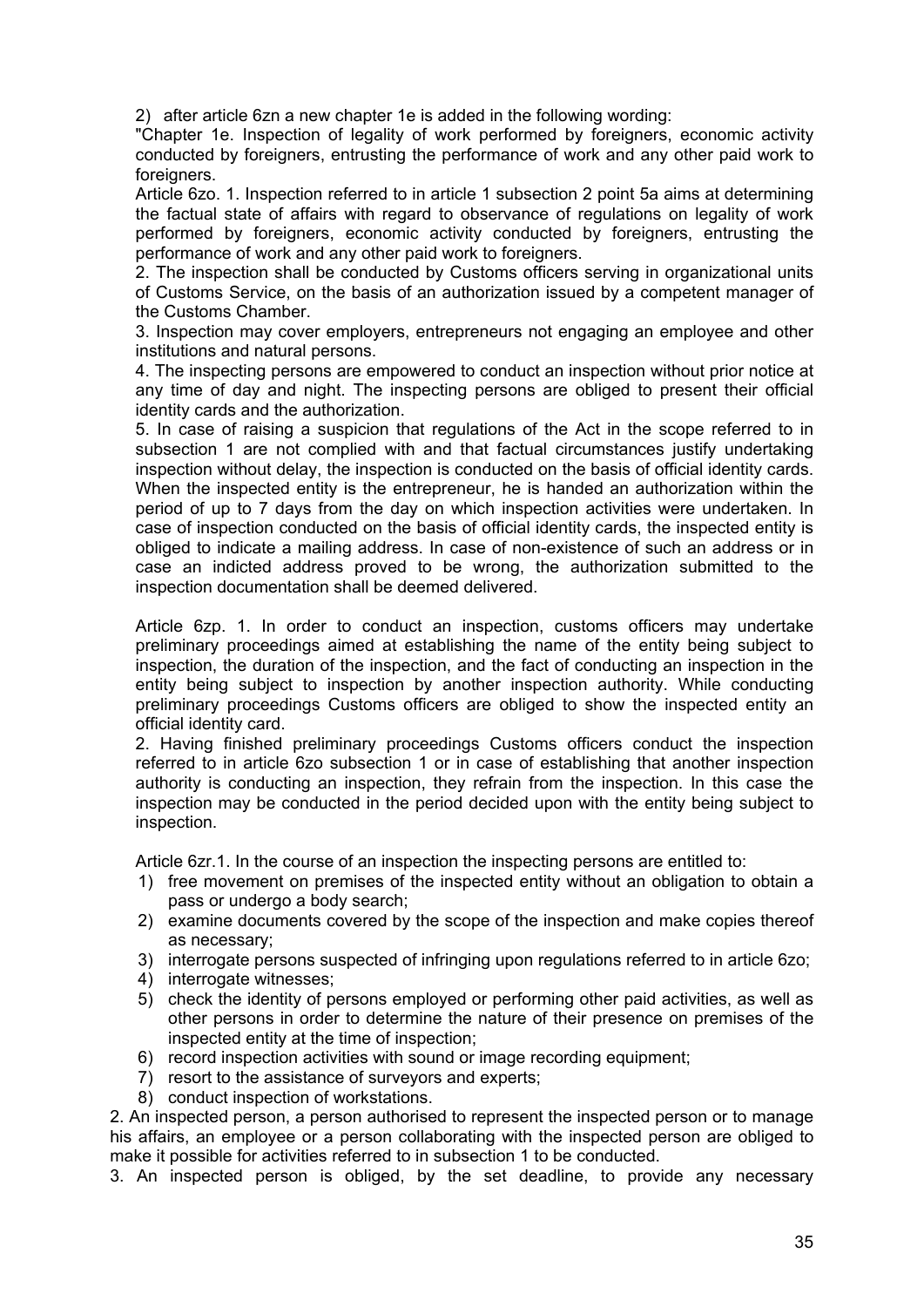explanations concerning the subject of inspection, provide the inspecting person with requested documents, make it possible to make copies thereof, and ensure that the inspecting persons have appropriate conditions for work, including as far as possible, the provision of a separate room and place for storing documents.

4. Persons authorized to represent the inspected person or to manage his affairs, employees, persons collaborating with the inspected person and other persons present on premises of the inspected entity during inspection are obliged to provide explanations in the scope resulting from activities or tasks they perform.

 2. The inspected individual, the person authorised to represent the inspected individual or conduct his affairs, the employee and the person collaborating with the inspected individual are obliged to make it possible to perform activities mentioned in subsection 1.

 3. The inspected individual is obliged, by a specified deadline, to provide all explanations concerning the subject of the inspection, furnish the inspecting person with the demanded documents, enable that person to make their copies and secure proper conditions of work to the inspecting person, including also provision, as far as it is possible, of a separate room and place for keeping documents.

 4. The persons authorised to represent the inspected individual or conduct his affairs, employees, persons collaborating with the inspected individual and other persons present on the premises of the inspected entity during the inspection are obliged to give explanations related to the subject of the inspection, in the scope resulting from carried out activities or tasks.

 Article 6zs. 1. Findings from the inspection are described in the inspection report, which in particular shall include:

 1) name and surname of the person managing the inspected entity, name and address of the entity;

 2) name and surname of the inspecting individual and the number and date of authorisation for conducting the inspection;

3) the dates of commencing and finishing the inspection;

4) the scope of inspection and the period covered by inspection;

5) facts determined during the inspection, in particular concerning identified irregularities;

6) indication of persons responsible for the identified irregularities;

 7) information about making copies, excerpts and Xerox copies of documents and the fact of documenting inspection activities with the use of audio-visual equipment;

8) specification of attachments to the inspection report;

9) the date and place of signing the report.

 2. The inspection report is signed by the inspecting individual and the person who manages the inspected entity, and in case of that person's absence – by the person authorised by him.

 3. If, before signing the report, the person who manages the inspected entity or the person authorised by him, submits in writing, by the deadline of 7 days from the day of its receipt, justified reservations to the findings comprised in the report, the inspecting individual analyses them, examines presented evidence, formulates his opinion on the said reservations and in justified cases supplements the report.

 4. If the person who manages the inspected entity or the person authorised by him refuses to sign the report, the inspecting individual complements the report with a relevant note on the causes of refusal to sign the report or on the lack of specification of said causes.

 5. The report is drawn up in two copies – one for the person who manages the inspected entity and one for the inspecting individual.

 6. No corrections, cross-outs or additions shall be made in the inspection report unless they are described at the end of the report, except for corrections of obvious spelling and calculation mistakes, which are signed and dated by the inspecting individual.

 7. If no irregularities are identified as a result of conducted inspection, the inspecting individual draws up a note on the inspection, containing data mentioned in subsection 1 points 1-5, 8 and 9 respectively. Provisions of subsections 2 and 4-6 are applied accordingly.

Article 6zt. 1. The Customs Service, in the scope of carrying out inspections,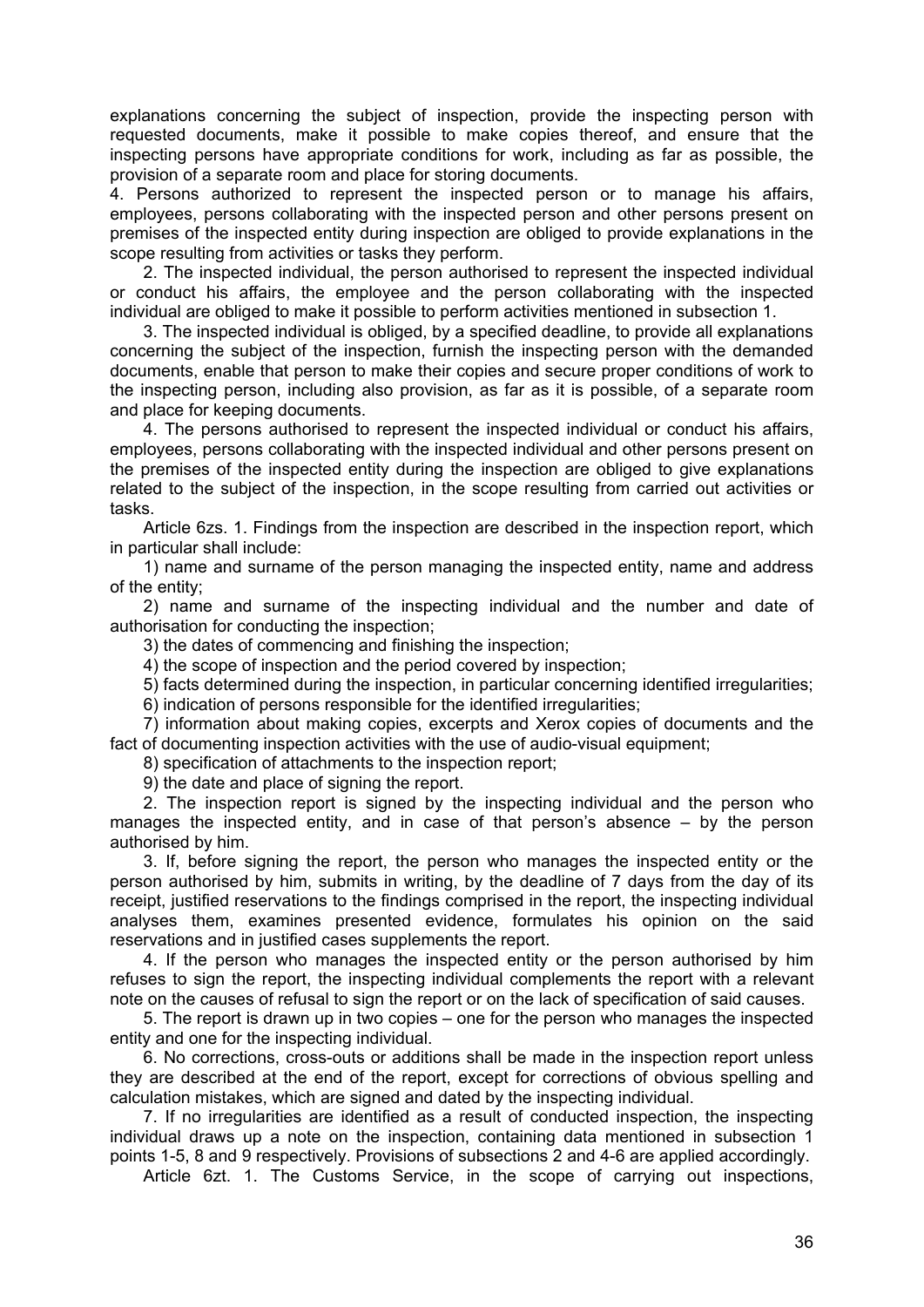collaborates with public administration bodies, in particular with Border Guards, the Police, National Labour Inspectorate, Social Insurance Institution, fiscal inspection offices as well as trade unions and employers' organisations.

 2. Officers of the Police and Border Guards, in case of a justified need, and in order to provide assistance to inspecting individuals, are obliged, on the inspecting individual's motion, to provide relevant assistance.

 3. The Minister competent for public finances shall specify, by means of a regulation, organisation and mode of conducting inspections mentioned in article 1, subsection 2, point 5a, having regard to the necessity to ensure that inspections are carried out smoothly and that conducted inspection activities are properly documented.

 Article 6zu. In the scope not covered by the provisions of this chapter, provisions of articles 6j, 6k, 6p subsection 1, 2 and 4, articles 6za, 6zb subsection 1-4 and article 6zc shall be applied accordingly, and in the scope not covered by these provisions, the provisions of the Administrative Proceedings Code shall be applied.

## **Article 101**

 The Act of 24 August 2001 – the Code of proceedings in minor offence cases (Journal of Laws No. 106, item 1148, with further amendments) is amended as follows:

1) in article 17 § 2 reads as follows:

"§ 2. In cases concerning minor offences against employee rights specified in the Labour Code, in cases concerning minor offences specified in articles 119-123 of the Act of 20 April 2004 on the promotion of employment and labour market institutions, and in cases concerning other minor offences connected with performing paid work, if the Act specifies so, a labour inspector is a public prosecutor.";

2) in article 96:

a) § 1 reads as follows:

"§ 1. In punishment ticket proceedings, a fine in the amount of up to PLN 500 may be imposed, and in the case mentioned in article  $9 \,$ § 1 of the Code of minor offences – of up to PLN 1,000",

b) after § 1, § 1a and § 1b are added, which read as follows:

"§ 1a. In punishment ticket proceedings, in cases when a competent officer of National Labour Inspectorate is a public prosecutor, a fine in the amount of up to PLN 2,000 may be imposed.

§ 1b. When a person penalised at least two times for minor offences against employee rights, specified in the Labour Code, commits such an offence during the period of two years since the day on which the last penalty was imposed, a competent officer of National Labour Inspectorate may, in punishment ticket proceedings, impose a fine in the amount of up to PLN 5,000".

## **Article 102**

 In the Act of 9 July 2003 on the employment of temporary employees (Journal of Laws No. 166, item 1608 and of 2004, No. 96, item 959), in article 9:

1) after subsection 2, there are subsections 2a and 2b inserted which read as follows:

 "2a. An employer-user supplies a temporary employee with working clothing and footwear and personal protective equipment, secures prophylactic beverages and meals, arranges training in occupational safety and health, determines the circumstances and causes of accidents at work, carries out occupational risk assessment and informs of such risk.

 2b. The Labour Code provisions shall be applied accordingly with regard to the method and dates of conducting OSH training.";

2) in subsection 3, point 2 reads as follows:

 "2) the scope within which an employer-user takes over the duties of an employer related to work safety and health which are different from the ones specified in subsection 2a;".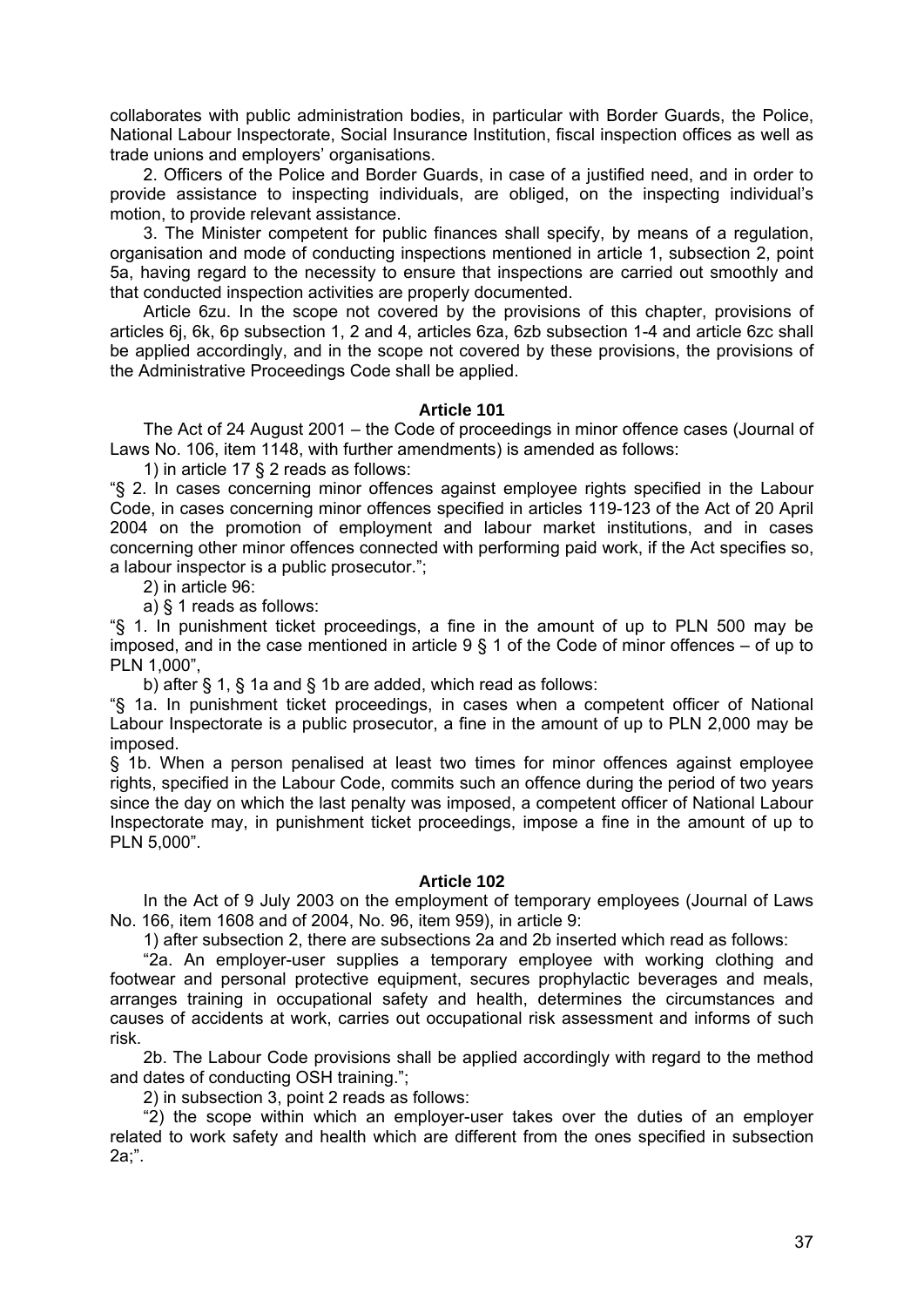# **Article 103**

 In the Act of 20 April 2004 on the promotion of employment and labour market institutions (Journal of Laws No. 99, item 1001, with further amendments), the following amendments are made:

1) in article 10 subsection 2, point 1 was repealed;

2) in article 88 subsection 12, point 5 reads as follows:

 "5) a foreigner who, on behalf of the employer being an organisational unit, carries out activities in matters related to labour law and breaches the said law; a repeal of the promise or permit for work in the case of breach of labour law provisions takes place on the motion by a competent officer of National Labour Inspectorate.";

3) articles 116-118 are repealed;

4) article 124 is repealed;

5) article 125 reads as follows:

 "Article 125. Passing judgments in cases with regard to deeds mentioned in articles 119- 123 takes place in the mode specified by the provisions of the Act of 24 August 2001 – the Code of proceedings in minor offence cases (Journal of Laws No. 106, item 1148, with amendments).".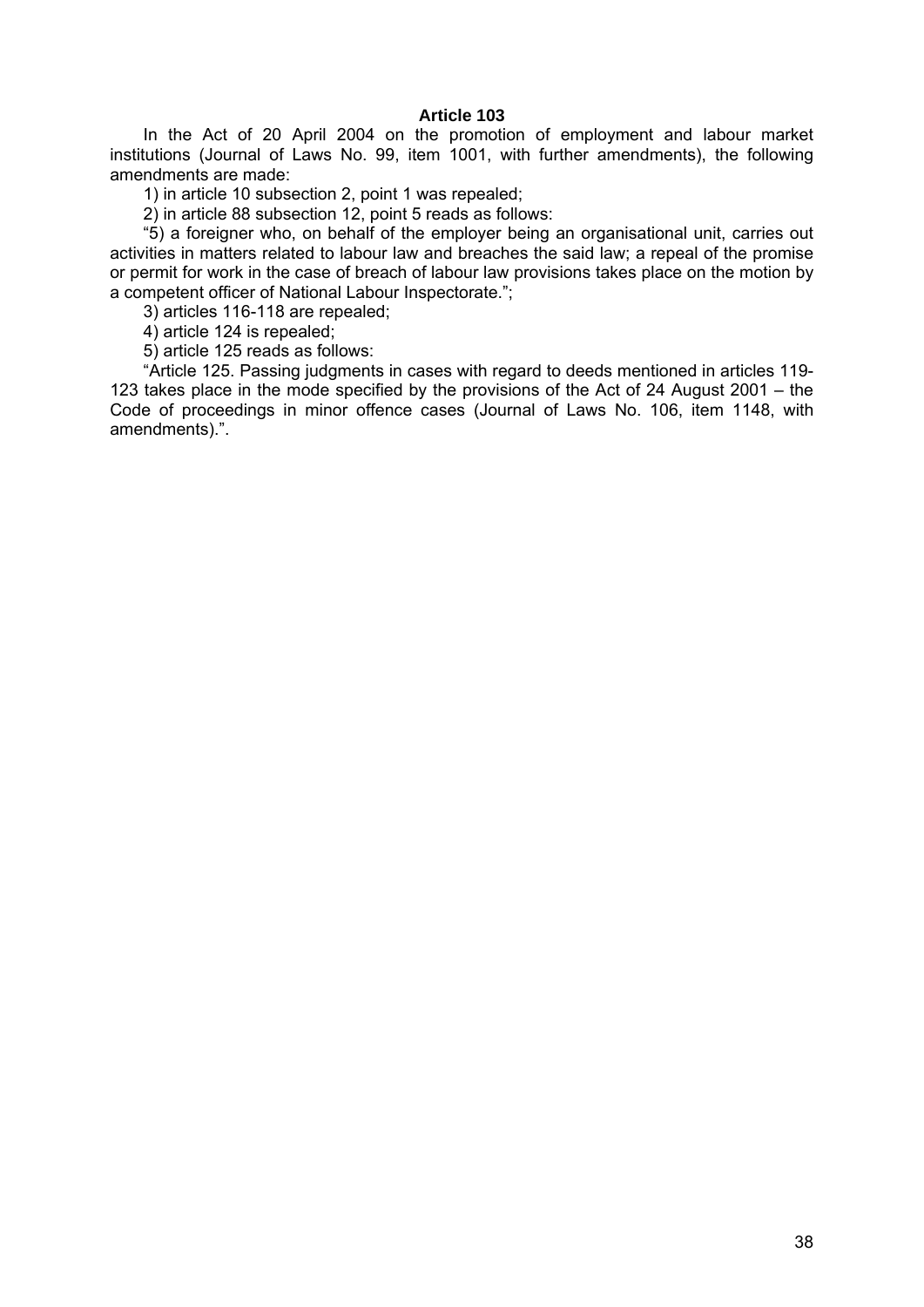### **Chapter 8**

### **Temporary and final provisions**

### **Article 104**

National Labour Inspectorate's employees retain employee rights and the right to perform or supervise inspection activities, when this right results from legal regulations on the basis of which their employment relationship was concluded or on the basis of which they had the right to perform or supervise inspection activities, before the day of coming into force of this Act.

#### **Article 105**

 National Labour Inspectorate operating on the basis of this Act takes over the powers and duties of National Labour Inspectorate which operated on the basis of the act mentioned in article 115.

#### **Article 106**

 The Centre operating on the basis of this Act takes over the powers and duties of National Labour Inspectorate's Training Centre which operated on the basis of the act mentioned in article 115.

#### **Article 107**

 1. On the day when this Act comes into force, employees of provincial offices who carry out inspection of legality of employment, on the basis of the act mentioned in article 103, and who have higher education, will become employees of National Labour Inspectorate.

 2. Their current employer is obliged, within 7 days since the promulgation of this Act, to inform the employees specified in subsection 1, in writing, of the changes which are to take place concerning their employment relationships. Provisions of article  $23^1$  § 4 of the Labour Code shall be applied accordingly.

 3. The educational requirements resulting from article 39, point 4, shall not be applied to employees mentioned in subsection 1.

 4. Employees mentioned in subsection 1, before being allowed to perform inspection activities, are obliged to take part, within two years since the coming into force of this Act, in the training on issues which fall within the scope of National Labour Inspectorate's activity, which shall be finalised with a state exam specified in article 39 point 4. Costs of the training shall be covered by Chief Labour Inspector.

 5. An employment relationship with an employee mentioned in subsection 1 expires when such an employee does not fulfil the condition stipulated in subsection 4.

## **Article 108**

 1. The current employer shall provide lists with names of employees mentioned in article 107 subsection 1 to Chief Labour Inspector, by the deadline of 1 June 2007.

 2. The Minister competent for public administration issues shall specify, by means of a regulation, the way and mode of conduct with regard to employees mentioned in article 107 subsection 1, taking account of the necessity to ensure efficient and effective performance of entrusted tasks.

## **Article 109**

 1. In the ongoing proceedings in cases related to minor offences, specified in articles 119-123 of the act mentioned in article 103, in which an inspector of a relevant provincial office was a public prosecutor, on the day when the Act comes into force a competent labour inspector will become a public prosecutor.

 2 Unfinished administrative proceedings shall be still continued before competent District Labour Inspectors.

3. The Minister competent for public administration issues shall specify, by means of a